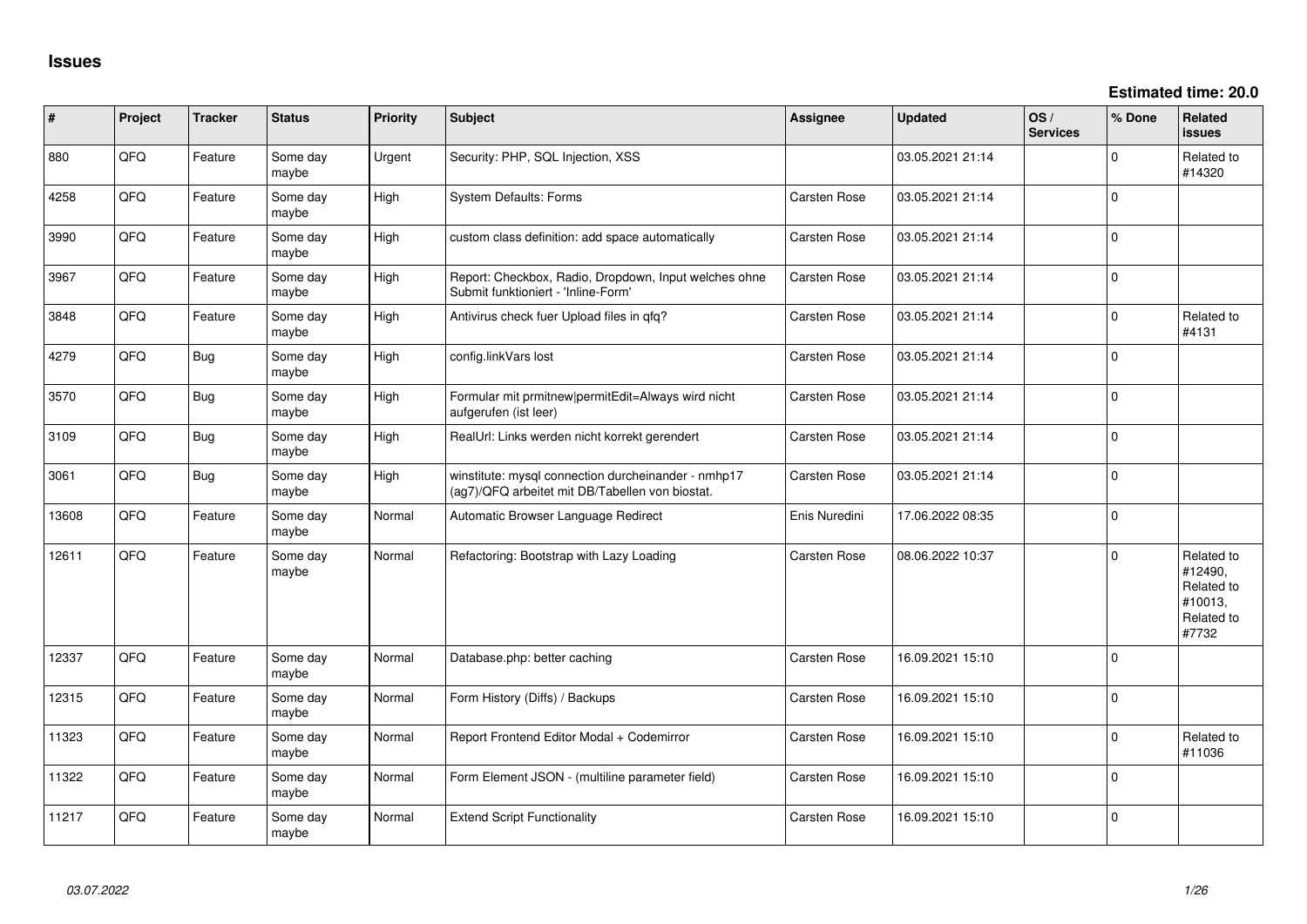| $\vert$ # | Project | <b>Tracker</b> | <b>Status</b>     | <b>Priority</b> | <b>Subject</b>                                     | <b>Assignee</b> | <b>Updated</b>   | OS/<br><b>Services</b> | % Done      | Related<br>issues                                                     |
|-----------|---------|----------------|-------------------|-----------------|----------------------------------------------------|-----------------|------------------|------------------------|-------------|-----------------------------------------------------------------------|
| 11036     | QFQ     | Feature        | Some day<br>maybe | Normal          | inline report editor permissions                   | Carsten Rose    | 16.09.2021 15:09 |                        | $\Omega$    | Related to<br>#11323                                                  |
| 10745     | QFQ     | Feature        | Some day<br>maybe | Normal          | <b>Tablesorter Excel Export</b>                    | Carsten Rose    | 16.09.2021 15:09 |                        | $\pmb{0}$   |                                                                       |
| 10738     | QFQ     | Feature        | Some day<br>maybe | Normal          | CORS headers for external API requests             |                 | 10.06.2020 14:00 |                        | $\mathbf 0$ |                                                                       |
| 10716     | QFQ     | Feature        | Some day<br>maybe | Normal          | Business Logic mit Externen Skripten               | Carsten Rose    | 16.09.2021 15:10 |                        | $\mathbf 0$ | Related to<br>#10713,<br>Related to<br>#8217                          |
| 10116     | QFQ     | Feature        | Some day<br>maybe | Normal          | TypeAhead: Tag - show inside 'input' element       | Carsten Rose    | 16.09.2021 15:09 |                        | $\pmb{0}$   |                                                                       |
| 10095     | QFQ     | Feature        | Some day<br>maybe | Normal          | Generic Gitlab Integration into QFQ                | Carsten Rose    | 16.09.2021 15:10 |                        | $\mathbf 0$ |                                                                       |
| 10013     | QFQ     | Feature        | Some day<br>maybe | Normal          | FE.typ=editor: CodeMirror                          | Carsten Rose    | 08.06.2022 10:37 |                        | $\Omega$    | Related to<br>#12611,<br>Related to<br>#12490,<br>Related to<br>#7732 |
| 9704      | QFQ     | Feature        | Some day<br>maybe | Normal          | Thumbnails Generieren beim Splitten von PDF Files  | Carsten Rose    | 11.12.2019 16:01 |                        | $\Omega$    |                                                                       |
| 9579      | QFQ     | Feature        | Some day<br>maybe | Normal          | Multiform with Process Row                         | Carsten Rose    | 11.12.2019 16:01 |                        | $\Omega$    |                                                                       |
| 9130      | QFQ     | Feature        | Some day<br>maybe | Normal          | tablesorter: Automatic Row numbering / Zeilenummer | Benjamin Baer   | 01.02.2020 23:22 |                        | $\pmb{0}$   |                                                                       |
| 8894      | QFQ     | Feature        | Some day<br>maybe | Normal          | Documentation Tags Usable in QFQ Application       | Carsten Rose    | 11.12.2019 16:01 |                        | $\mathbf 0$ |                                                                       |
| 8892      | QFQ     | Feature        | Some day<br>maybe | Normal          | Display and Edit SQL Comments in Form Editor       | Carsten Rose    | 11.12.2019 16:01 |                        | $\pmb{0}$   |                                                                       |
| 8586      | QFQ     | Feature        | Some day<br>maybe | Normal          | QFQ: Enhance Error message for 'record not found'  | Carsten Rose    | 16.09.2021 15:10 |                        | $\mathbf 0$ |                                                                       |
| 8522      | QFQ     | Feature        | Some day<br>maybe | Normal          | build QFQ - npm warnings                           | Benjamin Baer   | 01.02.2020 23:19 |                        | 50          |                                                                       |
| 8520      | QFQ     | Feature        | Some day<br>maybe | Normal          | Bring QFQ to Composer                              | Carsten Rose    | 16.09.2021 15:10 |                        | $\mathbf 0$ |                                                                       |
| 8101      | QFQ     | Feature        | Some day<br>maybe | Normal          | Password hash: support further hashing methods     | Carsten Rose    | 16.09.2021 15:10 |                        | $\mathbf 0$ |                                                                       |
| 8056      | QFQ     | Feature        | Some day<br>maybe | Normal          | Termin Organisation (Reservation)                  |                 | 01.02.2020 23:19 |                        | $\Omega$    | Related to<br>#8658                                                   |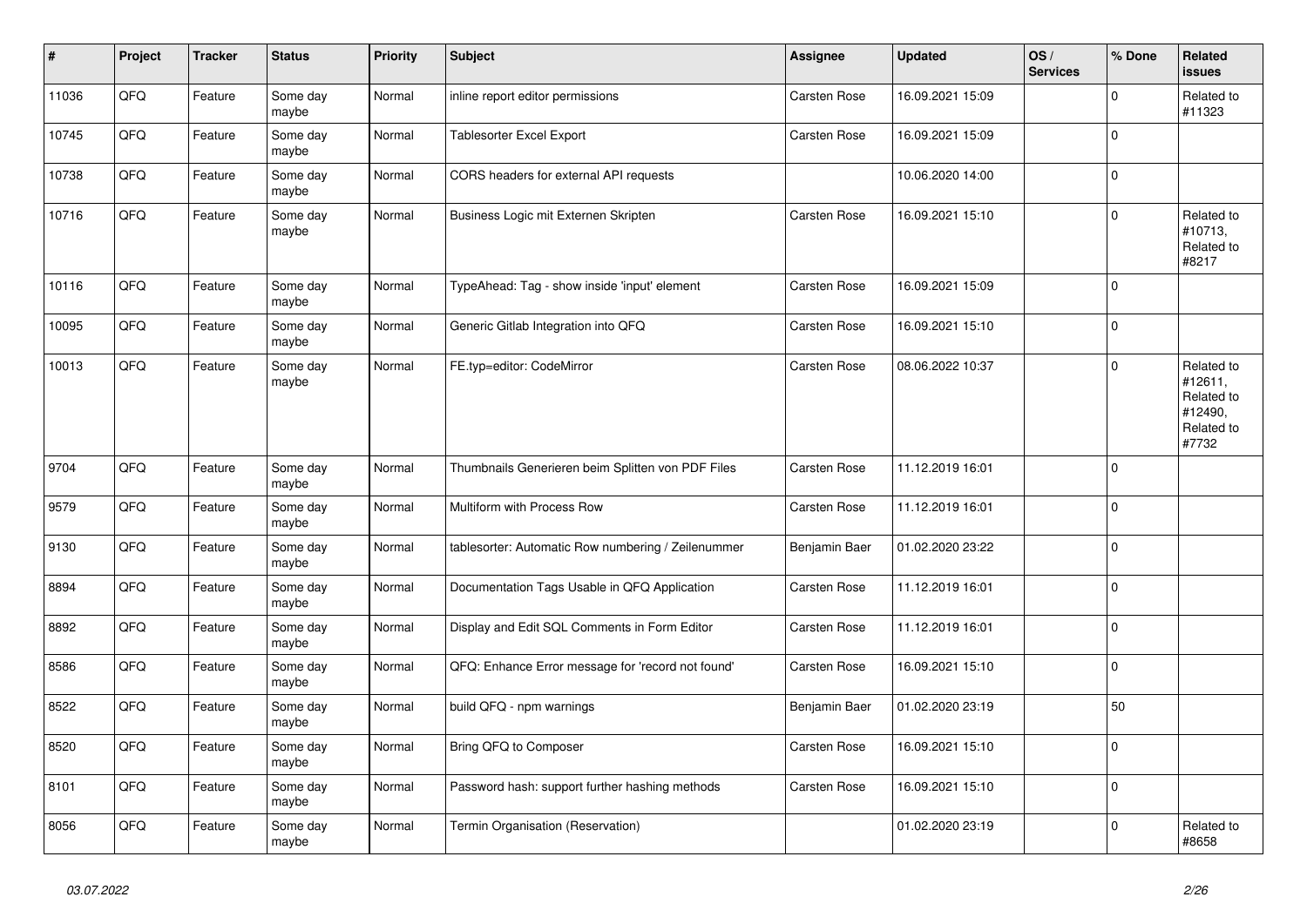| #    | Project | <b>Tracker</b> | <b>Status</b>     | <b>Priority</b> | Subject                                                                                        | <b>Assignee</b>     | <b>Updated</b>   | OS/<br><b>Services</b> | % Done         | Related<br><b>issues</b>                                               |
|------|---------|----------------|-------------------|-----------------|------------------------------------------------------------------------------------------------|---------------------|------------------|------------------------|----------------|------------------------------------------------------------------------|
| 7921 | QFQ     | Feature        | Some day<br>maybe | Normal          | Rest API Export: URL kuerzer machen                                                            |                     | 01.02.2020 23:19 |                        | $\mathbf 0$    |                                                                        |
| 7732 | QFQ     | Feature        | Some day<br>maybe | Normal          | Javascript: Lazy Loading der add on libs                                                       | Benjamin Baer       | 08.06.2022 10:38 |                        | $\mathbf 0$    | Related to<br>#12611,<br>Related to<br>#12490,<br>Related to<br>#10013 |
| 7453 | QFQ     | Feature        | Some day<br>maybe | Normal          | import / export forms QFQ                                                                      | <b>Carsten Rose</b> | 16.09.2021 15:10 |                        | $\mathbf 0$    |                                                                        |
| 7452 | QFQ     | Feature        | Some day<br>maybe | Normal          | automate deployment new QFQ version                                                            | Carsten Rose        | 16.09.2021 15:10 |                        | 0              |                                                                        |
| 7336 | QFQ     | Feature        | Some day<br>maybe | Normal          | PDF Upload: disallow PDFs with specific Meta information                                       | Carsten Rose        | 11.12.2019 16:01 |                        | 0              |                                                                        |
| 7278 | QFQ     | Feature        | Some day<br>maybe | Normal          | Form: Wert vordefinieren der immer gesetzt wird                                                |                     | 02.05.2021 09:27 |                        | $\mathbf 0$    |                                                                        |
| 7229 | QFQ     | Feature        | Some day<br>maybe | Normal          | New FormElement.type: Button                                                                   |                     | 01.02.2021 12:32 |                        | $\mathbf 0$    |                                                                        |
| 7108 | QFQ     | Feature        | Some day<br>maybe | Normal          | QFQ Wrap Elements                                                                              |                     | 11.12.2019 16:01 |                        | 0              |                                                                        |
| 7107 | QFQ     | Feature        | Some day<br>maybe | Normal          | Showcase Registration Tool: Anmeldung / Administration :<br>Liste Anmeldungen / Emaileinaldung | Carsten Rose        | 11.12.2019 16:01 |                        | $\mathbf 0$    |                                                                        |
| 7106 | QFQ     | Feature        | Some day<br>maybe | Normal          | Beispiel Nummerierung von Rows in Report                                                       |                     | 11.12.2019 16:01 |                        | $\mathbf 0$    |                                                                        |
| 7105 | QFQ     | Feature        | Some day<br>maybe | Normal          | Beispiel wie man in einer zweiten Tabelle speichert.                                           |                     | 11.12.2019 16:01 |                        | $\mathbf 0$    |                                                                        |
| 7104 | QFQ     | Feature        | Some day<br>maybe | Normal          | Manual: hint about escaping if '\r' appears in mail body                                       |                     | 11.12.2019 16:01 |                        | $\mathbf 0$    |                                                                        |
| 7100 | QFQ     | Feature        | Some day<br>maybe | Normal          | Download: log access, max downloads, time limit                                                |                     | 01.02.2020 23:19 |                        | $\mathbf 0$    |                                                                        |
| 6992 | QFQ     | Feature        | Some day<br>maybe | Normal          | DB exception: Syntax Highlight                                                                 |                     | 11.12.2019 16:01 |                        | 0              | Related to<br>#5450                                                    |
| 6972 | QFQ     | Feature        | Some day<br>maybe | Normal          | Fabric Clipboard / cross browser tab                                                           | Benjamin Baer       | 01.02.2020 23:21 |                        | 0              |                                                                        |
| 6970 | QFQ     | Feature        | Some day<br>maybe | Normal          | tablesorter: default fuer 'sortReset' aendern von 'Ctrl' zu 'Alt'                              | Benjamin Baer       | 01.02.2020 23:21 |                        | $\overline{0}$ |                                                                        |
| 6715 | QFQ     | Feature        | Some day<br>maybe | Normal          | Code-Refactoring: dbArray vereinheitlichen                                                     | Carsten Rose        | 11.12.2019 16:02 |                        | $\mathbf 0$    |                                                                        |
| 6704 | QFQ     | Feature        | Some day<br>maybe | Normal          | Upload Mode: Bilder in Notizen rechts sollen aktuellen<br>Upload repräsentieren.               |                     | 01.02.2020 23:19 |                        | $\mathbf 0$    | Related to<br>#3264                                                    |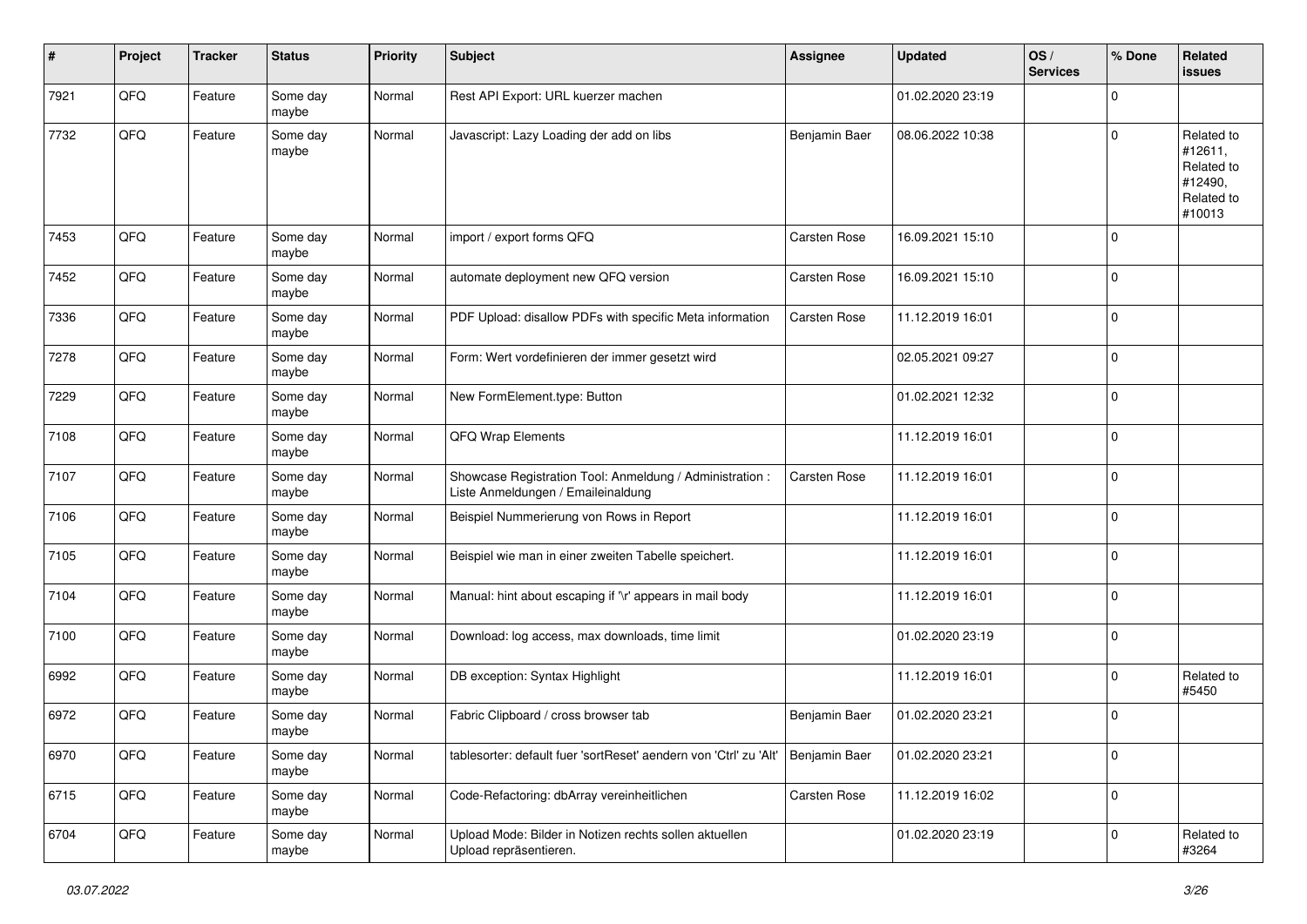| #    | Project | <b>Tracker</b> | <b>Status</b>     | <b>Priority</b> | Subject                                                                           | <b>Assignee</b>     | <b>Updated</b>   | OS/<br><b>Services</b> | % Done      | Related<br>issues                           |
|------|---------|----------------|-------------------|-----------------|-----------------------------------------------------------------------------------|---------------------|------------------|------------------------|-------------|---------------------------------------------|
| 6515 | QFQ     | Feature        | Some day<br>maybe | Normal          | Formular: Felder dynamisch ein/ausblenden                                         |                     | 11.12.2019 16:02 |                        | $\mathbf 0$ |                                             |
| 6299 | QFQ     | Feature        | Some day<br>maybe | Normal          | Attack detection: log table with invalid SIP access                               |                     | 11.12.2019 16:02 |                        | $\mathbf 0$ | Related to<br>#3947                         |
| 6288 | QFQ     | Feature        | Some day<br>maybe | Normal          | Best Practice: Erklaeren wie man ein Formular ganz in<br>'weiss' erstellen kann   |                     | 11.12.2019 16:02 |                        | $\Omega$    |                                             |
| 6084 | QFQ     | Feature        | Some day<br>maybe | Normal          | New escape type: 'D' - convert date                                               |                     | 01.02.2020 23:19 |                        | $\mathbf 0$ |                                             |
| 6083 | QFQ     | Feature        | Some day<br>maybe | Normal          | Dynamic Update: Value Check via SQL                                               |                     | 11.12.2019 16:02 |                        | $\mathbf 0$ |                                             |
| 5983 | QFQ     | Feature        | Some day<br>maybe | Normal          | Form Submit (save & update): normalize date/-time FE                              | Carsten Rose        | 01.02.2020 23:19 |                        | $\Omega$    |                                             |
| 5923 | QFQ     | Feature        | Some day<br>maybe | Normal          | fillStoreSystemBySqlLate                                                          |                     | 01.02.2020 23:19 |                        | $\mathbf 0$ |                                             |
| 5895 | QFQ     | Feature        | Some day<br>maybe | Normal          | Tutorial: List of all QFQ Features                                                |                     | 01.02.2020 23:19 |                        | $\mathbf 0$ |                                             |
| 5893 | QFQ     | Feature        | Some day<br>maybe | Normal          | Edit on double-click                                                              |                     | 01.02.2020 23:19 |                        | $\mathbf 0$ | Related to<br>#5894                         |
| 5892 | QFQ     | Feature        | Some day<br>maybe | Normal          | QFQ should use T3 API to manipulate FE GROUP<br>membership                        |                     | 01.02.2020 23:20 |                        | $\mathbf 0$ |                                             |
| 5852 | QFQ     | Feature        | Some day<br>maybe | Normal          | Logging: mail.log / sql.log - im FE anzeigen und via AJAX<br>aktualisieren        | <b>Carsten Rose</b> | 01.02.2020 23:19 |                        | $\mathbf 0$ | Related to<br>#5885                         |
| 5851 | QFQ     | Feature        | Some day<br>maybe | Normal          | Queue System implementieren: MQTT, RabbitMQ                                       |                     | 01.02.2020 23:20 |                        | $\mathbf 0$ | Related to<br>#5715                         |
| 5850 | QFQ     | Feature        | Some day<br>maybe | Normal          | Deployment: In QFQ Doc best practice fuer zeitgemaesses<br>Deployment beschreiben |                     | 01.02.2020 23:20 |                        | $\mathbf 0$ |                                             |
| 5805 | QFQ     | Feature        | Some day<br>maybe | Normal          | TypeAHead SQL value instead of key stored                                         |                     | 01.02.2020 23:19 |                        | $\mathbf 0$ | Related to<br>#5444                         |
| 5783 | QFQ     | Feature        | Some day<br>maybe | Normal          | <b>BPMN View/Edit</b>                                                             |                     | 11.12.2019 16:02 |                        | $\mathbf 0$ |                                             |
| 5665 | QFQ     | Feature        | Some day<br>maybe | Normal          | Versuch das '{{!' nicht mehr noetig ist.                                          | <b>Carsten Rose</b> | 01.02.2020 23:20 |                        | $\mathbf 0$ | Related to<br>#7432,<br>Related to<br>#7434 |
| 5579 | QFQ     | Feature        | Some day<br>maybe | Normal          | Enhance Doc / Presentation: variable type 'link column type'                      | Carsten Rose        | 01.02.2020 23:19 |                        | $\mathbf 0$ |                                             |
| 5548 | QFQ     | Feature        | Some day<br>maybe | Normal          | 801 Textfiles/Scriptfiles als Thumbnail                                           | Carsten Rose        | 07.03.2022 16:26 |                        | $\mathbf 0$ |                                             |
| 5480 | QFQ     | Feature        | Some day<br>maybe | Normal          | QFQ: Dokumentation mit Screenshots versehen                                       | Carsten Rose        | 01.02.2020 23:20 |                        | $\mathbf 0$ | Related to<br>#9879                         |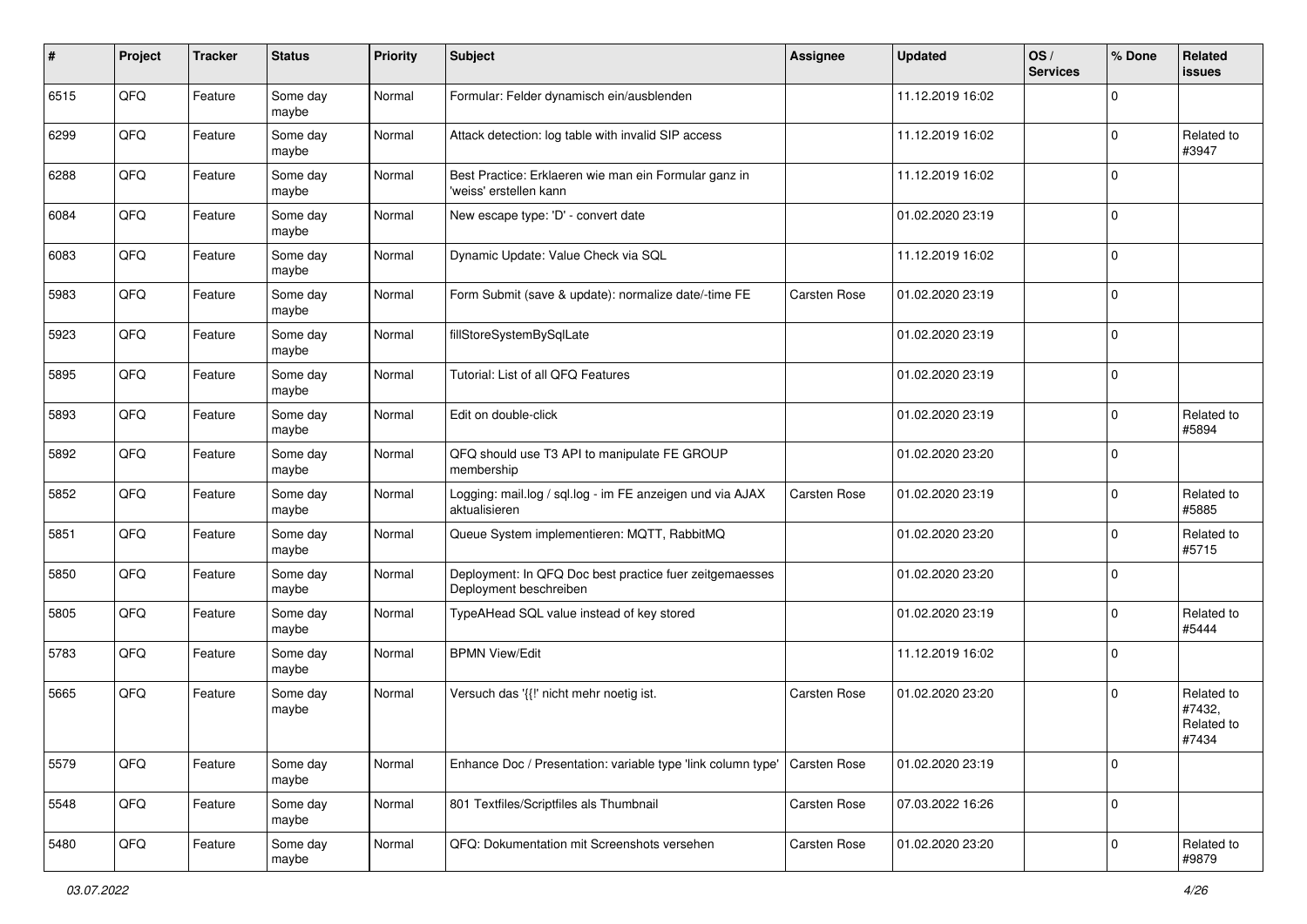| $\pmb{\#}$ | Project | <b>Tracker</b> | <b>Status</b>     | <b>Priority</b> | <b>Subject</b>                                                                          | <b>Assignee</b>     | <b>Updated</b>   | OS/<br><b>Services</b> | % Done      | Related<br>issues    |
|------------|---------|----------------|-------------------|-----------------|-----------------------------------------------------------------------------------------|---------------------|------------------|------------------------|-------------|----------------------|
| 5455       | QFQ     | Feature        | Some day<br>maybe | Normal          | Mail Redirects grld abhaengig                                                           |                     | 01.02.2020 23:20 |                        | $\Omega$    |                      |
| 5452       | QFQ     | Feature        | Some day<br>maybe | Normal          | Thumbnails from PDF: bad quality                                                        |                     | 01.02.2020 23:20 |                        | $\mathbf 0$ |                      |
| 5428       | QFQ     | Feature        | Some day<br>maybe | Normal          | secure thumbnail: late render on access.                                                | Carsten Rose        | 01.02.2020 23:20 |                        | $\Omega$    |                      |
| 5389       | QFQ     | Feature        | Some day<br>maybe | Normal          | QFQ Design: Multline label / note                                                       | Benjamin Baer       | 01.02.2020 23:19 |                        | $\Omega$    |                      |
| 5342       | QFQ     | Feature        | Some day<br>maybe | Normal          | link - with HTML Attributes                                                             |                     | 01.02.2020 23:20 |                        | $\mathbf 0$ | Related to<br>#14077 |
| 5160       | QFQ     | Feature        | Some day<br>maybe | Normal          | QFQ collaborative / together.js, ShareJS, y-js, collaborative,                          |                     | 11.12.2019 16:02 |                        | $\Omega$    |                      |
| 5132       | QFQ     | Feature        | Some day<br>maybe | Normal          | Error Message sendmail missing attachment: more details                                 | Carsten Rose        | 01.02.2020 23:19 |                        | $\mathbf 0$ |                      |
| 5129       | QFQ     | Feature        | Some day<br>maybe | Normal          | Reports: SQL fuer x Achse und y Achse                                                   |                     | 11.12.2019 16:02 |                        | $\mathbf 0$ |                      |
| 5024       | QFQ     | Feature        | Some day<br>maybe | Normal          | Fabric: Generate PDF with edits                                                         | Benjamin Baer       | 01.02.2020 23:20 |                        | $\Omega$    | Related to<br>#10704 |
| 4974       | QFQ     | Feature        | Some day<br>maybe | Normal          | Long polling - inform all listening clients of changes                                  |                     | 11.12.2019 16:02 |                        | $\mathbf 0$ |                      |
| 4956       | QFQ     | Feature        | Some day<br>maybe | Normal          | Sendmail: Benutzerdefinierte Headers                                                    | Carsten Rose        | 11.12.2019 16:02 |                        | $\mathbf 0$ |                      |
| 4872       | QFQ     | Feature        | Some day<br>maybe | Normal          | Fields of Typo3 page available in STORE_TYPO3                                           | Carsten Rose        | 01.02.2020 23:19 |                        | $\mathbf 0$ |                      |
| 4869       | QFQ     | Feature        | Some day<br>maybe | Normal          | Dynamic Update (show, hide, readonly?, required?) for<br><b>Template Group Elements</b> | Carsten Rose        | 01.02.2020 23:19 |                        | $\Omega$    | Related to<br>#4865  |
| 4839       | QFQ     | Feature        | Some day<br>maybe | Normal          | qfq-handle in <head> Abschnitt</head>                                                   | <b>Carsten Rose</b> | 11.12.2019 16:02 |                        | $\mathbf 0$ |                      |
| 4816       | QFQ     | Feature        | Some day<br>maybe | Normal          | Templates for QFQ Reports (Tables, Radios, )                                            |                     | 01.02.2020 23:20 |                        | $\Omega$    |                      |
| 4757       | QFQ     | Feature        | Some day<br>maybe | Normal          | Test subrecord: download links ok? Links ok?                                            | Carsten Rose        | 01.02.2020 23:20 |                        | $\Omega$    |                      |
| 4719       | QFQ     | Feature        | Some day<br>maybe | Normal          | Custom Message in Client in case of 'Browser tab close,<br>modification will be lost'   |                     | 01.02.2020 23:20 |                        | $\Omega$    |                      |
| 4652       | QFQ     | Feature        | Some day<br>maybe | Normal          | UZH CD: Weiterleitung auf benutzerdefinierte 403/404 Seite                              | Carsten Rose        | 01.02.2020 23:20 |                        | $\pmb{0}$   |                      |
| 4650       | QFQ     | Feature        | Some day<br>maybe | Normal          | Convert html to doc/rtf                                                                 | Carsten Rose        | 01.02.2020 23:20 |                        | $\Omega$    | Related to<br>#10704 |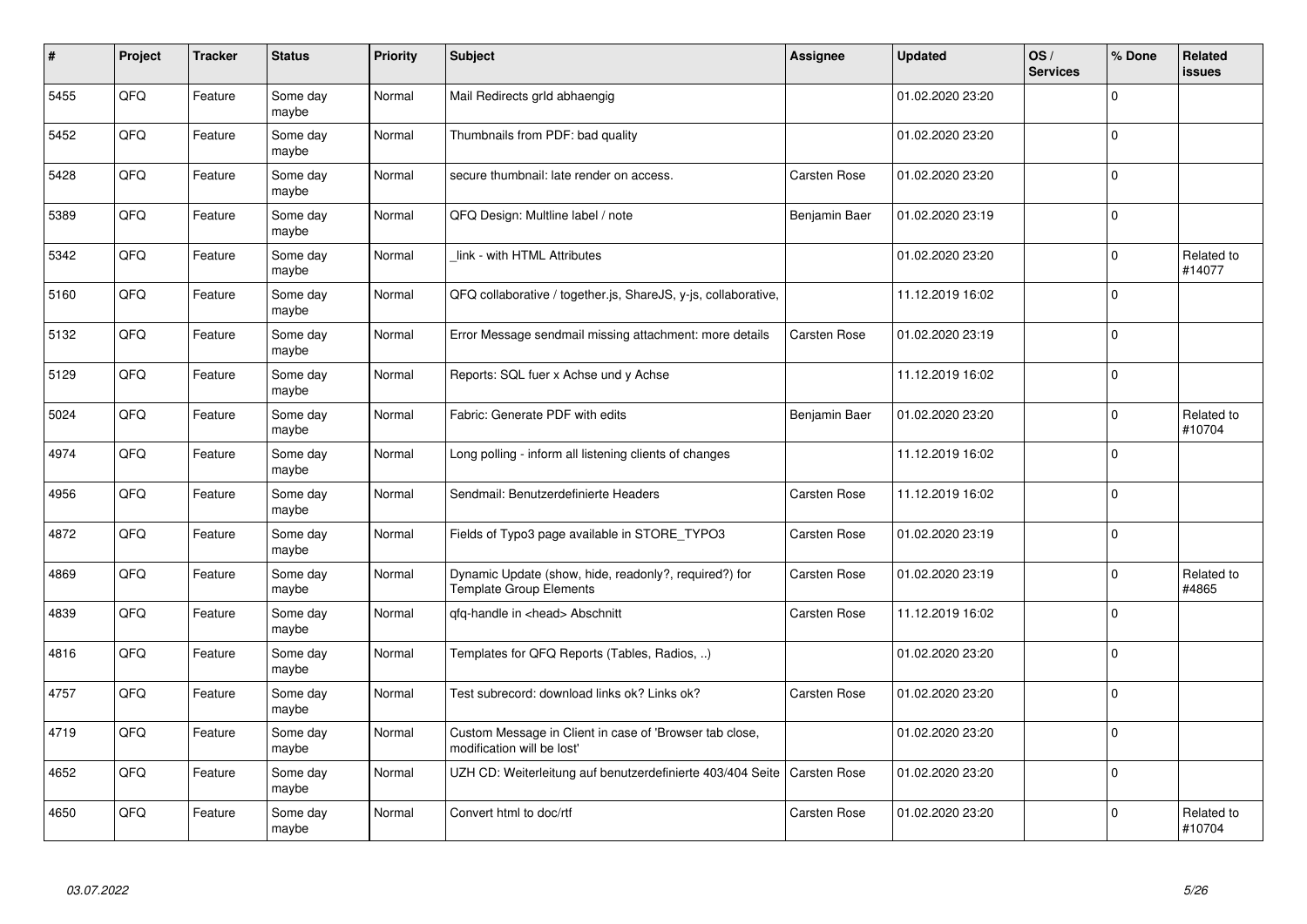| ∦    | Project | <b>Tracker</b> | <b>Status</b>     | <b>Priority</b> | Subject                                                                                                                                                       | Assignee            | <b>Updated</b>   | OS/<br><b>Services</b> | % Done      | Related<br>issues                           |
|------|---------|----------------|-------------------|-----------------|---------------------------------------------------------------------------------------------------------------------------------------------------------------|---------------------|------------------|------------------------|-------------|---------------------------------------------|
| 4640 | QFQ     | Feature        | Some day<br>maybe | Normal          | Rename System Forms                                                                                                                                           |                     | 01.02.2020 23:20 |                        | $\mathbf 0$ |                                             |
| 4627 | QFQ     | Feature        | Some day<br>maybe | Normal          | dbupdate: all tables - check 'create', 'modified' if it is<br>possible to change to default 'CURRENT_TIMESTAMP' and<br>modified 'ON UPDATE CURRENT_TIMESTAMP' |                     | 01.02.2020 23:20 |                        | $\mathbf 0$ |                                             |
| 4626 | QFQ     | Feature        | Some day<br>maybe | Normal          | Mobile View: 'classBody=qfq-form-right' makes no sense                                                                                                        |                     | 01.02.2020 23:20 |                        | $\mathbf 0$ |                                             |
| 4606 | QFQ     | Feature        | Some day<br>maybe | Normal          | link: qualifier to render bootstrap button                                                                                                                    | <b>Carsten Rose</b> | 01.02.2020 23:19 |                        | $\mathbf 0$ |                                             |
| 4551 | QFQ     | Feature        | Some day<br>maybe | Normal          | Set 'pills' via dynamicUpdate to show/hide/disabled                                                                                                           |                     | 01.02.2020 23:20 |                        | $\mathbf 0$ | Related to<br>#3752                         |
| 4536 | QFQ     | Feature        | Some day<br>maybe | Normal          | FE upload: problem with delete if mutliple uploads an<br>FE.name="                                                                                            |                     | 01.02.2020 23:20 |                        | $\mathbf 0$ |                                             |
| 4446 | QFQ     | Feature        | Some day<br>maybe | Normal          | New FE get same feldContainerId as last modifed FE                                                                                                            |                     | 01.02.2020 23:20 |                        | $\mathbf 0$ |                                             |
| 4445 | QFQ     | Feature        | Some day<br>maybe | Normal          | template group: Option to simulate fieldset                                                                                                                   |                     | 28.06.2021 14:11 |                        | $\mathbf 0$ |                                             |
| 4444 | QFQ     | Feature        | Some day<br>maybe | Normal          | FE.type=upload: detect mime type                                                                                                                              |                     | 11.12.2019 16:02 |                        | $\mathbf 0$ | Related to<br>#4303                         |
| 4443 | QFQ     | Feature        | Some day<br>maybe | Normal          | Form: multiple secondary tables                                                                                                                               |                     | 01.02.2020 23:20 |                        | $\mathbf 0$ |                                             |
| 4442 | QFQ     | Feature        | Some day<br>maybe | Normal          | Special Column Name: _link - new symbol G (Glyph) to<br>choose any available symbol                                                                           |                     | 11.12.2019 16:02 |                        | $\mathbf 0$ |                                             |
| 4440 | QFQ     | Feature        | Some day<br>maybe | Normal          | Manual.rst: explain how to. expand PHP Session to 4h                                                                                                          |                     | 11.12.2019 16:02 |                        | $\mathbf 0$ |                                             |
| 4439 | QFQ     | Feature        | Some day<br>maybe | Normal          | Log: report all actions fired by an FE Element, incl. the<br>original directive (slaveld, sqllnsert, )                                                        |                     | 01.02.2020 23:20 |                        | $\mathbf 0$ | Related to<br>#4432,<br>Related to<br>#5458 |
| 4435 | QFQ     | Feature        | Some day<br>maybe | Normal          | Report: striptags - specify allowed tags                                                                                                                      |                     | 01.02.2020 23:20 |                        | $\mathbf 0$ |                                             |
| 4433 | QFQ     | Feature        | Some day<br>maybe | Normal          | Log when SIP will be destroyed by QFQ for any (security)<br>reason                                                                                            |                     | 01.02.2020 23:20 |                        | $\mathbf 0$ | Related to<br>#4432,<br>Related to<br>#5458 |
| 4420 | QFO     | Feature        | Some day<br>maybe | Normal          | Client: Local Storage - store the changes of a form, local in<br>the browser.                                                                                 | Benjamin Baer       | 11.12.2019 16:02 |                        | 0           |                                             |
| 4365 | QFG     | Feature        | Some day<br>maybe | Normal          | Multi Language: new way of config                                                                                                                             | Carsten Rose        | 01.02.2020 23:20 |                        | $\mathbf 0$ |                                             |
| 4349 | QFO     | Feature        | Some day<br>maybe | Normal          | link download: downloaded external URL to<br>deliver/concatenate - check mimetipe and handle it correctly                                                     | Carsten Rose        | 11.12.2019 16:02 |                        | $\pmb{0}$   |                                             |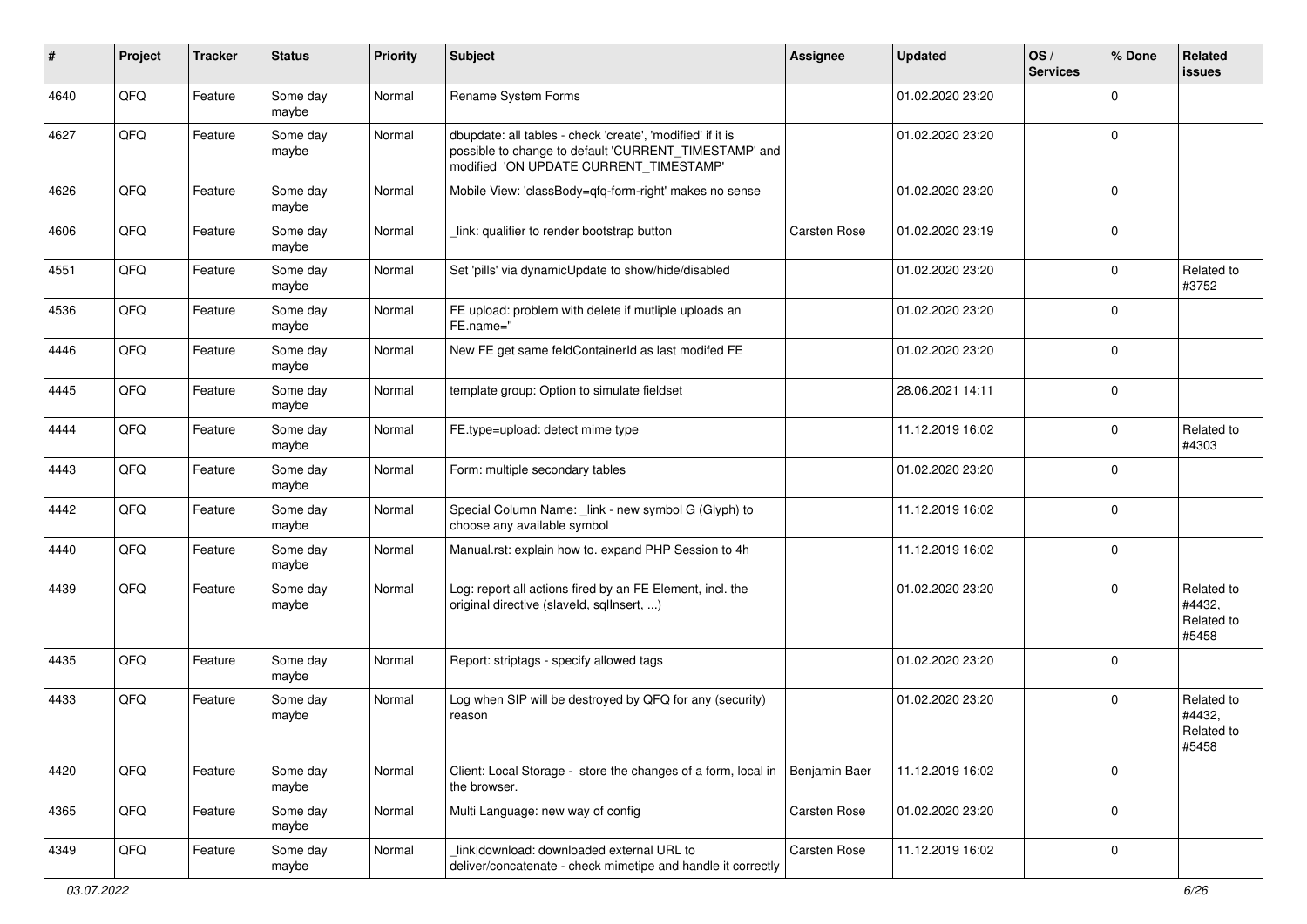| #    | Project | <b>Tracker</b> | <b>Status</b>     | <b>Priority</b> | Subject                                                                                                                                                  | Assignee            | <b>Updated</b>   | OS/<br><b>Services</b> | % Done         | Related<br>issues                           |
|------|---------|----------------|-------------------|-----------------|----------------------------------------------------------------------------------------------------------------------------------------------------------|---------------------|------------------|------------------------|----------------|---------------------------------------------|
| 4343 | QFQ     | Feature        | Some day<br>maybe | Normal          | Link: Classifier to add 'attributes'                                                                                                                     | Carsten Rose        | 01.02.2020 23:20 |                        | $\Omega$       | Related to<br>#14077                        |
| 4330 | QFQ     | Feature        | Some day<br>maybe | Normal          | Error Message: report missing {{ / }} in sqlUpdate, sqlInsert,<br>sqlDelete, sqlAfter, sqlBefore in FE action elements.                                  | Carsten Rose        | 01.02.2020 23:20 |                        | $\mathbf 0$    |                                             |
| 4259 | QFQ     | Feature        | Some day<br>maybe | Normal          | Instant trigger a cron job                                                                                                                               | <b>Carsten Rose</b> | 11.12.2019 16:03 |                        | $\Omega$       |                                             |
| 4197 | QFQ     | Feature        | Some day<br>maybe | Normal          | Unit Test fuer JSON Stream von QuickFormQuery.php ><br>doForm()                                                                                          | <b>Carsten Rose</b> | 11.12.2019 16:03 |                        | $\mathbf 0$    |                                             |
| 4027 | QFQ     | Feature        | Some day<br>maybe | Normal          | Missing: orange 'check' / 'bullet'                                                                                                                       |                     | 11.12.2019 16:03 |                        | $\Omega$       |                                             |
| 4026 | QFQ     | Feature        | Some day<br>maybe | Normal          | sqlLog.sql: log number of FE.id                                                                                                                          | Carsten Rose        | 11.12.2019 16:03 |                        | $\mathbf 0$    | Related to<br>#5458                         |
| 3991 | QFQ     | Feature        | Some day<br>maybe | Normal          | report: Columnname '_skipWrap' skips 'fbeg', 'fend'                                                                                                      | Carsten Rose        | 11.12.2019 16:03 |                        | $\Omega$       |                                             |
| 3947 | QFQ     | Feature        | Some day<br>maybe | Normal          | Attack detectect: logout current user                                                                                                                    | Carsten Rose        | 11.12.2019 16:03 |                        | $\Omega$       | Related to<br>#5458.<br>Related to<br>#6299 |
| 3942 | QFQ     | Feature        | Some day<br>maybe | Normal          | Action Elemente: neu generierte IDs via FE weitergeben                                                                                                   | Carsten Rose        | 11.12.2019 16:03 |                        | $\Omega$       | Related to<br>#3941                         |
| 3941 | QFQ     | Feature        | Some day<br>maybe | Normal          | sqlAfter: es sollten mehrere moeglich sein                                                                                                               | <b>Carsten Rose</b> | 11.12.2019 16:03 |                        | $\mathbf 0$    | Related to<br>#3942                         |
| 3905 | QFQ     | Feature        | Some day<br>maybe | Normal          | Documentation: Best Practice anhand eines Online<br>Bewerbungstools                                                                                      | <b>Carsten Rose</b> | 11.12.2019 16:03 |                        | $\mathbf 0$    |                                             |
| 3900 | QFQ     | Feature        | Some day<br>maybe | Normal          | Extend documentation of 'Copy / Paste'                                                                                                                   | <b>Carsten Rose</b> | 11.12.2019 16:03 |                        | $\mathbf 0$    | Related to<br>#3899                         |
| 3880 | QFQ     | Feature        | Some day<br>maybe | Normal          | Form 'Form': anlegen einer Tabelle                                                                                                                       |                     | 14.01.2021 10:12 |                        | $\mathbf 0$    |                                             |
| 3879 | QFQ     | Feature        | Some day<br>maybe | Normal          | Form 'FormElement': Beim Feld 'name' rechts in der Notiz<br>einen Link einblenden - a) aktuelle Definition anzeigen, b)<br>Spalte in der Tabelle anlegen |                     | 11.12.2019 16:03 |                        | $\Omega$       |                                             |
| 3878 | QFQ     | Feature        | Some day<br>maybe | Normal          | Form 'FormElement': Spalte 'name' typeAhead mit<br>Spaltennamen der Primarytable.                                                                        |                     | 11.12.2019 16:03 |                        | $\Omega$       |                                             |
| 3877 | QFQ     | Feature        | Some day<br>maybe | Normal          | FormEditor: die Felder die aktuell nicht gebraucht werden<br>nur auf readonly/disabled setzen (nicht ausblenden > das<br>irritiert.                      | Carsten Rose        | 11.12.2019 16:03 |                        | 0              |                                             |
| 3708 | QFQ     | Feature        | Some day<br>maybe | Normal          | Form: input - 'specialchars', 'none'  gewisse tags<br>erlauben, andere verbieten                                                                         | <b>Carsten Rose</b> | 11.12.2019 16:02 |                        | $\overline{0}$ | Related to<br>#14320                        |
| 3692 | QFQ     | Feature        | Some day<br>maybe | Normal          | QFQ Webseite                                                                                                                                             | Benjamin Baer       | 11.12.2019 16:02 |                        | $\mathbf 0$    | Related to<br>#5033                         |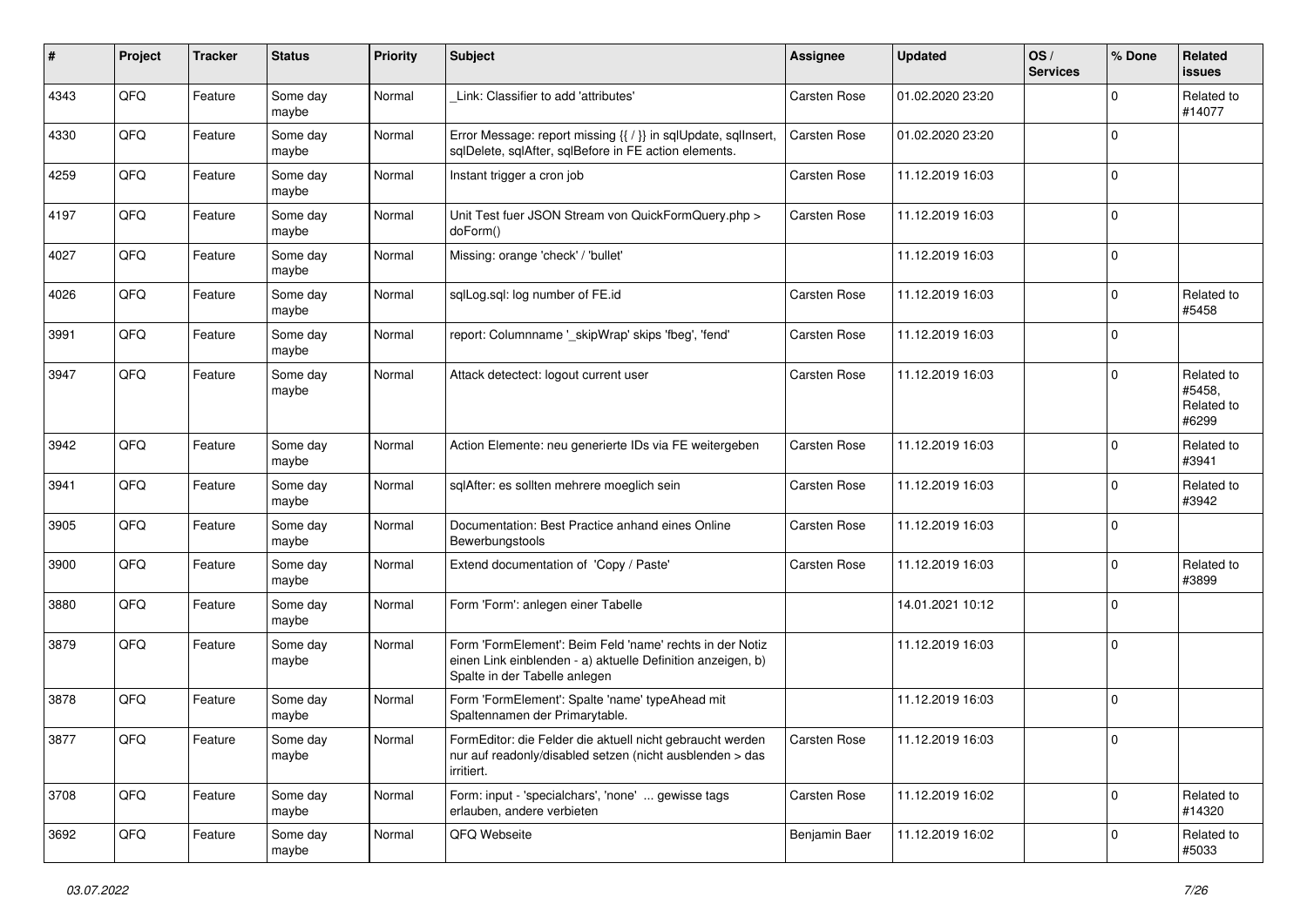| #    | <b>Project</b> | <b>Tracker</b> | <b>Status</b>     | <b>Priority</b> | <b>Subject</b>                                                                                                                               | Assignee            | <b>Updated</b>   | OS/<br><b>Services</b> | % Done      | Related<br><b>issues</b>                    |
|------|----------------|----------------|-------------------|-----------------|----------------------------------------------------------------------------------------------------------------------------------------------|---------------------|------------------|------------------------|-------------|---------------------------------------------|
| 3677 | QFQ            | Feature        | Some day<br>maybe | Normal          | wkhtmitopdf: FE User access prohibited, if client IP changes<br>- \$TYPO3_CONF_VARS[FE][lockIP]                                              | Carsten Rose        | 11.12.2019 16:02 |                        | $\Omega$    |                                             |
| 3666 | QFQ            | Feature        | Some day<br>maybe | Normal          | a) Performance Messung: mysql_real_escape_string() im<br>Vergleich zu str replace(), b) doppeltes Aufrufen von<br>mysql_real_escape_string() | Carsten Rose        | 11.12.2019 16:02 |                        | $\Omega$    |                                             |
| 3646 | QFQ            | Feature        | Some day<br>maybe | Normal          | Moeglichkeit HTML Tags in Reports auszugeben (zu<br>enkodieren: htmlspecialchars)                                                            |                     | 11.12.2019 16:02 |                        | $\mathbf 0$ | Related to<br>#14320                        |
| 3617 | QFQ            | Feature        | Some day<br>maybe | Normal          | Load javascripts at bottom                                                                                                                   |                     | 11.12.2019 16:02 |                        | $\mathbf 0$ |                                             |
| 3495 | QFQ            | Feature        | Some day<br>maybe | Normal          | Predifined Parameter werden nicht in '+' (add new record)<br>SIP gerendert.                                                                  |                     | 11.12.2019 16:02 |                        | $\Omega$    |                                             |
| 3458 | QFQ            | Feature        | Some day<br>maybe | Normal          | Display 'Edit Form Element'-Checkbox on form: should<br>depend on FE Group                                                                   | Carsten Rose        | 11.12.2019 16:02 |                        | $\Omega$    | Related to<br>#3447                         |
| 3457 | QFQ            | Feature        | Some day<br>maybe | Normal          | LDAP: concat multi values to one single entry                                                                                                | Carsten Rose        | 11.12.2019 16:02 |                        | $\mathbf 0$ |                                             |
| 3415 | QFQ            | Feature        | Some day<br>maybe | Normal          | FE Login Box Templatefile                                                                                                                    | Benjamin Baer       | 11.12.2019 16:02 |                        | $\mathbf 0$ |                                             |
| 3402 | QFQ            | Feature        | Some day<br>maybe | Normal          | Syntax Highlighting via CodeMirror                                                                                                           | Carsten Rose        | 11.12.2019 16:02 |                        | 100         | Related to<br>#3207                         |
| 3385 | QFQ            | Feature        | Some day<br>maybe | Normal          | templateGroup: insert/update/delete non primary records                                                                                      | Carsten Rose        | 11.12.2019 16:02 |                        | $\mathbf 0$ |                                             |
| 3350 | QFQ            | Feature        | Some day<br>maybe | Normal          | FormEditor: Hilfetext hinter 'checktype'                                                                                                     | Carsten Rose        | 11.12.2019 16:02 |                        | $\Omega$    |                                             |
| 3332 | QFQ            | Feature        | Some day<br>maybe | Normal          | Uploads: Thumbnails, Details zum hochgeladenen File                                                                                          | <b>Carsten Rose</b> | 11.12.2019 16:02 |                        | $\mathbf 0$ | Related to<br>#3264.<br>Related to<br>#5333 |
| 3331 | QFQ            | Feature        | Some day<br>maybe | Normal          | Default Tooltip fuer page? Links: mit Form und Record ID                                                                                     | Carsten Rose        | 11.12.2019 16:02 |                        | $\mathbf 0$ |                                             |
| 3291 | QFQ            | Feature        | Some day<br>maybe | Normal          | AutoCron websiteToken                                                                                                                        | Carsten Rose        | 11.12.2019 16:02 |                        | $\mathbf 0$ | Related to<br>#4250                         |
| 3285 | QFQ            | Feature        | Some day<br>maybe | Normal          | Zeichenlimit pro Feld: textarea / editor                                                                                                     | Carsten Rose        | 11.12.2019 16:02 |                        | $\Omega$    |                                             |
| 3267 | QFQ            | Feature        | Some day<br>maybe | Normal          | 2 Forms auf einer Seite: real + Read only                                                                                                    | <b>Carsten Rose</b> | 11.12.2019 16:03 |                        | $\mathbf 0$ |                                             |
| 3216 | QFQ            | Feature        | Some day<br>maybe | Normal          | dynamic update für checkbox label2                                                                                                           | <b>Carsten Rose</b> | 11.12.2019 16:03 |                        | $\mathbf 0$ | Related to<br>#2081                         |
| 2995 | QFQ            | Feature        | Some day<br>maybe | Normal          | Dropdown JQuery Plugin: 'chosen' - Moeglichkeit um Select<br>Listen mehr Funktion zu geben. Kein Bootstrap noetig.                           | <b>Carsten Rose</b> | 11.12.2019 16:03 |                        | $\Omega$    |                                             |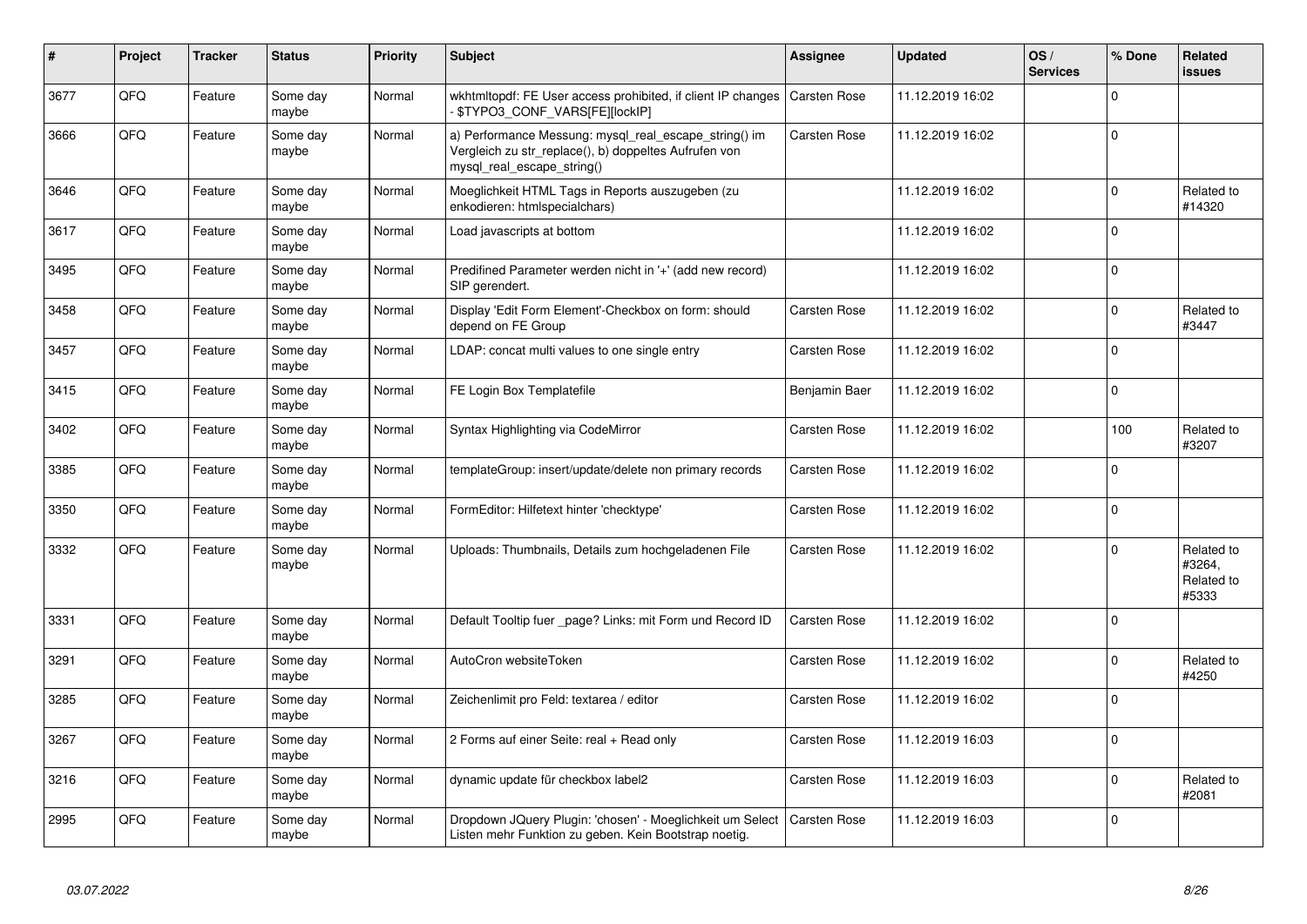| #    | Project | <b>Tracker</b> | <b>Status</b>     | <b>Priority</b> | <b>Subject</b>                                                                                              | Assignee            | <b>Updated</b>   | OS/<br><b>Services</b> | % Done      | Related<br><b>issues</b> |
|------|---------|----------------|-------------------|-----------------|-------------------------------------------------------------------------------------------------------------|---------------------|------------------|------------------------|-------------|--------------------------|
| 2950 | QFQ     | Feature        | Some day<br>maybe | Normal          | Inhalt QFQ Records als File                                                                                 |                     | 11.12.2019 16:03 |                        | $\Omega$    |                          |
| 2084 | QFQ     | Feature        | Some day<br>maybe | Normal          | Mailto mit encryption: Subrecord                                                                            | Carsten Rose        | 11.12.2019 16:03 |                        | $\mathbf 0$ | Related to<br>#2082      |
| 1946 | QFQ     | Feature        | Some day<br>maybe | Normal          | Kontrolle ob der ReadOnly Modus bei den<br>Formularelementen korrekt implementiert ist                      | Carsten Rose        | 11.12.2019 16:03 |                        | $\Omega$    |                          |
| 1635 | QFQ     | Feature        | Some day<br>maybe | Normal          | QFQ Extension content record: weitere Optionen<br>einblenden.                                               | Carsten Rose        | 11.12.2019 16:03 |                        | $\Omega$    |                          |
| 1623 | QFQ     | Feature        | Some day<br>maybe | Normal          | RealURL                                                                                                     |                     | 11.12.2019 16:03 |                        | 30          |                          |
| 1510 | QFQ     | Feature        | Some day<br>maybe | Normal          | jquery von google laden, falls das nicht geht lokal                                                         |                     | 11.12.2019 16:03 |                        | $\mathbf 0$ |                          |
| 1253 | QFQ     | Feature        | Some day<br>maybe | Normal          | QF: Colorpicker                                                                                             |                     | 11.12.2019 16:03 |                        | $\mathbf 0$ |                          |
| 1251 | QFQ     | Feature        | Some day<br>maybe | Normal          | QF: Combo                                                                                                   |                     | 11.12.2019 16:03 |                        | $\Omega$    |                          |
| 1234 | QFQ     | Feature        | Some day<br>maybe | Normal          | QF: Record numbering: Im Grid soll in Spalte 1optional die<br>laufende Nummer der Records angezeigt werden. |                     | 01.02.2020 23:20 |                        | $\mathbf 0$ |                          |
| 955  | QFQ     | Feature        | Some day<br>maybe | Normal          | QF: Notizen vor/nach dem Form                                                                               |                     | 01.02.2020 23:20 |                        | $\mathbf 0$ |                          |
| 9669 | QFQ     | Bug            | Some day<br>maybe | Normal          | Checkbox / Template Group: radio/checkbox visible broken<br>after 'add'                                     | <b>Carsten Rose</b> | 16.06.2021 13:47 |                        | $\mathbf 0$ | Related to<br>#8091      |
| 9281 | QFQ     | <b>Bug</b>     | Some day<br>maybe | Normal          | Allow STRICT_TRANS_TABLES                                                                                   | Carsten Rose        | 02.01.2021 18:43 |                        | $\Omega$    |                          |
| 9126 | QFQ     | Bug            | Some day<br>maybe | Normal          | hidden Form elements are present in page source                                                             |                     | 02.01.2021 18:41 |                        | $\mathbf 0$ |                          |
| 9024 | QFQ     | <b>Bug</b>     | Some day<br>maybe | Normal          | QFQ Einarbeitung                                                                                            |                     | 01.02.2020 15:56 |                        | $\pmb{0}$   |                          |
| 9020 | QFQ     | <b>Bug</b>     | Some day<br>maybe | Normal          | radio mit buttonClass und dynamicUpdate lassen sich nicht<br>kombinieren                                    |                     | 11.12.2019 16:01 |                        | $\Omega$    |                          |
| 8106 | QFQ     | <b>Bug</b>     | Some day<br>maybe | Normal          | Dynamic Update: Feld kann nicht auf empty zurückgesetzt<br>werden                                           | Carsten Rose        | 11.12.2019 16:01 |                        | $\mathbf 0$ |                          |
| 7402 | QFQ     | <b>Bug</b>     | Some day<br>maybe | Normal          | thumbnail cache: outdated picture when permission denied<br>and permission resolved.                        |                     | 01.02.2020 23:20 |                        | $\mathbf 0$ |                          |
| 7281 | QFQ     | <b>Bug</b>     | Some day<br>maybe | Normal          | Subrecords: on large screen separator line too short                                                        |                     | 01.02.2020 23:19 |                        | $\pmb{0}$   |                          |
| 7101 | QFQ     | <b>Bug</b>     | Some day<br>maybe | Normal          | 'form' in SIP and 'report' - breaks                                                                         |                     | 01.02.2020 23:20 |                        | $\Omega$    |                          |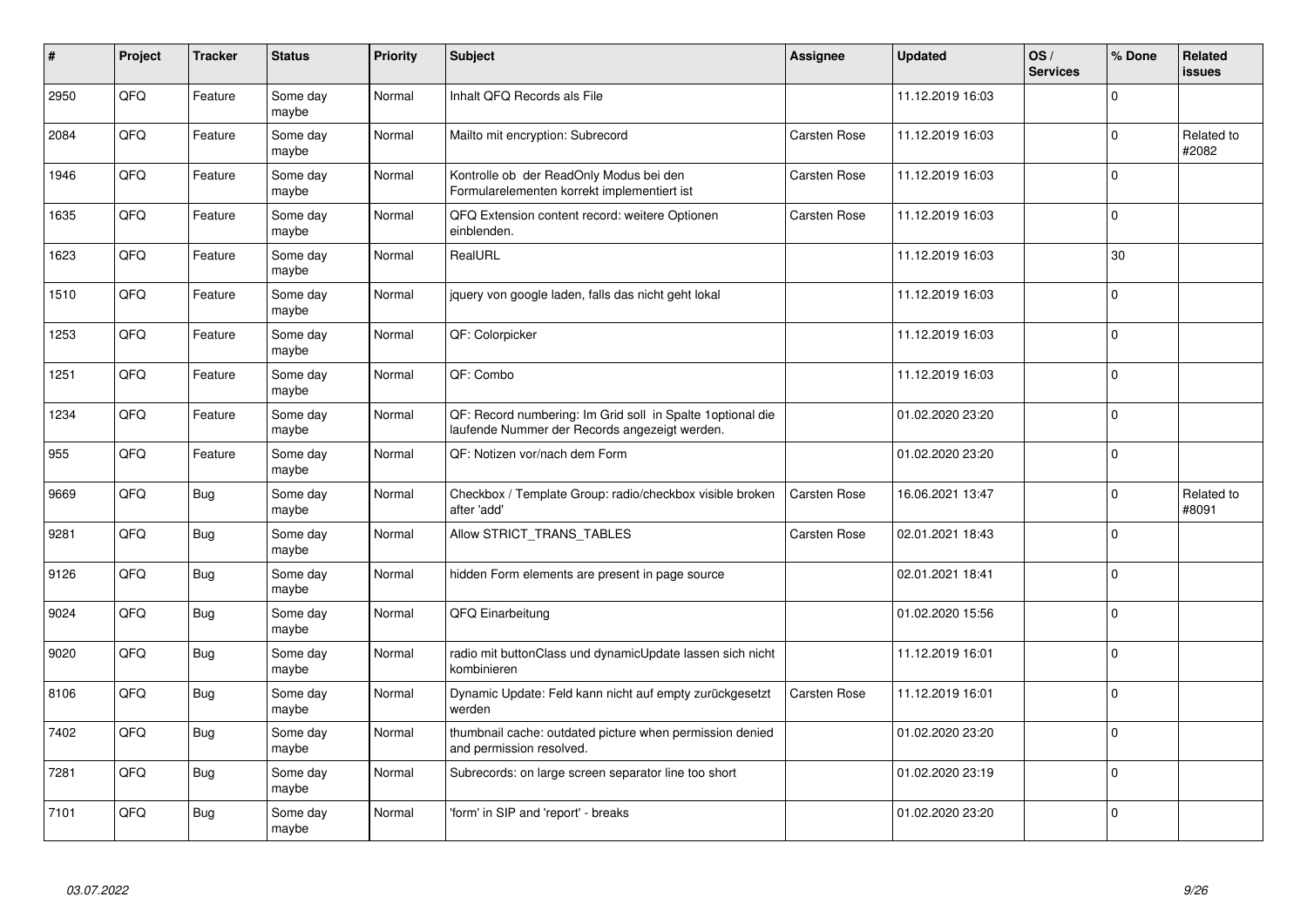| #    | Project | <b>Tracker</b> | <b>Status</b>     | <b>Priority</b> | <b>Subject</b>                                                                                                                                           | <b>Assignee</b>     | <b>Updated</b>   | OS/<br><b>Services</b> | % Done      | Related<br><b>issues</b>                       |
|------|---------|----------------|-------------------|-----------------|----------------------------------------------------------------------------------------------------------------------------------------------------------|---------------------|------------------|------------------------|-------------|------------------------------------------------|
| 5991 | QFQ     | <b>Bug</b>     | Some day<br>maybe | Normal          | URLs with ' ' or long parameter are problematic                                                                                                          | Carsten Rose        | 01.02.2020 23:19 |                        | $\Omega$    |                                                |
| 5877 | QFQ     | <b>Bug</b>     | Some day<br>maybe | Normal          | FE.type=note:bsColumn strange behaviour                                                                                                                  |                     | 01.02.2020 23:19 |                        | $\mathbf 0$ |                                                |
| 5768 | QFQ     | <b>Bug</b>     | Some day<br>maybe | Normal          | '{{pageLanguage:T}}' missing if QFQ is called via api                                                                                                    | <b>Carsten Rose</b> | 01.02.2020 23:19 |                        | $\Omega$    |                                                |
| 5706 | QFQ     | <b>Bug</b>     | Some day<br>maybe | Normal          | upload: fileDestination needs to be sanatized                                                                                                            | Carsten Rose        | 01.02.2020 23:19 |                        | $\mathbf 0$ |                                                |
| 5557 | QFQ     | Bug            | Some day<br>maybe | Normal          | Form load: STORE_RECORD filled, but should be empty                                                                                                      | Carsten Rose        | 01.02.2020 23:19 |                        | $\mathbf 0$ |                                                |
| 5021 | QFQ     | <b>Bug</b>     | Some day<br>maybe | Normal          | FE.typ=extra - during save displays error 'datum2' already<br>filled in STORE_SIP - the value is stored nevertheless                                     | Carsten Rose        | 01.02.2020 23:19 |                        | $\mathbf 0$ | Related to<br>#3875                            |
| 4771 | QFQ     | Bug            | Some day<br>maybe | Normal          | qfq: select-down-values empty after save (edit-form for<br>program administrators)                                                                       | Carsten Rose        | 01.02.2020 23:20 |                        | $\mathbf 0$ | Related to<br>#4549, Has<br>duplicate<br>#4282 |
| 4659 | QFQ     | <b>Bug</b>     | Some day<br>maybe | Normal          | infoButtonExtra                                                                                                                                          | Carsten Rose        | 01.02.2020 23:20 |                        | $\mathbf 0$ |                                                |
| 4651 | QFQ     | Bug            | Some day<br>maybe | Normal          | "Loading document" Modal wird angezeigt bei uzhcd type=2<br>Ansicht                                                                                      | <b>Carsten Rose</b> | 01.02.2020 23:20 |                        | $\mathbf 0$ |                                                |
| 4583 | QFQ     | <b>Bug</b>     | Some day<br>maybe | Normal          | Dynamic Update bei TypeAhead Feldern                                                                                                                     | Carsten Rose        | 01.02.2020 23:19 |                        | $\mathbf 0$ |                                                |
| 4549 | QFQ     | Bug            | Some day<br>maybe | Normal          | TemplateGroups: FE.type SELECT loose selected value<br>after save                                                                                        | Carsten Rose        | 01.02.2020 23:20 |                        | $\mathbf 0$ | Related to<br>#4548,<br>Related to<br>#4771    |
| 4546 | QFQ     | <b>Bug</b>     | Some day<br>maybe | Normal          | NH: SIP storage is destroyed                                                                                                                             |                     | 01.02.2020 23:20 |                        | $\mathbf 0$ |                                                |
| 4528 | QFQ     | Bug            | Some day<br>maybe | Normal          | extraButtonLock mit SQLAhead Bug                                                                                                                         | Carsten Rose        | 01.02.2020 23:19 |                        | $\mathbf 0$ |                                                |
| 4454 | QFQ     | <b>Bug</b>     | Some day<br>maybe | Normal          | Required Elements: multiple elements in a row - whole row<br>marked if only one input is empty.                                                          | Benjamin Baer       | 01.02.2020 23:20 |                        | $\mathbf 0$ |                                                |
| 4441 | QFQ     | <b>Bug</b>     | Some day<br>maybe | Normal          | \$_SERVER Vars sollten nur aus dem Store genommen<br>werden - Code entsprechend anpassen.                                                                |                     | 11.12.2019 16:02 |                        | $\mathbf 0$ |                                                |
| 4398 | QFG     | <b>Bug</b>     | Some day<br>maybe | Normal          | Typeahead: mouse click in a prefilled input opens a single<br>item dropdown with the current value - click on it seems to<br>set the value, not the key. | Benjamin Baer       | 01.02.2020 23:20 |                        | $\mathbf 0$ | Related to<br>#4457                            |
| 4328 | QFQ     | Bug            | Some day<br>maybe | Normal          | Error Message: Show FE name/number on problems in FE                                                                                                     | Carsten Rose        | 01.02.2020 23:20 |                        | $\mathbf 0$ |                                                |
| 4293 | QFQ     | <b>Bug</b>     | Some day<br>maybe | Normal          | Download broken if token 'd:' is missing - but no error<br>message                                                                                       | Carsten Rose        | 11.12.2019 16:03 |                        | $\mathbf 0$ | Related to<br>#7514                            |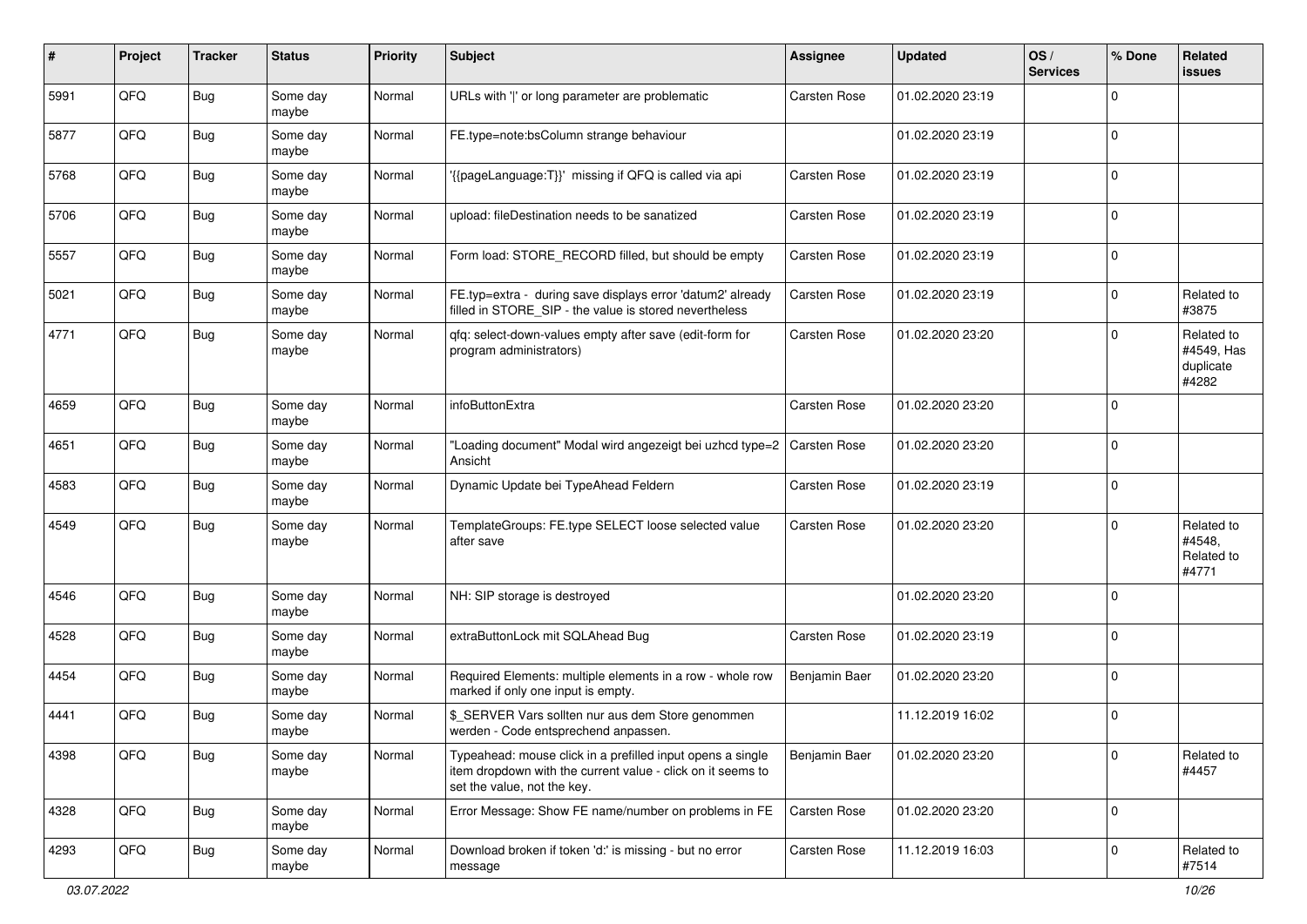| #    | Project | <b>Tracker</b> | <b>Status</b>     | <b>Priority</b> | <b>Subject</b>                                                                                                                   | <b>Assignee</b>     | <b>Updated</b>   | OS/<br><b>Services</b> | % Done      | Related<br><b>issues</b> |
|------|---------|----------------|-------------------|-----------------|----------------------------------------------------------------------------------------------------------------------------------|---------------------|------------------|------------------------|-------------|--------------------------|
| 4138 | QFQ     | Bug            | Some day<br>maybe | Normal          | style fehlt                                                                                                                      |                     | 11.12.2019 16:03 |                        | $\mathbf 0$ |                          |
| 4122 | QFQ     | Bug            | Some day<br>maybe | Normal          | file: Render Mode hat keinen Effekt                                                                                              |                     | 11.12.2019 16:03 |                        | $\mathbf 0$ |                          |
| 4092 | QFQ     | <b>Bug</b>     | Some day<br>maybe | Normal          | 1) Logging verbessern wann welches FE warum<br>ausgefuehrt wird, 2) Documentation: Best Practice<br>Template Group               | Carsten Rose        | 01.02.2020 23:19 |                        | $\mathbf 0$ | Related to<br>#3504      |
| 4008 | QFQ     | <b>Bug</b>     | Some day<br>maybe | Normal          | FormElemen.type=sendmail: wrong 'TO' if 'real<br>name <rea@mail.to>' is used</rea@mail.to>                                       | Carsten Rose        | 11.12.2019 16:03 |                        | $\mathbf 0$ |                          |
| 3895 | QFQ     | <b>Bug</b>     | Some day<br>maybe | Normal          | typeahead pedantic: on lehrkredit Idap webpass - if only one<br>person is in dropdown, such person can't be selected             | <b>Carsten Rose</b> | 11.12.2019 16:03 |                        | $\mathbf 0$ |                          |
| 3882 | QFQ     | <b>Bug</b>     | Some day<br>maybe | Normal          | templateGroup: disable 'add' if limit is reached - funktioniert   Carsten Rose<br>nicht wenn bereits records existierten         |                     | 11.12.2019 16:03 |                        | $\mathbf 0$ |                          |
| 3811 | QFQ     | <b>Bug</b>     | Some day<br>maybe | Normal          | Dynamic Update: extraButtonInfo - Text aktualisieren                                                                             | Carsten Rose        | 11.12.2019 16:03 |                        | $\mathbf 0$ | Related to<br>#11517     |
| 3750 | QFQ     | <b>Bug</b>     | Some day<br>maybe | Normal          | FE in a row: if one violates check, all are red                                                                                  | Carsten Rose        | 11.12.2019 16:03 |                        | $\mathbf 0$ |                          |
| 3682 | QFQ     | <b>Bug</b>     | Some day<br>maybe | Normal          | Dynamic update: Radio buttons                                                                                                    | Carsten Rose        | 11.12.2019 16:02 |                        | $\mathbf 0$ |                          |
| 3613 | QFQ     | Bug            | Some day<br>maybe | Normal          | note /note unchecked -> note div (col-md) wird weiterhin<br>gerendert                                                            | Elias Villiger      | 01.02.2020 23:19 |                        | 100         |                          |
| 3588 | QFQ     | Bug            | Some day<br>maybe | Normal          | templateGroup: versteckte Elemente werden weiterhin<br>gespeichert.                                                              | Carsten Rose        | 11.12.2019 16:02 |                        | 0           |                          |
| 3349 | QFQ     | <b>Bug</b>     | Some day<br>maybe | Normal          | config.qfq.ini: a) vertraegt keine '=' im Value (z.B.<br>Passwort), b) Values sollten in ticks einschliessbar sein<br>(spaces, ) | Carsten Rose        | 11.12.2019 16:02 |                        | $\mathbf 0$ |                          |
| 3130 | QFQ     | <b>Bug</b>     | Some day<br>maybe | Normal          | Debug Info's nicht korrekt nach 'New > Save'.                                                                                    | Carsten Rose        | 11.12.2019 16:03 |                        | $\mathbf 0$ | Related to<br>#3253      |
| 2643 | QFQ     | <b>Bug</b>     | Some day<br>maybe | Normal          | Zend / PHP Webinars anschauen                                                                                                    | Carsten Rose        | 01.02.2020 15:56 |                        | $\mathbf 0$ |                          |
| 2063 | QFQ     | Bug            | Some day<br>maybe | Normal          | Pills auf 'inaktiv' setzen falls keine Element auf dem Pill<br>sichtbar sind.                                                    | Benjamin Baer       | 11.12.2019 16:03 |                        | $\mathbf 0$ | Related to<br>#3752      |
| 3567 | QFQ     | Feature        | Some day<br>maybe | Low             | 'Save', 'Close', 'New' als FormElement                                                                                           |                     | 11.12.2019 16:02 |                        | $\mathbf 0$ |                          |
| 3537 | QFQ     | Feature        | Some day<br>maybe | Low             | SHOW COLUMNS FROM tableName - Extend '{{!'<br>definition                                                                         | Carsten Rose        | 11.12.2019 16:02 |                        | $\mathbf 0$ |                          |
| 3273 | QFO     | Feature        | Some day<br>maybe | Low             | Dirty Flag in Form                                                                                                               | Carsten Rose        | 11.12.2019 16:02 |                        | $\mathbf 0$ |                          |
| 7456 | QFO     | Bug            | Some day<br>maybe | Low             | Todos in Code: solve or make ticket                                                                                              | Carsten Rose        | 16.09.2021 15:10 |                        | $\pmb{0}$   |                          |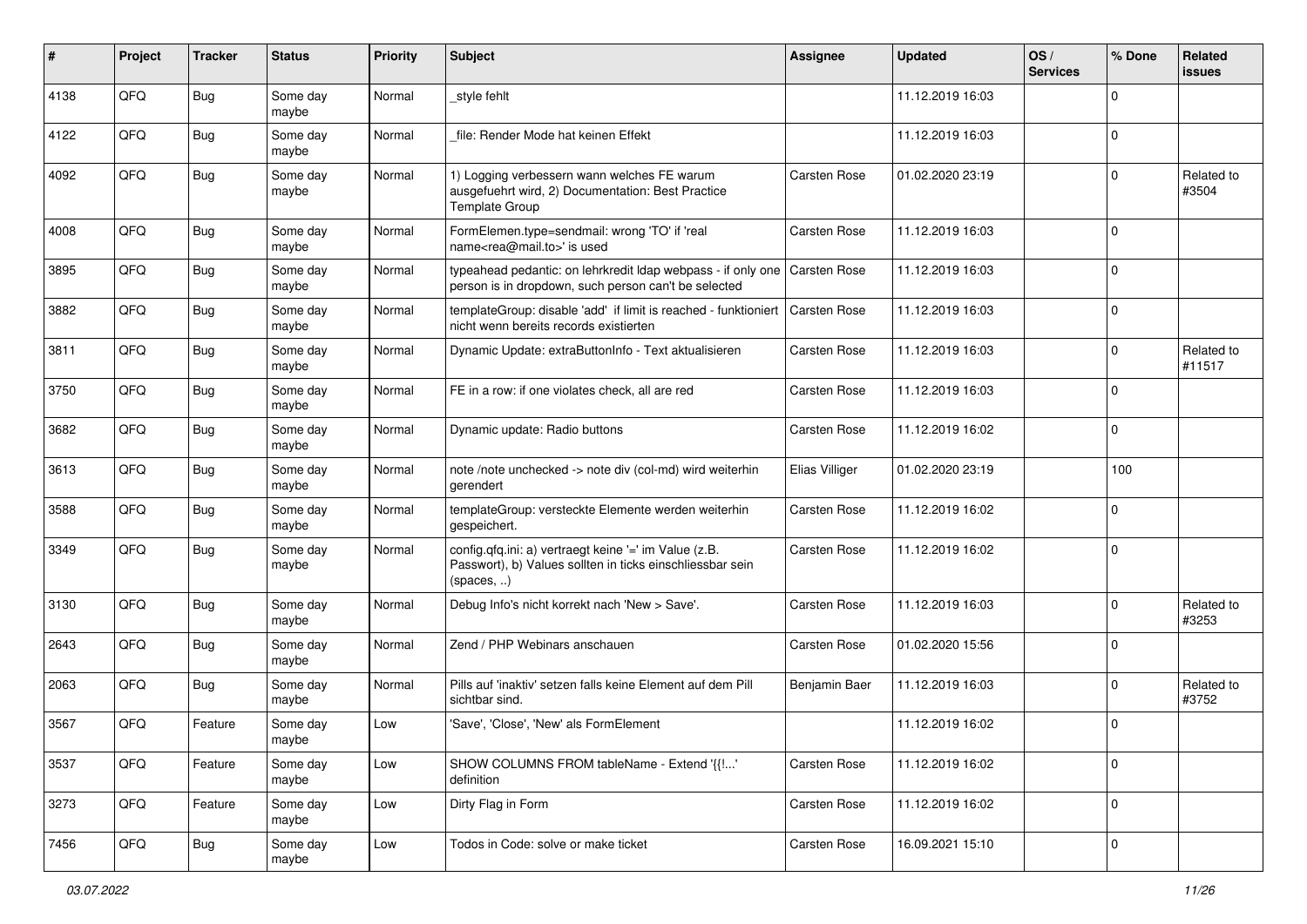| ∦     | Project | <b>Tracker</b> | <b>Status</b>              | <b>Priority</b> | <b>Subject</b>                                                                       | Assignee          | <b>Updated</b>   | OS/<br><b>Services</b> | % Done       | Related<br><b>issues</b>                                             |
|-------|---------|----------------|----------------------------|-----------------|--------------------------------------------------------------------------------------|-------------------|------------------|------------------------|--------------|----------------------------------------------------------------------|
| 9548  | QFQ     | Feature        | Feedback                   | High            | FormElement: Pattern mismatch - optional report only on<br>focus lost                | Benjamin Baer     | 03.05.2021 21:14 |                        | 0            |                                                                      |
| 9052  | QFQ     | Feature        | Feedback                   | High            | Report: CodeMirror with SQL Syntax Highlight in FE                                   | Enis Nuredini     | 08.06.2022 10:25 |                        | $\pmb{0}$    |                                                                      |
| 11630 | QFQ     | <b>Bug</b>     | Feedback                   | High            | Bitte check ob CALL() in 20.11.0 noch so funktioniert wie in<br>20.4.1               | Enis Nuredini     | 28.05.2022 13:45 |                        | $\mathbf 0$  | Related to<br>#11325                                                 |
| 13572 | QFQ     | Feature        | Feedback                   | Normal          | Form Load: misleading error message on trying to load non<br>existent primary record | Enis Nuredini     | 16.05.2022 23:16 |                        | 100          |                                                                      |
| 12584 | QFQ     | Feature        | Feedback                   | Normal          | T3 v10 migration script: replace alias-patterns (v11)                                | Carsten Rose      | 28.05.2022 11:12 |                        | 100          |                                                                      |
| 10782 | QFQ     | Feature        | Feedback                   | Normal          | Tiny MCE: Image Upload                                                               | Enis Nuredini     | 16.05.2022 23:16 |                        | $\mathbf 0$  | Related to<br>#12452                                                 |
| 10124 | QFQ     | Feature        | Feedback                   | Normal          | qfq AAI-Login                                                                        | Karin Niffeler    | 07.05.2020 09:36 |                        | $\pmb{0}$    |                                                                      |
| 5894  | QFQ     | Feature        | Feedback                   | Normal          | Typeahead in Report: show/hide rows dynamically                                      | Carsten Rose      | 18.02.2022 08:50 |                        | $\mathbf 0$  | Related to<br>#5893,<br>Related to<br>#5885                          |
| 13767 | QFQ     | Bug            | Feedback                   | Normal          | date/time-picker: required shows up/down button orange                               | Enis Nuredini     | 16.05.2022 23:16 |                        | $\mathbf 0$  |                                                                      |
| 12546 | QFQ     | <b>Bug</b>     | Feedback                   | Normal          | Branch 'Development' - Unit Tests mit dirty workaround<br>angepasst                  | Carsten Rose      | 19.03.2022 17:48 |                        | $\Omega$     |                                                                      |
| 11347 | QFQ     | <b>Bug</b>     | Feedback                   | Normal          | If Bedingungen funktionieren nicht korrekt                                           | Christoph Fuchs   | 21.03.2021 20:37 |                        | $\mathbf{0}$ |                                                                      |
| 9898  | QFQ     | <b>Bug</b>     | Feedback                   | Normal          | Formular trotz Timeout gespeichert                                                   | Benjamin Baer     | 01.02.2020 15:56 |                        | $\mathbf 0$  |                                                                      |
| 9535  | QFQ     | Bug            | Feedback                   | Normal          | Report:  AS '_vertical' - column to wide - vertical >> rot45,<br>rot <sub>90</sub>   | Benjamin Baer     | 01.02.2020 15:56 |                        | $\mathbf 0$  |                                                                      |
| 8316  | QFQ     | <b>Bug</b>     | Feedback                   | Normal          | Documentation/Behaviour for Nested Queries and<br>Record-Store confusing             | Nicola Chiapolini | 20.11.2019 09:14 |                        | $\mathbf{0}$ |                                                                      |
| 13566 | QFO     | Feature        | Ready to sync<br>(develop) | Normal          | Delete config-example.qfq.php file                                                   | Carsten Rose      | 23.12.2021 09:25 |                        | $\pmb{0}$    |                                                                      |
| 9517  | QFQ     | Feature        | In Progress                | High            | Input multiple tags with typeahead                                                   | Carsten Rose      | 03.05.2021 21:14 |                        | 40           | Related to<br>#10150                                                 |
| 12508 | QFQ     | <b>Bug</b>     | In Progress                | High            | qfq Form: sendMail                                                                   | Karin Niffeler    | 19.03.2022 17:48 |                        | 0            |                                                                      |
| 9789  | QFQ     | <b>Bug</b>     | In Progress                | High            | Record Lock: release to early on 'leave page'                                        | Carsten Rose      | 10.01.2022 09:25 |                        | 100          | Related to<br>#10081.<br>Related to<br>#9173.<br>Related to<br>#8702 |
| 13330 | QFQ     | Feature        | In Progress                | Normal          | Multi Form: Upload                                                                   | Carsten Rose      | 07.11.2021 12:40 |                        | 50           | Related to<br>#9706                                                  |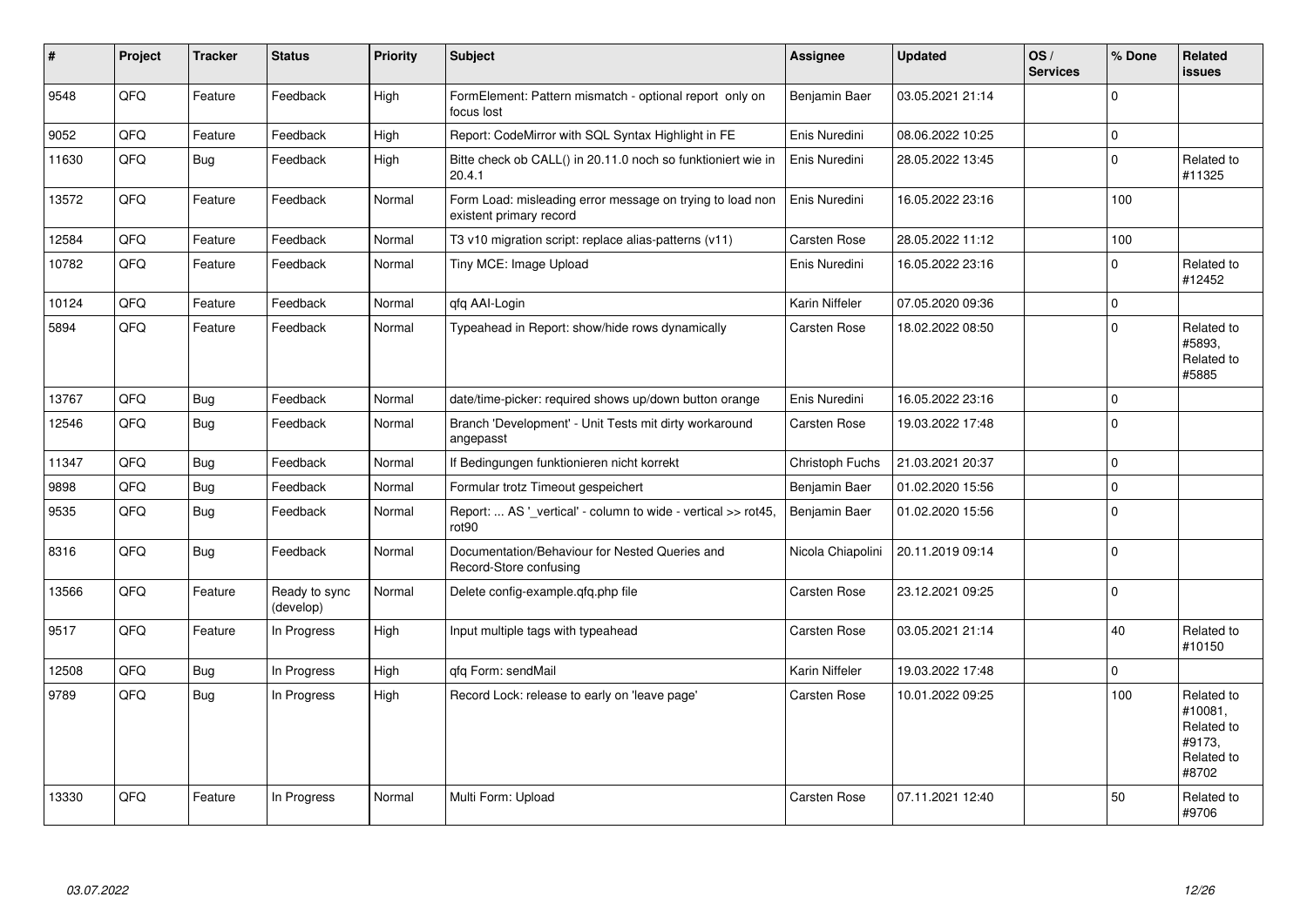| #     | Project | <b>Tracker</b> | <b>Status</b> | <b>Priority</b> | <b>Subject</b>                                                                          | Assignee      | <b>Updated</b>   | OS/<br><b>Services</b> | % Done      | Related<br>issues                                                                                                              |
|-------|---------|----------------|---------------|-----------------|-----------------------------------------------------------------------------------------|---------------|------------------|------------------------|-------------|--------------------------------------------------------------------------------------------------------------------------------|
| 12630 | QFQ     | Feature        | In Progress   | Normal          | Input: date[time]: min / max values                                                     | Enis Nuredini | 20.06.2022 18:31 |                        | $\Omega$    | Related to<br>#10096,<br>Related to<br>#14302,<br>Related to<br>#14303                                                         |
| 12440 | QFQ     | Feature        | In Progress   | Normal          | Typo3 V10 upgrade (durchfuehren und testen)                                             | Carsten Rose  | 21.03.2022 09:53 |                        | 50          | Related to<br>#12357,<br>Related to<br>#12067,<br>Related to<br>#10661                                                         |
| 12439 | QFQ     | Feature        | In Progress   | Normal          | TinyMCE Paste from Word & Character Count/Limit                                         | Carsten Rose  | 05.05.2021 22:15 |                        | $\Omega$    |                                                                                                                                |
| 11980 | QFQ     | Feature        | In Progress   | Normal          | protected verzeichnis MUSS geschützt werden                                             | Carsten Rose  | 07.09.2021 13:30 |                        | $\Omega$    |                                                                                                                                |
| 11076 | QFQ     | Feature        | In Progress   | Normal          | SELECT  AS _websocket                                                                   | Carsten Rose  | 30.08.2020 17:49 |                        | $\Omega$    |                                                                                                                                |
| 10793 | QFQ     | Feature        | In Progress   | Normal          | <b>Update NPM Packages</b>                                                              | Carsten Rose  | 07.09.2021 13:25 |                        | $30\,$      |                                                                                                                                |
| 10443 | QFQ     | Feature        | In Progress   | Normal          | Konzept_api / _live                                                                     | Carsten Rose  | 07.05.2020 09:39 |                        | 0           |                                                                                                                                |
| 6250  | QFQ     | Feature        | In Progress   | Normal          | Enhance layout: a) Subrecord, b) Subrecord-Title                                        | Carsten Rose  | 01.02.2020 23:22 |                        | $\Omega$    | Related to<br>#5391                                                                                                            |
| 5695  | QFQ     | Feature        | In Progress   | Normal          | Multiform                                                                               | Carsten Rose  | 02.01.2021 18:38 |                        | $\mathbf 0$ |                                                                                                                                |
| 4194  | QFQ     | Feature        | In Progress   | Normal          | Bootstrap 4 ist jetzt offiziel                                                          |               | 03.05.2021 20:47 |                        | $\Omega$    | Related to<br>#10114                                                                                                           |
| 14323 | QFQ     | Bug            | In Progress   | Normal          | Report: render=both single - no impact                                                  | Carsten Rose  | 19.06.2022 18:31 |                        | $\mathbf 0$ |                                                                                                                                |
| 14175 | QFQ     | Bug            | In Progress   | Normal          | Opening a form with no QFQ Session cookie fails                                         | Carsten Rose  | 03.06.2022 10:40 |                        | 0           |                                                                                                                                |
| 11517 | QFQ     | <b>Bug</b>     | In Progress   | Normal          | extraButtonInfo Broken for multiple FormElements                                        | Carsten Rose  | 12.05.2022 13:12 |                        | $\mathbf 0$ | Related to<br>#7890,<br>Related to<br>#3811, Has<br>duplicate<br>#10905, Has<br>duplicate<br>#10553, Has<br>duplicate<br>#6779 |
| 10661 | QFQ     | Bug            | In Progress   | Normal          | Typo3 Warnungen                                                                         | Carsten Rose  | 07.09.2021 13:23 |                        | 0           | Related to<br>#12440                                                                                                           |
| 9691  | QFQ     | Bug            | In Progress   | Normal          | Checkbox: dynamic update > readonly                                                     | Carsten Rose  | 01.02.2020 23:22 |                        | 50          | Related to<br>#9834                                                                                                            |
| 7602  | QFQ     | Feature        | ToDo          | High            | Multi Select: with checkboxes                                                           | Benjamin Baer | 22.03.2022 09:07 |                        | $\mathbf 0$ |                                                                                                                                |
| 12463 | QFQ     | Bug            | ToDo          | High            | QFQ Function: 'function' and 'sql' on same level - output of<br>sql is shown two times. | Carsten Rose  | 15.12.2021 16:31 |                        | 0           |                                                                                                                                |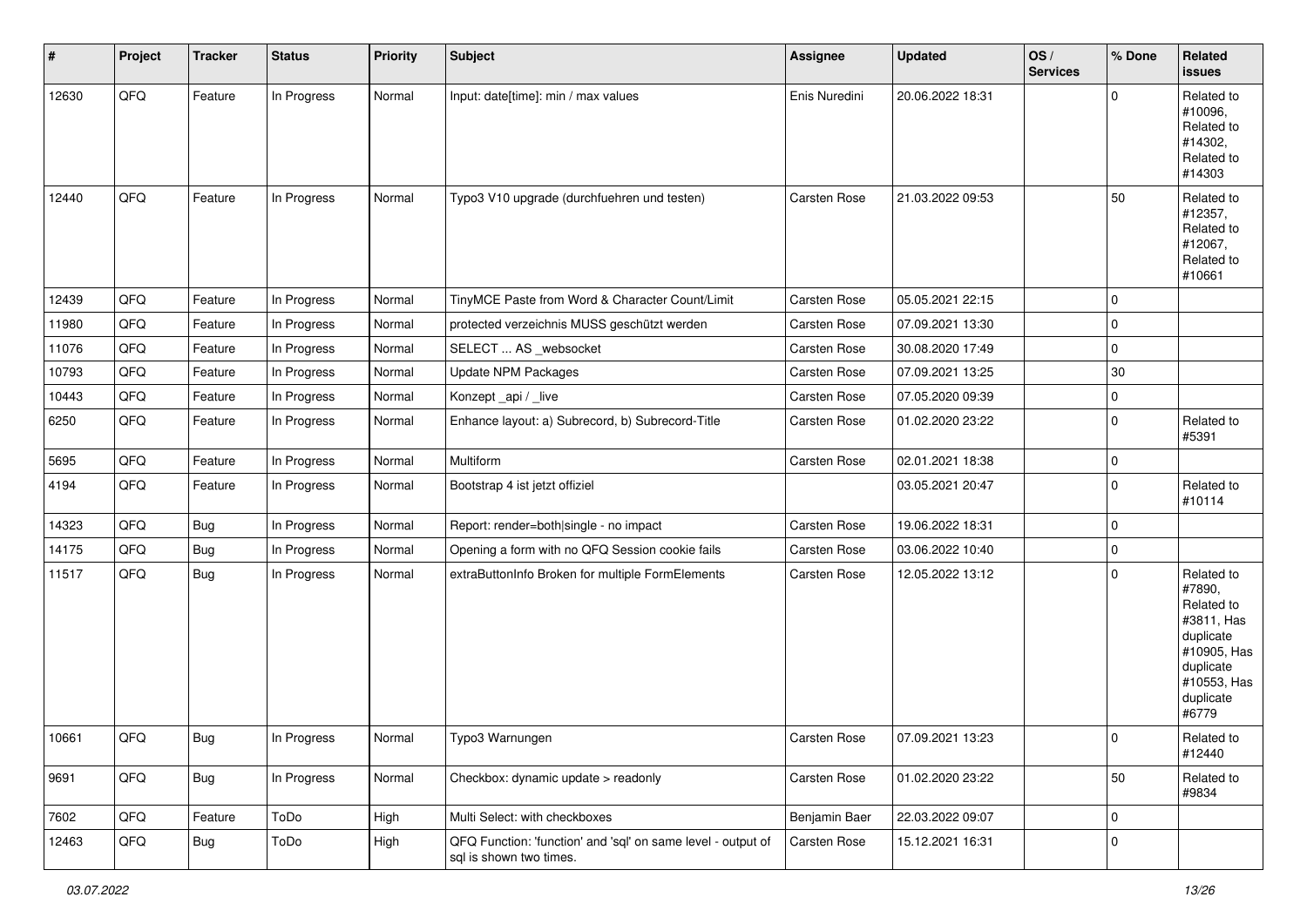| $\vert$ # | Project | <b>Tracker</b> | <b>Status</b> | <b>Priority</b> | <b>Subject</b>                                                      | Assignee      | <b>Updated</b>   | OS/<br><b>Services</b> | % Done       | Related<br>issues                                                                                                                                                     |
|-----------|---------|----------------|---------------|-----------------|---------------------------------------------------------------------|---------------|------------------|------------------------|--------------|-----------------------------------------------------------------------------------------------------------------------------------------------------------------------|
| 12395     | QFQ     | <b>Bug</b>     | ToDo          | High            | QFQ Function: Result two times shown                                | Carsten Rose  | 18.02.2022 08:59 |                        | $\mathbf{0}$ |                                                                                                                                                                       |
| 14320     | QFQ     | Feature        | ToDo          | Normal          | Allow specific HTML Tags and Attributes: general, TinyMCE           | Enis Nuredini | 17.06.2022 10:44 |                        | $\pmb{0}$    | Related to<br>#12664,<br>Related to<br>#12039,<br>Related to<br>#11702.<br>Related to<br>#7239.<br>Related to<br>#3708,<br>Related to<br>#3646,<br>Related to<br>#880 |
| 12262     | QFQ     | Feature        | ToDo          | Normal          | Form buttons on top: more customable                                | Enis Nuredini | 17.06.2022 10:44 |                        | $\mathbf 0$  | Related to<br>#13945, Has<br>duplicate<br>#4046, Has<br>duplicate<br>#10080                                                                                           |
| 14303     | QFQ     | <b>Bug</b>     | ToDo          | Normal          | datetime broken with picker                                         | Enis Nuredini | 17.06.2022 09:02 |                        | $\mathbf 0$  | Related to<br>#12630                                                                                                                                                  |
| 13899     | QFQ     | <b>Bug</b>     | ToDo          | Normal          | Selenium: zum laufen bringen                                        | Enis Nuredini | 25.03.2022 10:24 |                        | $\pmb{0}$    |                                                                                                                                                                       |
| 9534      | QFQ     | <b>Bug</b>     | Priorize      | Urgent          | FE.type=upload: 'Unknown Mode: ID"                                  | Carsten Rose  | 03.05.2021 21:14 |                        | $\mathbf 0$  | Related to<br>#9532                                                                                                                                                   |
| 9173      | QFQ     | <b>Bug</b>     | Priorize      | Urgent          | Stale Record Lock: Firefox                                          | Carsten Rose  | 03.05.2021 21:14 |                        | $\mathbf 0$  | Related to<br>#9789                                                                                                                                                   |
| 8204      | QFQ     | Feature        | Priorize      | High            | Position 'required mark'                                            | Carsten Rose  | 16.06.2021 13:44 |                        | $\pmb{0}$    |                                                                                                                                                                       |
| 8082      | QFQ     | Feature        | Priorize      | High            | Contact form without saving record                                  | Carsten Rose  | 07.12.2021 15:20 |                        | $\pmb{0}$    | Related to<br>#8587,<br><b>Blocks</b><br>#11850                                                                                                                       |
| 9121      | QFQ     | <b>Bug</b>     | Priorize      | High            | sip links have r and __dbIndexData set                              | Carsten Rose  | 12.06.2021 10:41 |                        | $\mathbf{0}$ |                                                                                                                                                                       |
| 6116      | QFQ     | <b>Bug</b>     | Priorize      | High            | value of checkbox not saved                                         | Carsten Rose  | 07.12.2021 17:19 |                        | $\pmb{0}$    |                                                                                                                                                                       |
| 14371     | QFQ     | Feature        | Priorize      | Normal          | LDAP via REPORT                                                     | Carsten Rose  | 19.06.2022 16:37 |                        | $\pmb{0}$    |                                                                                                                                                                       |
| 14290     | QFQ     | Feature        | Priorize      | Normal          | FormEditor: Show Table Definition                                   | Carsten Rose  | 19.06.2022 16:37 |                        | $\pmb{0}$    |                                                                                                                                                                       |
| 13900     | QFQ     | Feature        | Priorize      | Normal          | Selenium: Check das Cookie/PDF funktioniert                         | Enis Nuredini | 25.03.2022 12:45 |                        | $\pmb{0}$    |                                                                                                                                                                       |
| 12504     | QFQ     | Feature        | Priorize      | Normal          | sql.log: report fe.id                                               | Carsten Rose  | 05.05.2021 22:09 |                        | $\pmb{0}$    |                                                                                                                                                                       |
| 12503     | QFQ     | Feature        | Priorize      | Normal          | Detect dangerous UPDATE statement with missing WHERE   Carsten Rose |               | 05.05.2021 22:09 |                        | $\pmb{0}$    |                                                                                                                                                                       |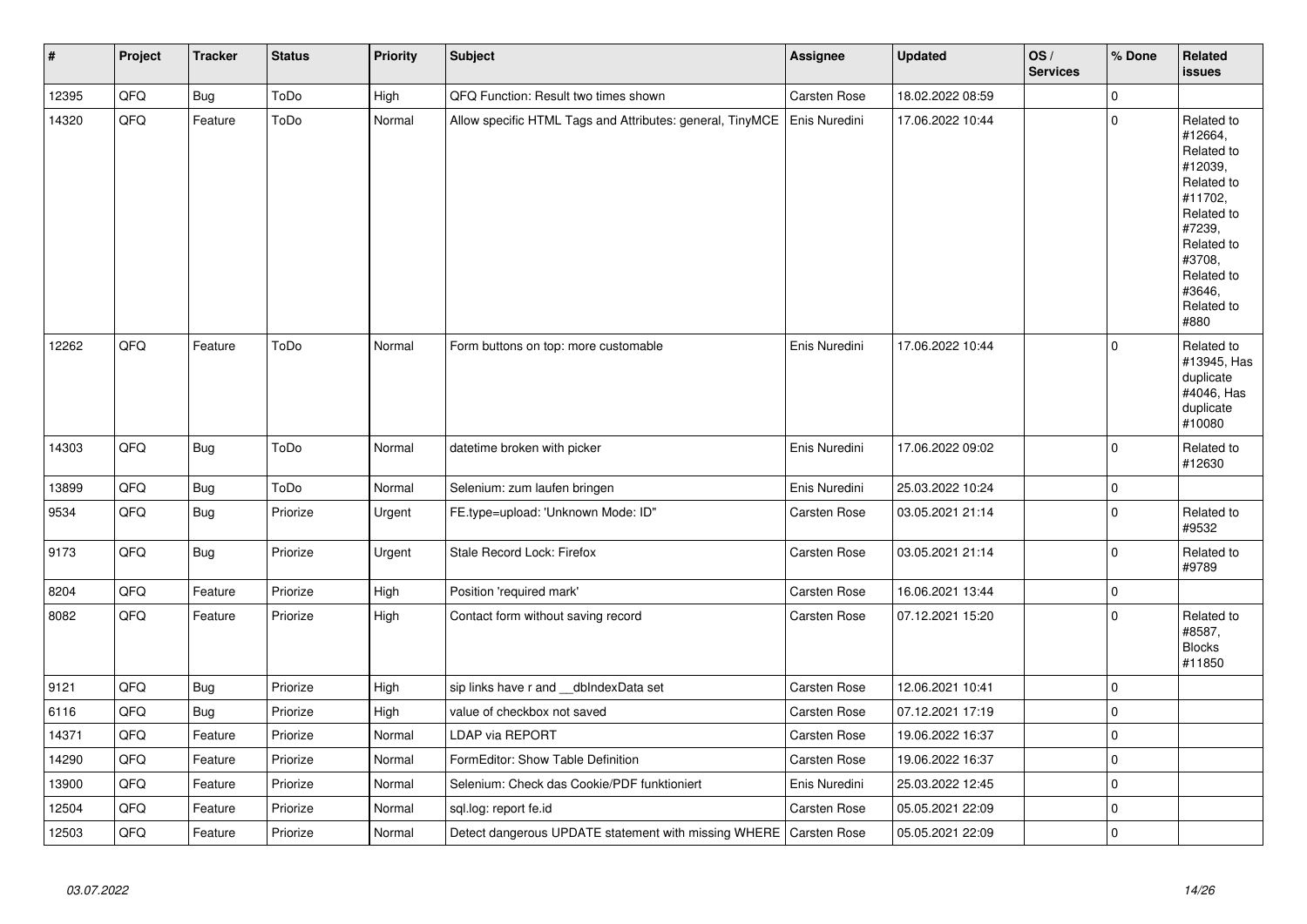| #     | Project | <b>Tracker</b> | <b>Status</b> | <b>Priority</b> | Subject                                                                                           | Assignee            | <b>Updated</b>   | OS/<br><b>Services</b> | % Done      | Related<br><b>issues</b>                                               |
|-------|---------|----------------|---------------|-----------------|---------------------------------------------------------------------------------------------------|---------------------|------------------|------------------------|-------------|------------------------------------------------------------------------|
| 12452 | QFQ     | Feature        | Priorize      | Normal          | BaseURL: alsways with '/' at the end                                                              | Carsten Rose        | 19.06.2022 13:45 |                        | 0           | Related to<br>#10782                                                   |
| 11320 | QFQ     | Feature        | Priorize      | Normal          | Typo3 Version 10 support                                                                          | Carsten Rose        | 05.05.2021 22:09 |                        | 0           |                                                                        |
| 10569 | QFQ     | Feature        | Priorize      | Normal          | link _blank more safe                                                                             | Enis Nuredini       | 25.03.2022 12:44 |                        | 0           |                                                                        |
| 10015 | QFQ     | Feature        | Priorize      | Normal          | Monospace in Textarea                                                                             | Carsten Rose        | 03.02.2020 13:40 |                        | 0           |                                                                        |
| 10012 | QFQ     | Feature        | Priorize      | Normal          | redirectAllMailTo: {{beEmail:T}}                                                                  | <b>Carsten Rose</b> | 08.05.2021 09:54 |                        | $\mathbf 0$ | Related to<br>#12412,<br>Related to<br>#12413,<br>Related to<br>#10011 |
| 10011 | QFQ     | Feature        | Priorize      | Normal          | Offer new STORE_TYPO3 Variable 'beUser', 'beEmail'                                                | <b>Carsten Rose</b> | 08.05.2021 09:51 |                        | 0           | Related to<br>#10012,<br>Related to<br>#12511                          |
| 10005 | QFQ     | Feature        | Priorize      | Normal          | Report / special column name:  AS _calendar                                                       | Carsten Rose        | 03.06.2020 17:28 |                        | $\Omega$    |                                                                        |
| 10003 | QFQ     | Feature        | Priorize      | Normal          | fieldset: stronger visualize group                                                                | Benjamin Baer       | 12.02.2020 08:13 |                        | 0           |                                                                        |
| 9968  | QFQ     | Feature        | Priorize      | Normal          | Tooltip in Links for Developer                                                                    | Carsten Rose        | 01.02.2020 23:17 |                        | 0           |                                                                        |
| 9928  | QFQ     | Feature        | Priorize      | Normal          | SpecialColumnName: a) Deprecated: ' AS "_+tag " ', b)<br>New: ' AS "_ <tag1><tag2>"</tag2></tag1> | Carsten Rose        | 01.02.2020 23:17 |                        | 0           | Related to<br>#9929                                                    |
| 9900  | QFQ     | Feature        | Priorize      | Normal          | Generic API Call: tt-content record >> JSON                                                       | Carsten Rose        | 01.02.2020 10:13 |                        | $\mathbf 0$ |                                                                        |
| 9668  | QFQ     | Feature        | Priorize      | Normal          | Form.mode: rename 'hidden' to 'hide'                                                              | Carsten Rose        | 05.05.2021 22:14 |                        | $\mathbf 0$ | Related to<br>#6437                                                    |
| 9394  | QFQ     | Feature        | Priorize      | Normal          | REST: allow for non numerical ids in get requests                                                 | Carsten Rose        | 05.05.2021 22:10 |                        | 0           |                                                                        |
| 9346  | QFQ     | Feature        | Priorize      | Normal          | beforeSave: check if an upload is given                                                           | Carsten Rose        | 11.06.2021 21:18 |                        | 0           |                                                                        |
| 9135  | QFQ     | Feature        | Priorize      | Normal          | Progress Bar generic / replace old hourglass download<br>popup                                    | Benjamin Baer       | 03.01.2022 07:43 |                        | 0           |                                                                        |
| 8963  | QFQ     | Feature        | Priorize      | Normal          | Setting values in a store: flexible way                                                           | Carsten Rose        | 05.05.2021 22:10 |                        | 0           | Related to<br>#8975                                                    |
| 8585  | QFQ     | Feature        | Priorize      | Normal          | Enhance Error message for 'unknown form'                                                          | Carsten Rose        | 01.02.2020 10:13 |                        | 0           |                                                                        |
| 8584  | QFQ     | Feature        | Priorize      | Normal          | FE 'Action' - never assign to Container (except Template<br>Group)                                | <b>Carsten Rose</b> | 01.02.2020 10:13 |                        | $\mathbf 0$ |                                                                        |
| 8277  | QFO     | Feature        | Priorize      | Normal          | fe.parameter.default=                                                                             | Carsten Rose        | 01.02.2020 23:17 |                        | 0           | Related to<br>#8113                                                    |
| 8044  | QFQ     | Feature        | Priorize      | Normal          | Transaction: a) Form, b) Report                                                                   | Carsten Rose        | 05.05.2021 22:14 |                        | $\mathbf 0$ | Related to<br>#8043                                                    |
| 8034  | QFQ     | Feature        | Priorize      | Normal          | FormElement 'data': 22.22.2222 should not be accepted                                             | Carsten Rose        | 01.02.2020 10:13 |                        | 0           |                                                                        |
| 7965  | QFG     | Feature        | Priorize      | Normal          | Input type 'text' with visual format - currency                                                   | Benjamin Baer       | 03.01.2022 07:45 |                        | $\pmb{0}$   |                                                                        |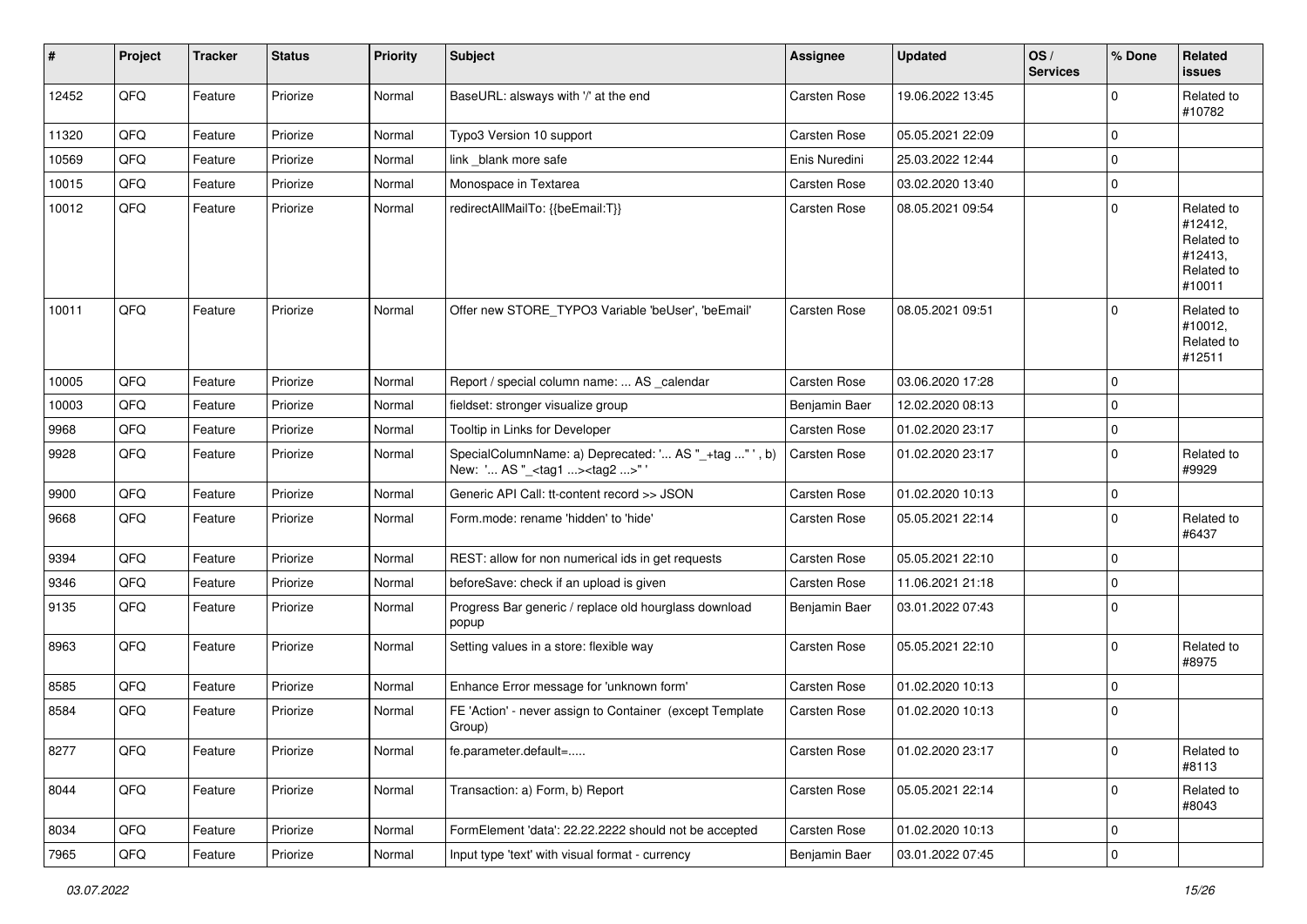| $\sharp$ | Project | <b>Tracker</b> | <b>Status</b> | <b>Priority</b> | <b>Subject</b>                                                                                           | Assignee      | <b>Updated</b>   | OS/<br><b>Services</b> | % Done       | Related<br>issues                                                       |
|----------|---------|----------------|---------------|-----------------|----------------------------------------------------------------------------------------------------------|---------------|------------------|------------------------|--------------|-------------------------------------------------------------------------|
| 7730     | QFQ     | Feature        | Priorize      | Normal          | SELECT Box: title in between                                                                             | Benjamin Baer | 01.02.2020 23:22 |                        | $\Omega$     |                                                                         |
| 7630     | QFQ     | Feature        | Priorize      | Normal          | detailed error message for simple upload                                                                 | Carsten Rose  | 01.02.2020 10:13 |                        | $\mathbf 0$  |                                                                         |
| 7522     | QFQ     | Feature        | Priorize      | Normal          | Inserting default index.html to folder (Avoid Apache<br>Indexing)                                        | Carsten Rose  | 01.02.2020 10:13 |                        | $\mathbf 0$  |                                                                         |
| 7290     | QFQ     | Feature        | Priorize      | Normal          | FormEditor: title as textarea if LEN(title)>60                                                           | Carsten Rose  | 01.02.2020 10:13 |                        | $\mathbf{0}$ | Blocked by<br>#7682                                                     |
| 7217     | QFQ     | Feature        | Priorize      | Normal          | Download: notice User if `_sip=?` is missing                                                             | Carsten Rose  | 01.02.2020 10:13 |                        | $\mathbf 0$  |                                                                         |
| 6998     | QFQ     | Feature        | Priorize      | Normal          | Form: with debug=on show column information as tooltip of<br>column label                                | Carsten Rose  | 01.02.2020 10:13 |                        | $\mathbf 0$  |                                                                         |
| 6870     | QFQ     | Feature        | Priorize      | Normal          | Click on '_link' triggers an API call                                                                    | Benjamin Baer | 03.01.2022 08:25 |                        | $\mathbf{0}$ |                                                                         |
| 6801     | QFQ     | Feature        | Priorize      | Normal          | Fabric: Maximize / FullIscreen                                                                           | Benjamin Baer | 21.03.2022 09:56 |                        | $\mathbf{0}$ |                                                                         |
| 6224     | QFQ     | Feature        | Priorize      | Normal          | Dynamic update: fade in/out fields                                                                       | Benjamin Baer | 21.03.2022 09:50 |                        | 0            |                                                                         |
| 5942     | QFQ     | Feature        | Priorize      | Normal          | 'L' and 'type': append to links, generate via 'link' by using<br>'u:' .                                  | Carsten Rose  | 01.02.2020 10:13 |                        | $\mathbf 0$  |                                                                         |
| 5562     | QFQ     | Feature        | Priorize      | Normal          | Drag'n'Drop fuer Uploads                                                                                 | Benjamin Baer | 21.03.2022 09:52 |                        | $\mathbf 0$  | Related to<br>#9706                                                     |
| 5366     | QFQ     | Feature        | Priorize      | Normal          | Saving with keyboard shortcuts                                                                           | Benjamin Baer | 21.03.2022 09:47 |                        | $\pmb{0}$    |                                                                         |
| 3867     | QFQ     | Feature        | Priorize      | Normal          | Readonly Formular: Template Groups add/delete<br>ausbeldnen                                              | Carsten Rose  | 05.05.2021 22:12 |                        | $\Omega$     |                                                                         |
| 14283    | QFQ     | Bug            | Priorize      | Normal          | HEIC / HEIF convert doesn't trigger                                                                      | Carsten Rose  | 19.06.2022 16:37 |                        | $\mathbf 0$  |                                                                         |
| 13943    | QFQ     | Bug            | Priorize      | Normal          | unable to find formgroup                                                                                 | Enis Nuredini | 28.05.2022 11:03 |                        | $\mathbf{0}$ |                                                                         |
| 12325    | QFQ     | Bug            | Priorize      | Normal          | MultiDB form.dblndex not working for report syntax                                                       | Carsten Rose  | 07.09.2021 13:37 |                        | $\mathbf 0$  | Related to<br>#12145,<br>Related to<br>#12314                           |
| 9975     | QFQ     | Bug            | Priorize      | Normal          | Dropdown Menu: 'r:3' broken                                                                              | Carsten Rose  | 01.02.2020 10:13 |                        | $\Omega$     |                                                                         |
| 9958     | QFQ     | <b>Bug</b>     | Priorize      | Normal          | Broken subrecord query: no error message                                                                 | Carsten Rose  | 05.02.2021 15:15 |                        | $\mathbf{0}$ |                                                                         |
| 9947     | QFQ     | Bug            | Priorize      | Normal          | Unwanted error message if missing 'typeAheadSqlPrefetch'                                                 | Carsten Rose  | 01.02.2020 10:13 |                        | $\mathbf 0$  |                                                                         |
| 9862     | QFQ     | <b>Bug</b>     | Priorize      | Normal          | Failed writing to sql mail qfq.log should throw an exception                                             | Carsten Rose  | 01.02.2020 10:13 |                        | $\pmb{0}$    |                                                                         |
| 9834     | QFQ     | <b>Bug</b>     | Priorize      | Normal          | Input elements with tag 'disabled' are missing on<br>form-submit: server option 'processReadOnly' broken | Carsten Rose  | 07.12.2021 16:43 |                        | $\mathbf 0$  | Related to<br>#9691,<br>Related to<br>#5305, Has<br>duplicate<br>#12331 |
| 8037     | QFQ     | <b>Bug</b>     | Priorize      | Normal          | FE.type=upload (advanced mode): {{slaveld:V}} missing<br>during dynamic update                           | Carsten Rose  | 01.02.2020 10:13 |                        | $\mathbf 0$  |                                                                         |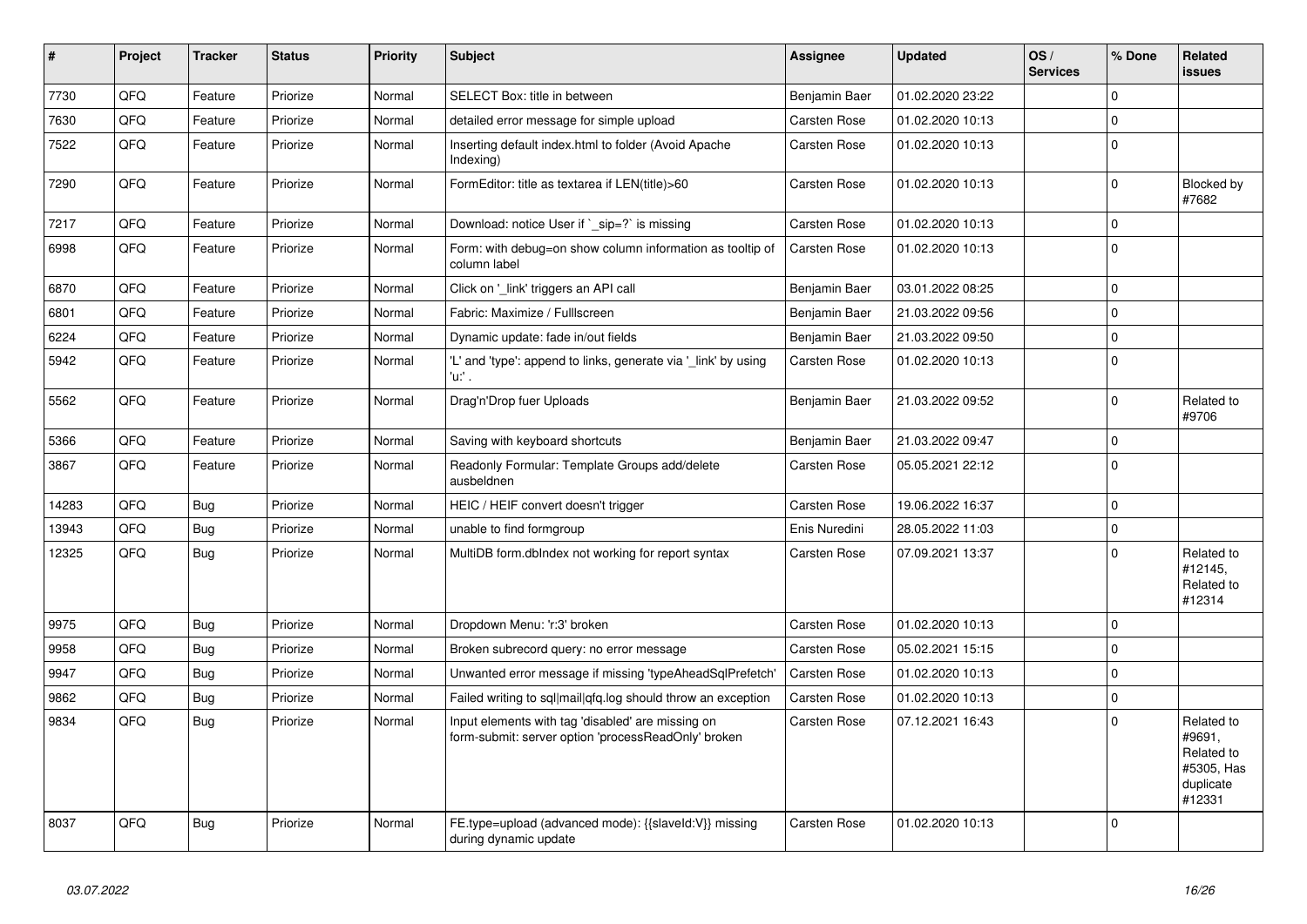| #     | Project | <b>Tracker</b> | <b>Status</b> | <b>Priority</b> | Subject                                                                                                                               | Assignee            | <b>Updated</b>   | OS/<br><b>Services</b> | % Done       | Related<br>issues                                                      |
|-------|---------|----------------|---------------|-----------------|---------------------------------------------------------------------------------------------------------------------------------------|---------------------|------------------|------------------------|--------------|------------------------------------------------------------------------|
| 7656  | QFQ     | Bug            | Priorize      | Normal          | FE with required, 'pattern' and 'extraButtonLock': always<br>complain about missing value                                             | Carsten Rose        | 01.02.2020 10:13 |                        | $\mathbf 0$  |                                                                        |
| 7616  | QFQ     | <b>Bug</b>     | Priorize      | Normal          | Selectlist with Enum & Dynamic Update                                                                                                 | Carsten Rose        | 01.02.2020 10:13 |                        | $\mathbf 0$  |                                                                        |
| 6574  | QFQ     | Bug            | Priorize      | Normal          | qfq.log: Fehlermeldung wurde angezeigt, aber nicht geloggt                                                                            | Carsten Rose        | 01.02.2020 10:13 |                        | 0            |                                                                        |
| 6566  | QFQ     | <b>Bug</b>     | Priorize      | Normal          | Link Function 'delete': provided parameter missing on page<br>reload                                                                  | Benjamin Baer       | 03.01.2022 08:08 |                        | $\mathbf 0$  |                                                                        |
| 6140  | QFQ     | <b>Bug</b>     | Priorize      | Normal          | QFQ DnD Sort: Locked fields                                                                                                           | Benjamin Baer       | 21.03.2022 09:56 |                        | $\pmb{0}$    |                                                                        |
| 4457  | QFQ     | Bug            | Priorize      | Normal          | typeahead: pressing return to select an item, saves the form<br>and closes the form.                                                  | Benjamin Baer       | 03.01.2022 08:01 |                        | $\mathbf 0$  | Related to<br>#4398                                                    |
| 3782  | QFQ     | Bug            | Priorize      | Normal          | Bei fehlerhafter Eingabe (z.B. Datum) sollte das erwartete<br>Format angezeigt werden                                                 | Carsten Rose        | 01.02.2020 10:13 |                        | $\mathbf 0$  |                                                                        |
| 2665  | QFQ     | <b>Bug</b>     | Priorize      | Normal          | Dynamic Update funktioniert nicht, wenn beim<br>entsprechenden FormElement eine size angegeben ist.                                   | Benjamin Baer       | 03.01.2022 08:12 |                        | 30           |                                                                        |
| 11850 | QFQ     | Feature        | New           | Urgent          | Wizard Form: basierend auf einer Tabelle eine Form<br>anlegen.                                                                        |                     | 03.05.2021 21:12 |                        | $\mathbf 0$  | Blocked by<br>#8082                                                    |
| 12545 | QFQ     | <b>Bug</b>     | New           | Urgent          | sql.log not created / updated                                                                                                         | Carsten Rose        | 14.12.2021 16:02 |                        | 0            |                                                                        |
| 12468 | QFQ     | <b>Bug</b>     | New           | Urgent          | Form: update Form.title after save                                                                                                    | Carsten Rose        | 03.05.2021 21:12 |                        | $\pmb{0}$    |                                                                        |
| 14187 | QFQ     | Feature        | New           | High            | qfq.log: show current URL                                                                                                             | Carsten Rose        | 28.05.2022 11:02 |                        | $\mathbf 0$  | Related to<br>#13933,<br>Related to<br>#12532,<br>Related to<br>#11893 |
| 13757 | QFQ     | Feature        | New           | High            | QR / Bar-Code Plugin                                                                                                                  | Enis Nuredini       | 19.03.2022 17:43 |                        | $\mathbf{0}$ |                                                                        |
| 12544 | QFQ     | Feature        | New           | High            | a) ' AS _link' new also as ' AS _format', b) sortierung via<br>'display: none;', c) '_format' benoeitgt nicht zwingend<br>u/U/p/m/z/d | Carsten Rose        | 14.12.2021 16:03 |                        | $\mathbf 0$  |                                                                        |
| 12532 | QFQ     | Feature        | New           | High            | SIP-Parameter bei Seitenaufruf in Browser-Console<br>anzeigen                                                                         | <b>Carsten Rose</b> | 07.12.2021 17:19 |                        | $\mathbf 0$  | Related to<br>#11893,<br>Related to<br>#14187                          |
| 12186 | QFQ     | Feature        | <b>New</b>    | High            | TinyMCE Config für Objekte                                                                                                            | <b>Carsten Rose</b> | 07.12.2021 17:19 |                        | $\mathbf 0$  | <b>Blocks</b><br>#12632                                                |
| 11893 | QFQ     | Feature        | New           | High            | Broken SIP: a) only report one time, b) only report in main<br>column                                                                 | Carsten Rose        | 12.05.2021 12:13 |                        | $\mathbf 0$  | Related to<br>#12532,<br>Related to<br>#14187                          |
| 10114 | QFQ     | Feature        | New           | High            | Symbol (Link): 'G:' (Glyphicon) replaced by 'i:' (icon)                                                                               |                     | 07.12.2021 17:19 |                        | $\mathbf 0$  | Related to<br>#3797,<br>Related to<br>#4194                            |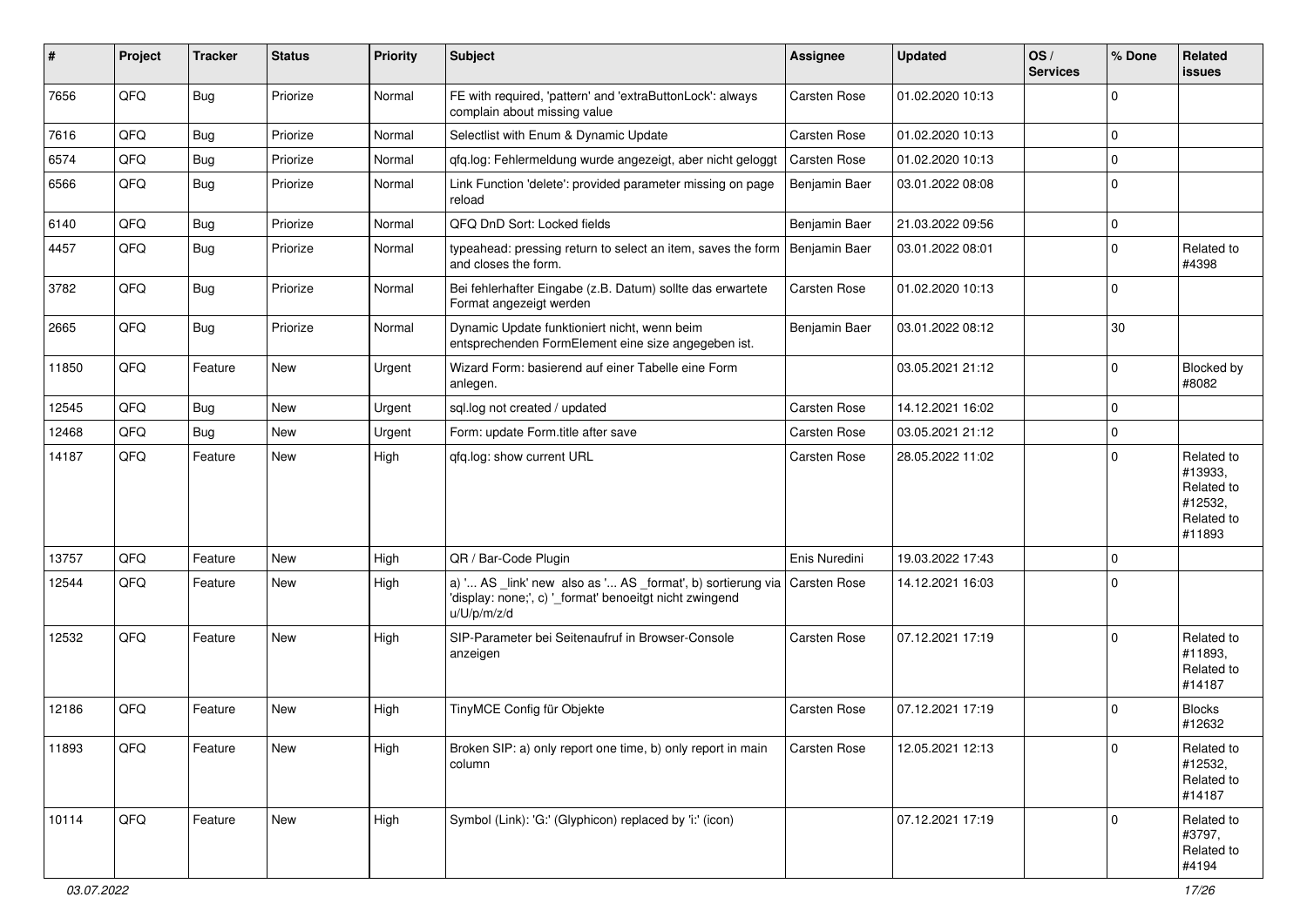| #     | Project | <b>Tracker</b> | <b>Status</b> | Priority | <b>Subject</b>                                                              | Assignee            | <b>Updated</b>   | OS/<br><b>Services</b> | % Done      | Related<br>issues                            |
|-------|---------|----------------|---------------|----------|-----------------------------------------------------------------------------|---------------------|------------------|------------------------|-------------|----------------------------------------------|
| 8962  | QFQ     | Feature        | <b>New</b>    | High     | allow for form fields with identical names                                  | Carsten Rose        | 03.05.2021 21:14 |                        | 0           |                                              |
| 7850  | QFQ     | Feature        | New           | High     | Upload records: non 'pathFileName' column                                   | Carsten Rose        | 03.05.2021 21:14 |                        | $\mathbf 0$ |                                              |
| 5715  | QFQ     | Feature        | New           | High     | PDF Caching                                                                 | Carsten Rose        | 03.05.2021 21:14 |                        | $\mathbf 0$ | Related to<br>#5851,<br>Related to<br>#6357  |
| 3727  | QFQ     | Feature        | <b>New</b>    | High     | Security: Session Hijacking erschweren                                      | <b>Carsten Rose</b> | 03.05.2021 21:14 |                        | $\mathbf 0$ |                                              |
| 13716 | QFQ     | Bug            | <b>New</b>    | High     | Firefox ask to store username/password                                      | Enis Nuredini       | 30.05.2022 09:31 |                        | $\mathbf 0$ | Related to<br>#13827                         |
| 12974 | QFQ     | Bug            | New           | High     | Sanitize Queries in Action-Elements                                         | Carsten Rose        | 07.12.2021 17:19 |                        | $\mathbf 0$ |                                              |
| 12702 | QFQ     | Bug            | <b>New</b>    | High     | templateGroup: broken in multiDb Setup                                      | Carsten Rose        | 14.12.2021 16:02 |                        | $\mathbf 0$ |                                              |
| 12670 | QFQ     | Bug            | <b>New</b>    | High     | Dropdown-Menu classes können nicht mehr angegeben<br>werden                 | Carsten Rose        | 07.12.2021 17:19 |                        | $\mathbf 0$ |                                              |
| 12513 | QFQ     | <b>Bug</b>     | <b>New</b>    | High     | Implement server side check of maxlength                                    | Carsten Rose        | 07.12.2021 17:19 |                        | $\pmb{0}$   |                                              |
| 12066 | QFQ     | <b>Bug</b>     | <b>New</b>    | High     | enterAsSubmit: Forward wird nicht ausgeführt                                | Enis Nuredini       | 29.05.2022 09:23 |                        | $\mathbf 0$ |                                              |
| 11237 | QFQ     | Bug            | New           | High     | Radiobutton / parameter.buttonClass= btn-default - kein<br>dirty Trigger    | Benjamin Baer       | 03.05.2021 21:12 |                        | $\mathbf 0$ | Related to<br>#10766                         |
| 11057 | QFQ     | Bug            | New           | High     | Checkboxes ohne span.checkmark im Report werden<br>ausgeblendet             | Benjamin Baer       | 03.05.2021 21:12 |                        | $\mathbf 0$ | Related to<br>#11039                         |
| 10766 | QFQ     | Bug            | <b>New</b>    | High     | Radiobutton / parameter.buttonClass=btn-default: dynamic<br>update          |                     | 03.05.2021 21:12 |                        | $\mathbf 0$ | Related to<br>#11237                         |
| 10640 | QFQ     | Bug            | <b>New</b>    | High     | TypeAhead Tag: FE editierbar trotz readOnly                                 | Carsten Rose        | 03.05.2021 21:12 |                        | $\mathbf 0$ | Related to<br>#7795                          |
| 10508 | QFQ     | <b>Bug</b>     | <b>New</b>    | High     | Multi Form broken on Multi DB Instance                                      | <b>Carsten Rose</b> | 03.05.2021 21:12 |                        | $\mathbf 0$ |                                              |
| 10506 | QFQ     | Bug            | New           | High     | Template Group broken on MultiDB instance                                   | Carsten Rose        | 03.05.2021 21:12 |                        | $\mathbf 0$ | Related to<br>#10505                         |
| 10081 | QFQ     | Bug            | <b>New</b>    | High     | Stale record lock after 'forbidden' character                               | <b>Carsten Rose</b> | 03.05.2021 21:12 |                        | $\mathbf 0$ | Related to<br>#10082,<br>Related to<br>#9789 |
| 9531  | QFQ     | Bug            | New           | High     | FE File: Dynamic Update / modeSql / required detected<br>even it not set    | Carsten Rose        | 11.06.2021 20:32 |                        | $\mathbf 0$ | Related to<br>#12398                         |
| 9347  | QFQ     | Bug            | New           | High     | FE.type=upload with dynamic show/hidden: required not<br>detected           | Carsten Rose        | 12.06.2021 10:40 |                        | $\mathbf 0$ | Related to<br>#5305,<br>Related to<br>#12398 |
| 8891  | QFQ     | Bug            | New           | High     | formSubmitLog: do not log passwords                                         | Enis Nuredini       | 25.03.2022 09:06 |                        | $\mathbf 0$ |                                              |
| 8668  | QFQ     | Bug            | New           | High     | Pill disabled: dyamic mode 'hidden' not respected - FE is<br>still required | Carsten Rose        | 03.05.2021 21:14 |                        | $\pmb{0}$   |                                              |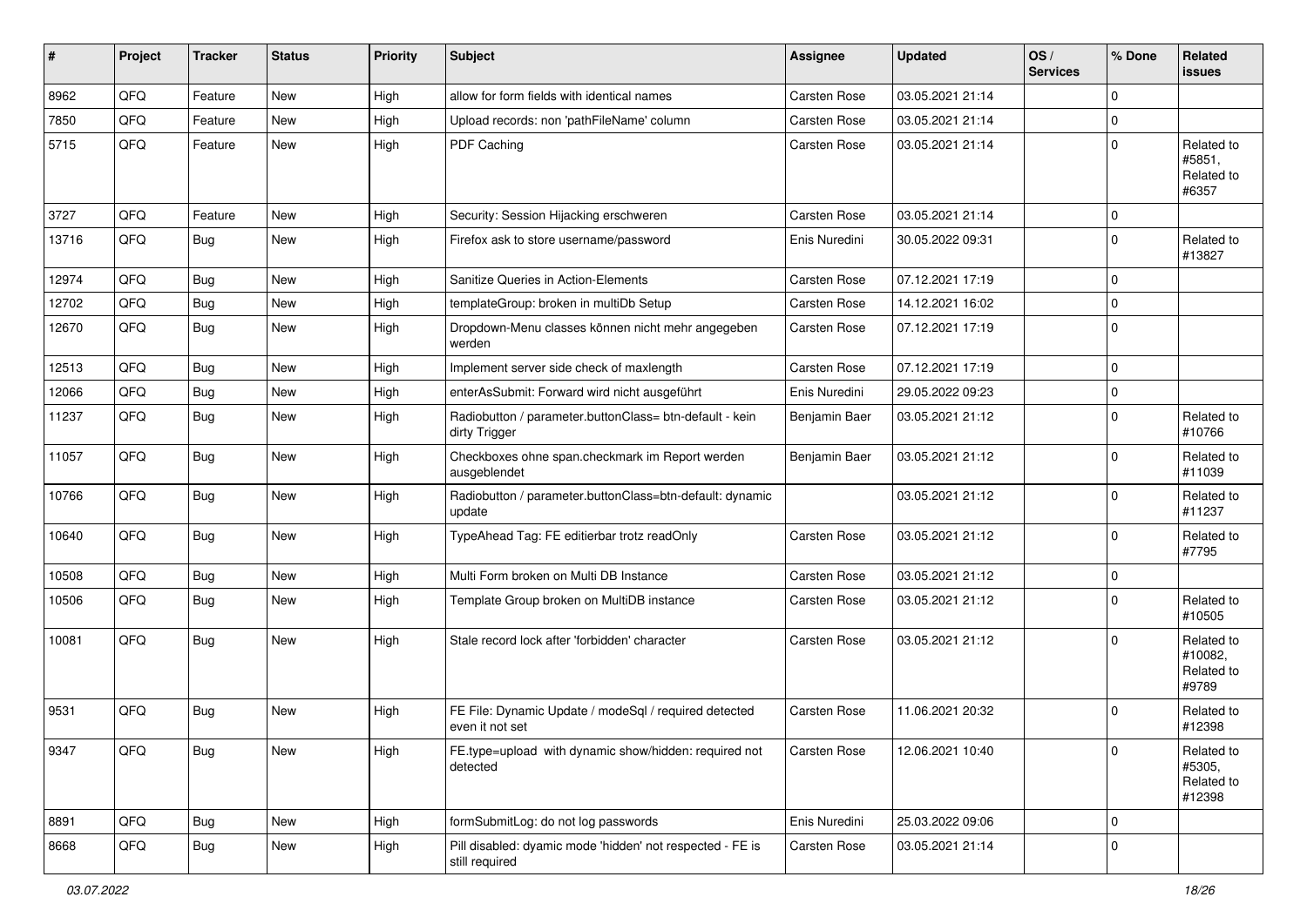| #     | Project | <b>Tracker</b> | <b>Status</b> | Priority | Subject                                                                          | Assignee               | <b>Updated</b>   | OS/<br><b>Services</b> | % Done       | <b>Related</b><br><b>issues</b> |
|-------|---------|----------------|---------------|----------|----------------------------------------------------------------------------------|------------------------|------------------|------------------------|--------------|---------------------------------|
| 8431  | QFQ     | Bug            | <b>New</b>    | High     | autocron.php with wrong path                                                     | Carsten Rose           | 03.05.2021 21:14 |                        | 0            |                                 |
| 8083  | QFQ     | Bug            | <b>New</b>    | High     | FormEditor: primary table list does not respect<br>'indexDb={{indexData:Y}}'     | <b>Carsten Rose</b>    | 03.05.2021 21:14 |                        | $\pmb{0}$    | Has duplicate<br>#6678          |
| 7899  | QFQ     | Bug            | <b>New</b>    | High     | Fe.type=password / retype / required: always complain<br>about missing value     | Carsten Rose           | 03.05.2021 21:14 |                        | $\mathbf{0}$ |                                 |
| 7650  | QFQ     | <b>Bug</b>     | <b>New</b>    | High     | Optional do not show 'required' sign on FormElement                              | Carsten Rose           | 03.05.2021 21:14 |                        | 0            |                                 |
| 5459  | QFQ     | <b>Bug</b>     | <b>New</b>    | High     | Multi DB: spread system tables between 'QFQ' and<br>'Data'-DB                    | Carsten Rose           | 03.05.2021 21:14 |                        | 0            | Related to<br>#4720             |
| 5221  | QFQ     | Bug            | <b>New</b>    | High     | Download Dialog: Bleibt stehen in FF wenn Datei<br>automatisch gespeichert wird. | Carsten Rose           | 03.05.2021 21:14 |                        | $\mathbf{0}$ |                                 |
| 14376 | QFQ     | Feature        | <b>New</b>    | Normal   | QFQ Bootstrap: if missing, create stored procedures                              | Enis Nuredini          | 19.06.2022 16:37 |                        | $\pmb{0}$    |                                 |
| 14227 | QFQ     | Feature        | <b>New</b>    | Normal   | Selenium Konkurrenz: cypress.io                                                  | Enis Nuredini          | 28.05.2022 11:02 |                        | $\pmb{0}$    |                                 |
| 14185 | QFQ     | Feature        | <b>New</b>    | Normal   | External/Autocron.php - better suitable directory                                | Support: System        | 28.05.2022 11:03 |                        | $\mathbf 0$  |                                 |
| 14090 | QFQ     | Feature        | <b>New</b>    | Normal   | Nützliche script funktionen                                                      | Carsten Rose           | 28.05.2022 11:03 |                        | 0            |                                 |
| 14028 | QFQ     | Feature        | <b>New</b>    | Normal   | Required notification: visual nicer                                              | Enis Nuredini          | 28.05.2022 11:01 |                        | 0            |                                 |
| 13945 | QFQ     | Feature        | New           | Normal   | As link: content before/after link                                               | Enis Nuredini          | 28.05.2022 11:01 |                        | $\pmb{0}$    | Related to<br>#12262            |
| 13843 | QFQ     | Feature        | <b>New</b>    | Normal   | Create JWT via QFQ                                                               | <b>Carsten Rose</b>    | 19.03.2022 17:42 |                        | $\mathbf{0}$ |                                 |
| 13841 | QFQ     | Feature        | <b>New</b>    | Normal   | Create PDF via iText - evaluate                                                  | Carsten Rose           | 19.03.2022 17:42 |                        | $\pmb{0}$    |                                 |
| 13700 | QFQ     | Feature        | <b>New</b>    | Normal   | Redesign gfg.io Seite                                                            | Carsten Rose           | 19.03.2022 17:43 |                        | $\pmb{0}$    |                                 |
| 13609 | QFQ     | Feature        | <b>New</b>    | Normal   | QFQ Introduction: Seite aufloesen                                                | Philipp<br>Gröbelbauer | 28.05.2022 11:02 |                        | $\mathbf 0$  |                                 |
| 13467 | QFQ     | Feature        | <b>New</b>    | Normal   | ChangeLog Generator                                                              | Carsten Rose           | 19.03.2022 17:46 |                        | 0            | Related to<br>#11460            |
| 13354 | QFQ     | Feature        | <b>New</b>    | Normal   | Using Websocket in QFQ                                                           | Carsten Rose           | 10.11.2021 15:47 |                        | $\pmb{0}$    |                                 |
| 12679 | QFQ     | Feature        | <b>New</b>    | Normal   | tablesorter: custom column width                                                 | <b>Carsten Rose</b>    | 16.06.2021 11:10 |                        | $\pmb{0}$    |                                 |
| 12664 | QFQ     | Feature        | <b>New</b>    | Normal   | TinyMCE: report/remove malicous HTML/JS Code                                     | Carsten Rose           | 19.03.2022 17:47 |                        | $\mathbf 0$  | Related to<br>#14320            |
| 12632 | QFQ     | Feature        | <b>New</b>    | Normal   | TinyMCE: Prepare CSS classes for images                                          | Carsten Rose           | 04.06.2021 14:35 |                        | 100          | Blocked by<br>#12186            |
| 12603 | QFQ     | Feature        | <b>New</b>    | Normal   | Dropdown (Select), Radio, checkbox:<br>itemListAlways={{!SELECT key, value}}     | <b>Carsten Rose</b>    | 19.03.2022 17:47 |                        | $\mathbf 0$  |                                 |
| 12556 | QFQ     | Feature        | <b>New</b>    | Normal   | Pills Title: colored = static or dynamic on allrequiredgiven                     | Benjamin Baer          | 19.03.2022 17:49 |                        | $\pmb{0}$    |                                 |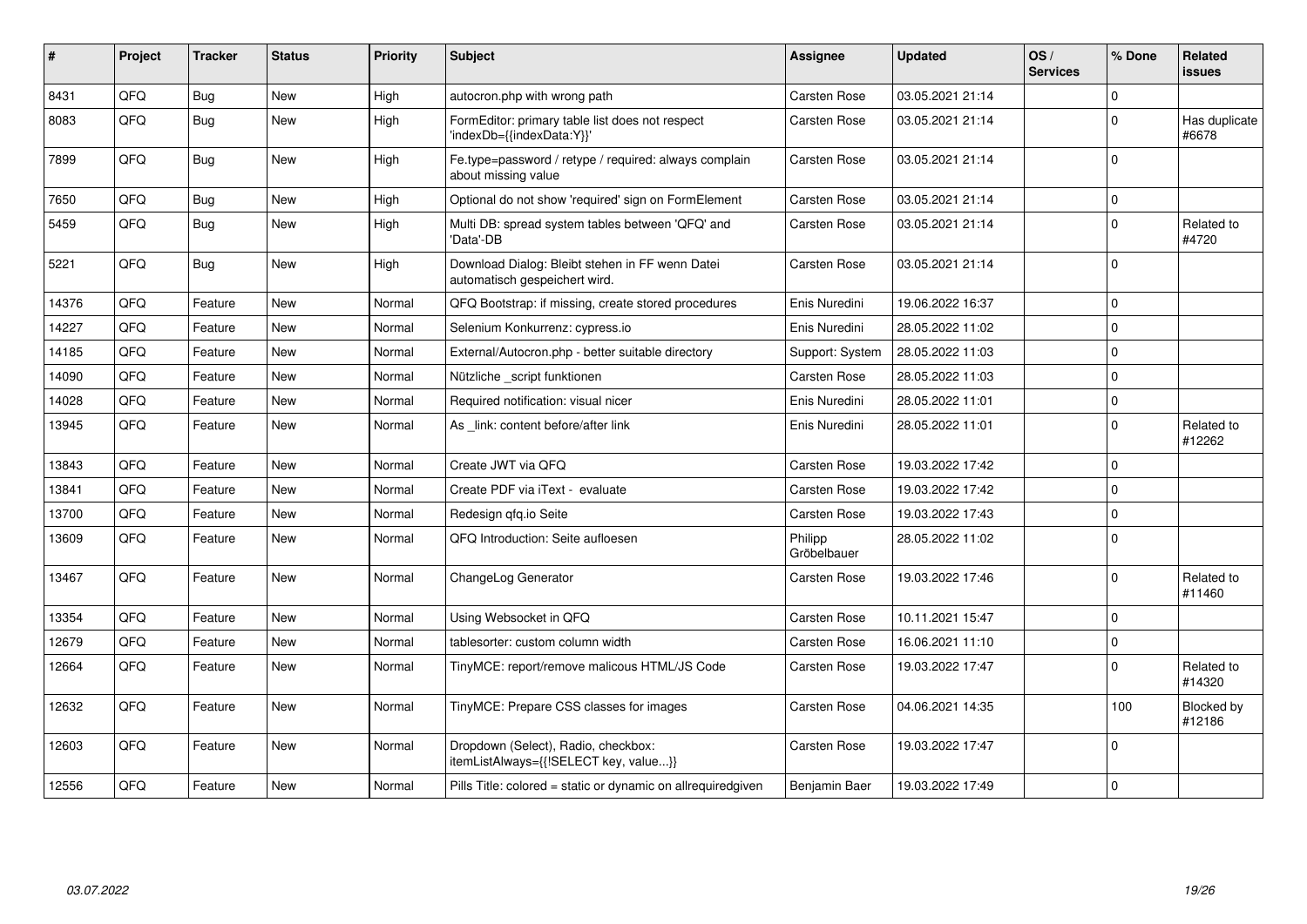| #     | Project | <b>Tracker</b> | <b>Status</b> | <b>Priority</b> | <b>Subject</b>                                                                                                 | <b>Assignee</b>     | <b>Updated</b>   | OS/<br><b>Services</b> | % Done       | Related<br><b>issues</b>                                              |
|-------|---------|----------------|---------------|-----------------|----------------------------------------------------------------------------------------------------------------|---------------------|------------------|------------------------|--------------|-----------------------------------------------------------------------|
| 12490 | QFQ     | Feature        | <b>New</b>    | Normal          | Loading Plugins in QFQ - see what tinymce does. (lazy<br>loading)                                              | Benjamin Baer       | 08.06.2022 10:37 |                        | $\mathbf{0}$ | Related to<br>#12611,<br>Related to<br>#10013,<br>Related to<br>#7732 |
| 12480 | QFQ     | Feature        | <b>New</b>    | Normal          | If QFQ upgrade is running, block further request                                                               | Carsten Rose        | 03.05.2021 20:45 |                        | 0            |                                                                       |
| 12477 | QFQ     | Feature        | New           | Normal          | Support for refactoring: Form, FormElement, diverse<br>Tabellen/Spalten, tt-content Records                    | Carsten Rose        | 03.05.2021 20:45 |                        | 0            |                                                                       |
| 12476 | QFQ     | Feature        | New           | Normal          | clearMe: a) should trigger 'dirty', b) sticky on textarea resize                                               | Benjamin Baer       | 04.01.2022 08:40 |                        | $\mathbf{0}$ | Related to<br>#9528                                                   |
| 12474 | QFQ     | Feature        | <b>New</b>    | Normal          | Check BaseConfigURL if it is given and the the last char is                                                    | Carsten Rose        | 03.05.2021 20:45 |                        | $\mathbf 0$  |                                                                       |
| 12465 | QFQ     | Feature        | <b>New</b>    | Normal          | QFQ Function: use in FE to fill StoreRecord                                                                    | <b>Carsten Rose</b> | 05.05.2021 21:58 |                        | $\mathbf 0$  |                                                                       |
| 12413 | QFQ     | Feature        | <b>New</b>    | Normal          | STORE_TYPO3: enhance for {{be_users.email:T}},<br>{{fe users.email:T}}                                         | <b>Carsten Rose</b> | 03.05.2021 20:45 |                        | $\mathbf 0$  | Related to<br>#12412,<br>Related to<br>#10012                         |
| 12412 | QFQ     | Feature        | New           | Normal          | Action/Escape qualifier 'e' (empty), '0': if given, an empty<br>string (or '0') will be treated as 'not found' | <b>Carsten Rose</b> | 08.05.2021 09:40 |                        | $\Omega$     | Related to<br>#12413,<br>Related to<br>#10012                         |
| 12400 | QFQ     | Feature        | <b>New</b>    | Normal          | Tutorial ist in QFQ Doku, Wird in der Suche gefunden, es<br>gibt aber kein Menupunkt - Inhalt ueberpruefen     | Carsten Rose        | 03.05.2021 20:45 |                        | $\Omega$     |                                                                       |
| 12330 | QFQ     | Feature        | <b>New</b>    | Normal          | Copy to input field / text area / TinyMCE                                                                      | Carsten Rose        | 07.04.2021 09:01 |                        | 0            |                                                                       |
| 12269 | QFQ     | Feature        | <b>New</b>    | Normal          | 2FA - Login                                                                                                    | Carsten Rose        | 03.05.2021 20:45 |                        | $\mathbf 0$  |                                                                       |
| 12163 | QFQ     | Feature        | New           | Normal          | Checkbox: table wrap                                                                                           | Carsten Rose        | 03.05.2021 20:51 |                        | $\pmb{0}$    |                                                                       |
| 12162 | QFQ     | Feature        | New           | Normal          | FE.type=sendmail: personalized mailing (several mails) via<br>template                                         | Carsten Rose        | 03.05.2021 20:45 |                        | $\mathbf 0$  |                                                                       |
| 12156 | QFQ     | Feature        | New           | Normal          | Form: Optional disable 'leave page'                                                                            |                     | 03.05.2021 20:45 |                        | $\pmb{0}$    |                                                                       |
| 12146 | QFQ     | Feature        | New           | Normal          | Autocron Job: Anzeigen wann der naechste Job<br>ausgefuehrt wird, resp das er nicht ausgefuehrt wird           | Carsten Rose        | 15.03.2021 15:23 |                        | $\pmb{0}$    |                                                                       |
| 12135 | QFQ     | Feature        | <b>New</b>    | Normal          | Subrecord: Notiz                                                                                               |                     | 24.04.2021 16:58 |                        | $\pmb{0}$    |                                                                       |
| 12119 | QFQ     | Feature        | New           | Normal          | AS paged: error message missing if there ist no 'r'<br>argument.                                               | Carsten Rose        | 03.05.2021 20:51 |                        | $\pmb{0}$    |                                                                       |
| 12109 | QFQ     | Feature        | New           | Normal          | Donwload Link: Plain, SIP, Persistent Link, Peristent SIP -<br>new notation                                    | Carsten Rose        | 03.05.2021 20:45 |                        | $\pmb{0}$    | Related to<br>#12085                                                  |
| 12039 | QFQ     | Feature        | New           | Normal          | Missing htmlSpecialChar() in pre processing on form submit                                                     |                     | 18.02.2021 00:09 |                        | 0            | Related to<br>#14320                                                  |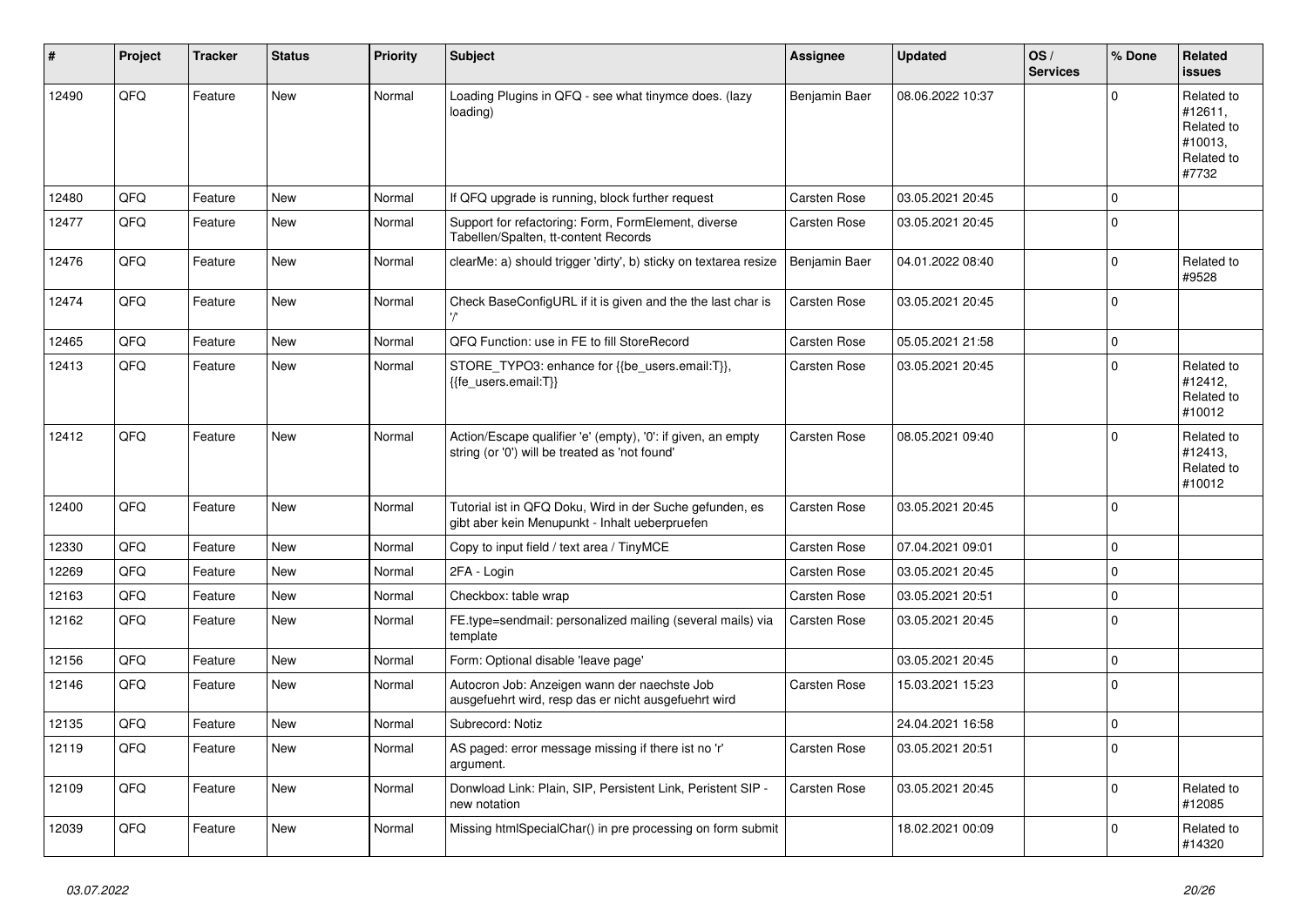| $\vert$ # | Project | <b>Tracker</b> | <b>Status</b> | <b>Priority</b> | <b>Subject</b>                                                                                       | <b>Assignee</b>                                        | <b>Updated</b>      | OS/<br><b>Services</b> | % Done      | Related<br>issues                            |                      |
|-----------|---------|----------------|---------------|-----------------|------------------------------------------------------------------------------------------------------|--------------------------------------------------------|---------------------|------------------------|-------------|----------------------------------------------|----------------------|
| 12038     | QFQ     | Feature        | New           | Normal          | a) STORE_VAR: filenameOnlyStripUniq, b) SP:<br>QSTRIPUNIQ()                                          |                                                        | 17.02.2021 23:55    |                        | $\mathbf 0$ |                                              |                      |
| 12024     | QFQ     | Feature        | New           | Normal          | Excel Export: text columns by default decode<br>htmlspeciachar()                                     | Carsten Rose                                           | 17.02.2021 23:55    |                        | $\mathbf 0$ | Related to<br>#12022                         |                      |
| 12023     | QFQ     | Feature        | New           | Normal          | MySQL Stored Precdure: QDECODESPECIALCHAR()                                                          | Carsten Rose                                           | 16.02.2021 11:16    |                        | 0           | Related to<br>#12022                         |                      |
| 11955     | QFQ     | Feature        | New           | Normal          | subrecord: new title option to set <th> attributes - e.g. to<br/>customize tablesorter options.</th> | attributes - e.g. to<br>customize tablesorter options. | <b>Carsten Rose</b> | 03.05.2021 20:47       |             | 0                                            | Related to<br>#11775 |
| 11892     | QFQ     | Feature        | New           | Normal          | tablesorter: columns with links are hard to order - new<br>qualifier 'Y: <ord>'</ord>                | Enis Nuredini                                          | 23.03.2022 09:22    |                        | $\mathbf 0$ |                                              |                      |
| 11775     | QFQ     | Feature        | New           | Normal          | Subrecord Tooltip pro Feld                                                                           | Carsten Rose                                           | 18.12.2020 15:22    |                        | $\mathbf 0$ | Related to<br>#11955                         |                      |
| 11747     | QFQ     | Feature        | New           | Normal          | Maintenance Page with Redirect                                                                       | Carsten Rose                                           | 03.05.2021 20:47    |                        | $\mathbf 0$ | Related to<br>#11741                         |                      |
| 11716     | QFQ     | Feature        | <b>New</b>    | Normal          | Form an beliebiger Stelle im Report anzeigen                                                         |                                                        | 09.12.2020 09:47    |                        | $\mathbf 0$ |                                              |                      |
| 11702     | QFQ     | Feature        | New           | Normal          | HTML Special Char makes no sense for 'allbut' if '&' is<br>forbidden                                 | Carsten Rose                                           | 07.12.2021 16:35    |                        | $\mathbf 0$ | Related to<br>#5112,<br>Related to<br>#14320 |                      |
| 11535     | QFQ     | Feature        | <b>New</b>    | Normal          | Ability to create SQL columns in frontend QFQ forms                                                  |                                                        | 17.11.2020 12:11    |                        | $\mathbf 0$ |                                              |                      |
| 11534     | QFQ     | Feature        | New           | Normal          | Report: Action on selected rows - Table batchprocessing<br>feature                                   |                                                        | 18.11.2020 08:15    |                        | 0           |                                              |                      |
| 11523     | QFQ     | Feature        | New           | Normal          | Mit dynamic Update erkennen, ob Upload gemacht wurde                                                 | Carsten Rose                                           | 13.11.2020 15:07    |                        | $\mathbf 0$ | Related to<br>#9533                          |                      |
| 11516     | QFQ     | Feature        | New           | Normal          | Multi Page Form (Previous/Next Buttons)                                                              | Carsten Rose                                           | 16.03.2021 17:52    |                        | $\mathbf 0$ |                                              |                      |
| 11504     | QFQ     | Feature        | New           | Normal          | Dynamic Update: Button text update for 'Save',' Close' &<br>'Delete'                                 | Carsten Rose                                           | 12.11.2020 23:44    |                        | $\mathbf 0$ |                                              |                      |
| 11460     | QFQ     | Feature        | New           | Normal          | Easier creation of changelog: gitchangelog                                                           | Carsten Rose                                           | 12.06.2021 10:20    |                        | $\mathbf 0$ | Related to<br>#13467                         |                      |
| 11080     | QFQ     | Feature        | New           | Normal          | Send MQTT messages                                                                                   | Carsten Rose                                           | 29.08.2020 19:49    |                        | $\mathbf 0$ |                                              |                      |
| 10996     | QFQ     | Feature        | New           | Normal          | Download video via sip: no seek                                                                      | Carsten Rose                                           | 12.08.2020 14:18    |                        | $\mathbf 0$ |                                              |                      |
| 10979     | QFQ     | Feature        | New           | Normal          | Ajax Calls an API - dataReport                                                                       | Carsten Rose                                           | 11.05.2022 12:15    |                        | $\mathbf 0$ |                                              |                      |
| 10976     | QFO     | Feature        | New           | Normal          | Excel Export Verbesserungen                                                                          | Carsten Rose                                           | 06.08.2020 10:56    |                        | $\pmb{0}$   |                                              |                      |
| 10874     | QFQ     | Feature        | New           | Normal          | Erstellen eines Foreign Keys in der Tabelle "FormElement"                                            |                                                        | 13.07.2020 10:11    |                        | $\mathbf 0$ |                                              |                      |
| 10819     | QFQ     | Feature        | New           | Normal          | Persistent SIP - second try                                                                          | Carsten Rose                                           | 29.06.2020 23:02    |                        | 0           | Related to<br>#6261                          |                      |
| 10763     | QFQ     | Feature        | New           | Normal          | form accessed and submitted despite logout?                                                          |                                                        | 16.06.2020 11:43    |                        | $\mathbf 0$ |                                              |                      |
| 10714     | QFO     | Feature        | New           | Normal          | multi Table Form                                                                                     | Carsten Rose                                           | 16.03.2021 18:44    |                        | $\pmb{0}$   |                                              |                      |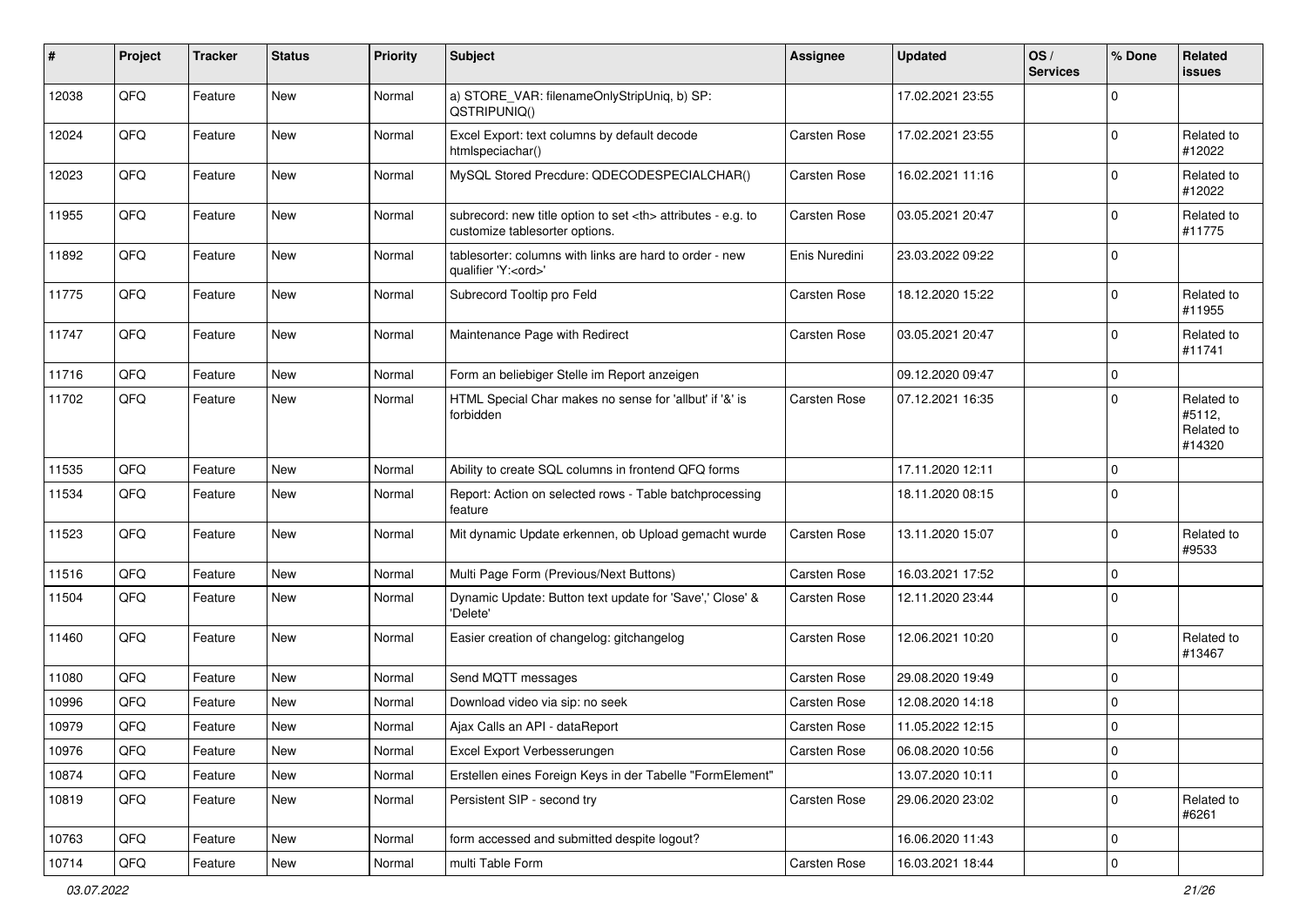| #     | Project | <b>Tracker</b> | <b>Status</b> | <b>Priority</b> | <b>Subject</b>                                                                                                                        | <b>Assignee</b>     | <b>Updated</b>   | OS/<br><b>Services</b> | % Done      | Related<br><b>issues</b>                                             |
|-------|---------|----------------|---------------|-----------------|---------------------------------------------------------------------------------------------------------------------------------------|---------------------|------------------|------------------------|-------------|----------------------------------------------------------------------|
| 10593 | QFQ     | Feature        | <b>New</b>    | Normal          | label2: text behind input element                                                                                                     | Carsten Rose        | 16.05.2020 10:57 |                        | $\Omega$    |                                                                      |
| 10463 | QFQ     | Feature        | New           | Normal          | Report link: expliztes setzen von HTML Tags (Bedarf fuer<br>'data-selenium' & 'id')                                                   | Enis Nuredini       | 23.03.2022 09:23 |                        | $\mathbf 0$ | Related to<br>#7648                                                  |
| 10384 | QFQ     | Feature        | New           | Normal          | Parameter Exchange QFQ Instances                                                                                                      |                     | 07.05.2020 09:38 |                        | $\mathbf 0$ |                                                                      |
| 10345 | QFQ     | Feature        | New           | Normal          | Templates - Patterns QFQ Style                                                                                                        |                     | 03.05.2021 21:01 |                        | $\mathbf 0$ | Related to<br>#10713                                                 |
| 10119 | QFQ     | Feature        | <b>New</b>    | Normal          | Dropdown (selectlist) & TypeAhead: format and catagorize<br>list                                                                      | Carsten Rose        | 07.05.2020 09:36 |                        | $\Omega$    |                                                                      |
| 10115 | QFQ     | Feature        | <b>New</b>    | Normal          | <b>TypeAhead: static list</b>                                                                                                         | <b>Carsten Rose</b> | 26.02.2020 16:42 |                        | 100         |                                                                      |
| 10080 | QFQ     | Feature        | <b>New</b>    | Normal          | Popup on 'save' / 'close': configure dialog (answer<br>yes/no/cancle/)                                                                | Carsten Rose        | 28.03.2021 20:52 |                        | $\Omega$    | Is duplicate<br>of #12262                                            |
| 10014 | QFQ     | Feature        | <b>New</b>    | Normal          | Manual.rst: describe behaviour and process order of<br>fillStoreVar, slaveId, sqlBefore,                                              | Carsten Rose        | 01.02.2020 22:31 |                        | $\Omega$    |                                                                      |
| 9983  | QFQ     | Feature        | <b>New</b>    | Normal          | Report Notation: new keyword 'range'                                                                                                  | Carsten Rose        | 01.02.2020 15:55 |                        | $\mathbf 0$ |                                                                      |
| 9927  | QFQ     | Feature        | New           | Normal          | QFQ Update: a) Update nur machen wenn BE User<br>eingeloggt ist., b) Bei Fehler genaue Meldung welcher<br>Updateschritt Probleme hat. | Carsten Rose        | 22.01.2020 12:59 |                        | $\Omega$    |                                                                      |
| 9853  | QFQ     | Feature        | <b>New</b>    | Normal          | Check das SQL / QFQ / Mail Logfile geschrieben wird                                                                                   |                     | 09.01.2020 11:15 |                        | $\mathbf 0$ |                                                                      |
| 9811  | QFQ     | Feature        | New           | Normal          | Report: tag every n'th row                                                                                                            | <b>Carsten Rose</b> | 01.02.2020 23:22 |                        | $\pmb{0}$   |                                                                      |
| 9781  | QFQ     | Feature        | <b>New</b>    | Normal          | Button: CSS class to make buttons smaller                                                                                             | Carsten Rose        | 01.02.2020 23:22 |                        | $\mathbf 0$ |                                                                      |
| 9777  | QFQ     | Feature        | <b>New</b>    | Normal          | Logging QFQ Variables                                                                                                                 | <b>Carsten Rose</b> | 16.12.2019 17:17 |                        | $\Omega$    |                                                                      |
| 9707  | QFQ     | Feature        | <b>New</b>    | Normal          | SIP security: encode pageld and check pageld on decode                                                                                | Carsten Rose        | 01.02.2020 23:22 |                        | $\pmb{0}$   |                                                                      |
| 9706  | QFQ     | Feature        | New           | Normal          | Multi File Upload (hidden template group)                                                                                             | Carsten Rose        | 01.02.2020 23:22 |                        | $\Omega$    | Related to<br>#7521,<br>Related to<br>#5562,<br>Related to<br>#13330 |
| 9602  | QFQ     | Feature        | New           | Normal          | Form definition as JSON                                                                                                               | <b>Carsten Rose</b> | 01.02.2020 23:21 |                        | $\mathbf 0$ | Related to<br>#9600                                                  |
| 9537  | QFQ     | Feature        | <b>New</b>    | Normal          | FormEditor: Edit fieldset in FrontEnd                                                                                                 | Carsten Rose        | 01.02.2020 23:22 |                        | $\mathbf 0$ |                                                                      |
| 9352  | QFQ     | Feature        | <b>New</b>    | Normal          | FE 'Native' fire slaveld, sqlAfter, sqlIns                                                                                            | Carsten Rose        | 01.02.2020 23:22 |                        | $\mathbf 0$ |                                                                      |
| 9348  | QFQ     | Feature        | New           | Normal          | defaultThumbnailSize: pre render thumbnails                                                                                           | <b>Carsten Rose</b> | 12.06.2021 09:05 |                        | $\pmb{0}$   |                                                                      |
| 9221  | QFQ     | Feature        | New           | Normal          | typeAhead: Zeichenlimite ausschalten                                                                                                  | Carsten Rose        | 29.06.2022 22:36 |                        | $\mathbf 0$ |                                                                      |
| 9208  | QFQ     | Feature        | New           | Normal          | Manage 'recent' records                                                                                                               | <b>Carsten Rose</b> | 01.02.2020 23:22 |                        | $\mathbf 0$ |                                                                      |
| 9136  | QFQ     | Feature        | New           | Normal          | Create ZIP files with dynamic PDFs                                                                                                    | Carsten Rose        | 01.02.2020 23:22 |                        | $\mathbf 0$ |                                                                      |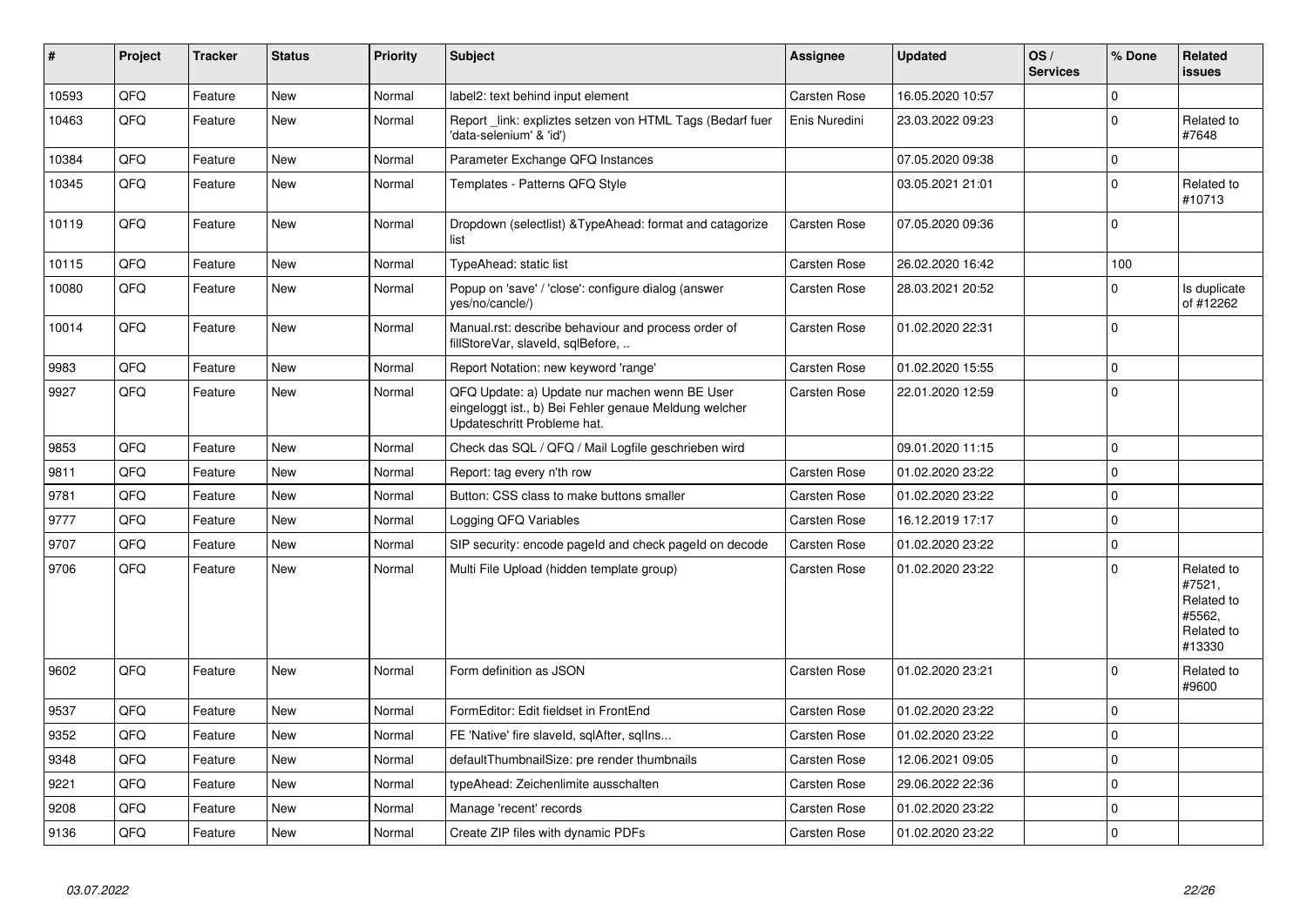| #    | Project | <b>Tracker</b> | <b>Status</b> | <b>Priority</b> | Subject                                                                                                | Assignee            | <b>Updated</b>   | OS/<br><b>Services</b> | % Done         | Related<br>issues    |
|------|---------|----------------|---------------|-----------------|--------------------------------------------------------------------------------------------------------|---------------------|------------------|------------------------|----------------|----------------------|
| 9129 | QFQ     | Feature        | <b>New</b>    | Normal          | sqlValidate: Message as notification, not as error                                                     | Carsten Rose        | 01.02.2020 23:22 |                        | $\Omega$       | Related to<br>#9128  |
| 9128 | QFQ     | Feature        | New           | Normal          | Error Message: not replaced variables- a) replace back to<br>'{{', b) underline                        | <b>Carsten Rose</b> | 01.02.2020 23:22 |                        | $\mathbf 0$    | Related to<br>#9129  |
| 8975 | QFQ     | Feature        | New           | Normal          | Report Notation: 2.0                                                                                   | Carsten Rose        | 01.02.2020 23:22 |                        | $\mathbf 0$    | Related to<br>#8963  |
| 8806 | QFQ     | Feature        | <b>New</b>    | Normal          | SQL Function nl2br                                                                                     | Carsten Rose        | 01.02.2020 23:22 |                        | $\mathbf 0$    |                      |
| 8719 | QFQ     | Feature        | New           | Normal          | extraButtonLock: add support for 0/1                                                                   | Carsten Rose        | 01.02.2020 23:22 |                        | 0              |                      |
| 8702 | QFQ     | Feature        | New           | Normal          | Load Record which is locked: missing user info                                                         | Carsten Rose        | 11.12.2019 16:16 |                        | $\mathbf 0$    | Related to<br>#9789  |
| 8336 | QFQ     | Feature        | New           | Normal          | Form > modified > Close New: a) Optional disable popup, b)<br>custom text, c) mode on save: close stay | Carsten Rose        | 01.02.2020 23:22 |                        | $\mathbf 0$    | Related to<br>#8335  |
| 8217 | QFQ     | Feature        | New           | Normal          | if-elseif-else construct                                                                               | Carsten Rose        | 16.03.2021 18:41 |                        | $\mathbf 0$    | Related to<br>#10716 |
| 8187 | QFQ     | Feature        | New           | Normal          | Subrecord: enable/hide new button - make new/edit/delete<br>customizeable.                             | Carsten Rose        | 06.03.2021 18:44 |                        | $\mathbf 0$    | Related to<br>#11326 |
| 8089 | QFQ     | Feature        | New           | Normal          | Copy/Paste for FormElements                                                                            | Carsten Rose        | 01.02.2020 23:22 |                        | $\mathbf 0$    |                      |
| 7924 | QFQ     | Feature        | New           | Normal          | Radio/Checkbox with Tooltip                                                                            | Carsten Rose        | 01.02.2020 23:22 |                        | 0              |                      |
| 7920 | QFQ     | Feature        | New           | Normal          | FE: Syntax Highlight, Zeinlenumbruch                                                                   | Carsten Rose        | 01.02.2020 10:03 |                        | $\mathbf 0$    |                      |
| 7812 | QFQ     | Feature        | New           | Normal          | FE 'Subrecord' - new option 'subrecordShowFilter',<br>'subrecordPaging'                                | Carsten Rose        | 01.02.2020 23:22 |                        | $\mathbf 0$    |                      |
| 7683 | QFQ     | Feature        | New           | Normal          | Special column names in '{{ SELECT  AS _link }}' should<br>be detected                                 | Carsten Rose        | 01.02.2020 23:21 |                        | $\mathbf 0$    |                      |
| 7681 | QFQ     | Feature        | <b>New</b>    | Normal          | Optional switch off 'check for modified record'                                                        | Carsten Rose        | 01.02.2020 23:21 |                        | $\mathbf 0$    |                      |
| 7660 | QFQ     | Feature        | New           | Normal          | IMAP: import mails to DB, move / delete mails                                                          | Carsten Rose        | 01.02.2020 09:52 |                        | $\mathbf 0$    |                      |
| 7521 | QFQ     | Feature        | New           | Normal          | TemplateGroup: fe.type=upload                                                                          | Carsten Rose        | 01.02.2020 23:21 |                        | $\mathbf 0$    | Related to<br>#9706  |
| 7520 | QFQ     | Feature        | <b>New</b>    | Normal          | QR Code:  AS _qr ( AS _link)                                                                           | Carsten Rose        | 01.02.2020 23:22 |                        | $\mathbf 0$    |                      |
| 7519 | QFQ     | Feature        | New           | Normal          | Select: Multi                                                                                          | <b>Carsten Rose</b> | 01.02.2020 23:22 |                        | $\mathbf 0$    |                      |
| 7481 | QFQ     | Feature        | New           | Normal          | Detect 'BaseUrl' automatically                                                                         | Carsten Rose        | 01.02.2020 23:21 |                        | $\mathbf 0$    |                      |
| 7480 | QFQ     | Feature        | New           | Normal          | Record History (Undo / Redo)                                                                           | Carsten Rose        | 11.12.2019 16:16 |                        | $\mathbf 0$    | Related to<br>#2361  |
| 7342 | QFQ     | Feature        | New           | Normal          | add content = hide_this                                                                                | Carsten Rose        | 01.02.2020 23:21 |                        | $\overline{0}$ |                      |
| 7280 | QFQ     | Feature        | New           | Normal          | recently used table                                                                                    | Carsten Rose        | 01.02.2020 23:21 |                        | $\mathbf 0$    |                      |
| 7239 | QFQ     | Feature        | New           | Normal          | TinyMCE: html tag whitelist                                                                            | Carsten Rose        | 01.02.2020 23:21 |                        | $\mathbf 0$    | Related to<br>#14320 |
| 7175 | QFQ     | Feature        | New           | Normal          | Upload: md5 hash as filename                                                                           | Carsten Rose        | 01.02.2020 23:21 |                        | $\,0\,$        |                      |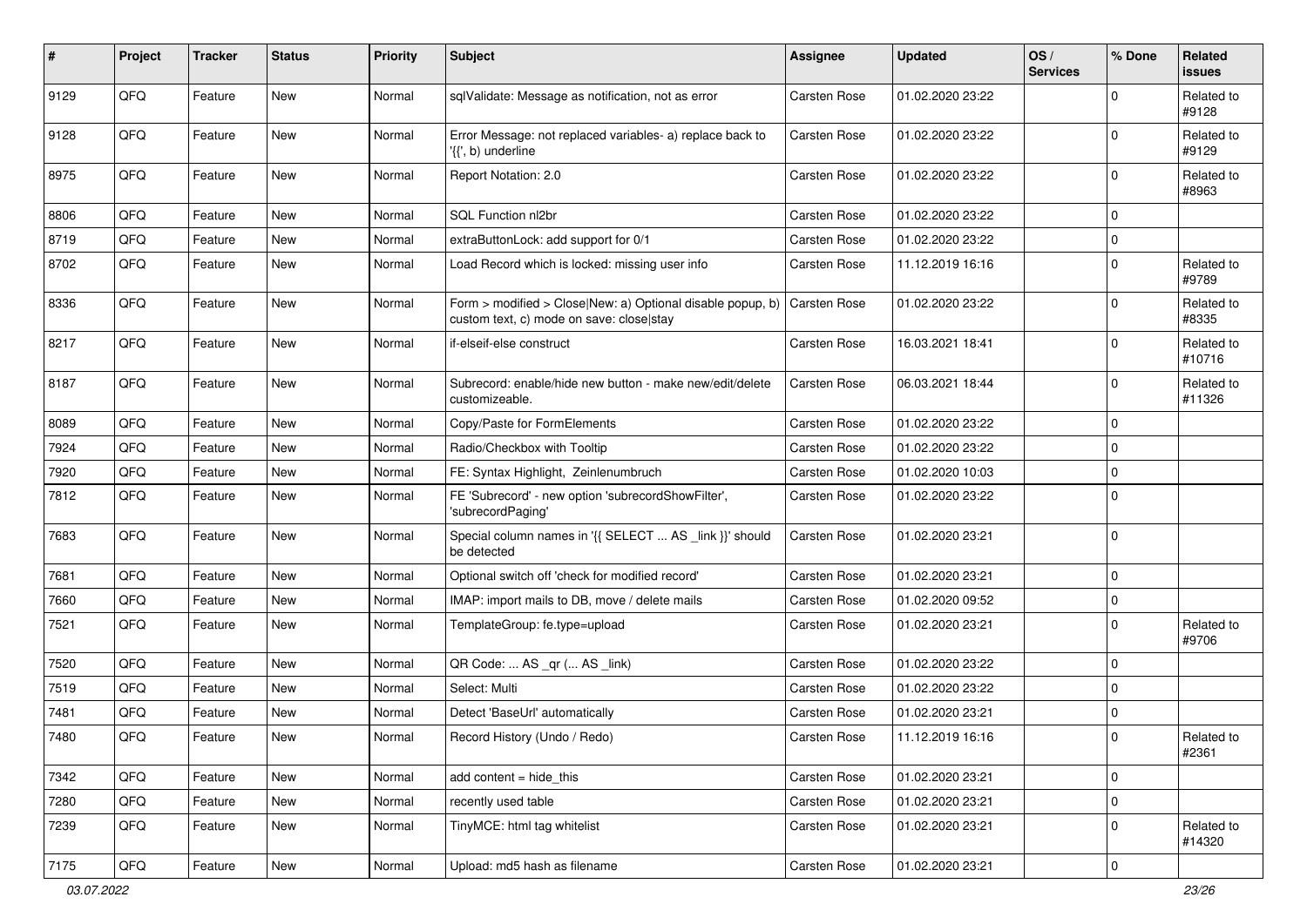| $\vert$ # | Project | <b>Tracker</b> | <b>Status</b> | <b>Priority</b> | Subject                                                                                                                      | Assignee            | <b>Updated</b>   | OS/<br><b>Services</b> | % Done      | Related<br>issues                           |
|-----------|---------|----------------|---------------|-----------------|------------------------------------------------------------------------------------------------------------------------------|---------------------|------------------|------------------------|-------------|---------------------------------------------|
| 7119      | QFQ     | Feature        | New           | Normal          | Upload: scaleDownWidth, scaleDownHeight                                                                                      | Carsten Rose        | 01.02.2020 23:21 |                        | $\Omega$    |                                             |
| 7109      | QFQ     | Feature        | New           | Normal          | Dynamic Updates: row/element hide                                                                                            | Carsten Rose        | 01.02.2020 23:22 |                        | $\mathbf 0$ | Has duplicate<br>#4081                      |
| 7102      | QFQ     | Feature        | New           | Normal          | Comment sign in report: '#' and '--'                                                                                         | Carsten Rose        | 01.02.2020 23:21 |                        | $\Omega$    |                                             |
| 7099      | QFQ     | Feature        | New           | Normal          | Redesign FormEditor                                                                                                          | Carsten Rose        | 01.02.2020 23:21 |                        | $\Omega$    |                                             |
| 6855      | QFQ     | Feature        | New           | Normal          | With {{feUser:U}}!={{feUser:T}}: Save / Delete: only<br>possible with {{feUserSave:U}}='yes' and<br>'{feUserDelete:U}}='yes' | Carsten Rose        | 01.02.2020 23:21 |                        | $\Omega$    |                                             |
| 6765      | QFQ     | Feature        | <b>New</b>    | Normal          | Moeglichkeit via QFQ eigene Logs zu schreiben                                                                                | <b>Carsten Rose</b> | 01.02.2020 23:21 |                        | $\Omega$    |                                             |
| 6723      | QFQ     | Feature        | New           | Normal          | Report QFQ Installation and Version                                                                                          | Carsten Rose        | 12.06.2021 09:07 |                        | $\mathbf 0$ |                                             |
| 6609      | QFQ     | Feature        | New           | Normal          | Formlet: JSON API erweitern                                                                                                  | Carsten Rose        | 01.02.2020 23:21 |                        | 50          |                                             |
| 6602      | QFQ     | Feature        | New           | Normal          | Formlet: in Report auf Mausklick ein mini-form oeffnen                                                                       | Carsten Rose        | 11.12.2019 16:16 |                        | $\Omega$    |                                             |
| 6594      | QFQ     | Feature        | New           | Normal          | Excel: on download, check if there is a valid sip                                                                            | Carsten Rose        | 01.02.2020 23:21 |                        | $\Omega$    |                                             |
| 6437      | QFQ     | Feature        | New           | Normal          | Neuer Mode Button bei FormElementen                                                                                          | Carsten Rose        | 01.02.2020 23:21 |                        | $\Omega$    | Related to<br>#9668,<br>Blocked by<br>#9678 |
| 6292      | QFQ     | Feature        | New           | Normal          | Download: File speichern mit Hash aber original Filename<br>in der Datenbank vermerken fuer Downloads                        | Carsten Rose        | 01.02.2020 23:21 |                        | $\Omega$    |                                             |
| 6289      | QFQ     | Feature        | <b>New</b>    | Normal          | Form: Log                                                                                                                    | Carsten Rose        | 01.02.2020 23:21 |                        | $\Omega$    |                                             |
| 6261      | QFQ     | Feature        | New           | Normal          | Persistent SIP                                                                                                               | Carsten Rose        | 12.06.2021 09:07 |                        | $\mathbf 0$ | Related to<br>#10819                        |
| 5782      | QFQ     | Feature        | New           | Normal          | NextCloud API                                                                                                                | <b>Carsten Rose</b> | 01.02.2020 10:02 |                        | $\Omega$    |                                             |
| 5345      | QFQ     | Feature        | New           | Normal          | Report: UPDATE / INSERT / DELETE statements should<br>trigger subqueries, depending on the result.                           | Carsten Rose        | 27.05.2020 16:11 |                        | $\Omega$    |                                             |
| 5131      | QFQ     | Feature        | New           | Normal          | Activate Spin Gear ('wait/busy' indicator) via LINK attribute                                                                | Carsten Rose        | 01.02.2020 23:21 |                        | $\mathbf 0$ |                                             |
| 4413      | QFQ     | Feature        | New           | Normal          | fieldset: show/hidden, modeSql, dynamicUpdate                                                                                | Carsten Rose        | 09.02.2022 15:19 |                        | $\mathbf 0$ |                                             |
| 4250      | QFQ     | Feature        | New           | Normal          | AutoCron in QFQ via PHP                                                                                                      | Carsten Rose        | 01.02.2020 23:21 |                        | $\Omega$    | Related to<br>#3292.<br>Related to<br>#3291 |
| 4082      | QFQ     | Feature        | New           | Normal          | Dynamic Update: modeSql - useful default                                                                                     | Carsten Rose        | 01.02.2020 23:22 |                        | $\mathbf 0$ |                                             |
| 4050      | QFQ     | Feature        | New           | Normal          | sql.log: 1) FormElement ID which causes a specific action,<br>2) Result in the same row.                                     | Carsten Rose        | 15.04.2020 11:35 |                        | $\mathbf 0$ | Related to<br>#5458                         |
| 4023      | QFQ     | Feature        | New           | Normal          | prepared statements - FE action: salveld, sqllnsert,<br>sqlUpdate, sqlDelete, sqlBefore, sqlAfter                            | Carsten Rose        | 11.12.2019 16:15 |                        | 0           |                                             |
| 4018      | QFQ     | Feature        | New           | Normal          | typeahead: long query parameter / answer triggers 'Attack<br>detected' and purges current SIP storage.                       | Carsten Rose        | 29.06.2022 22:46 |                        | $\pmb{0}$   | Related to<br>#9077                         |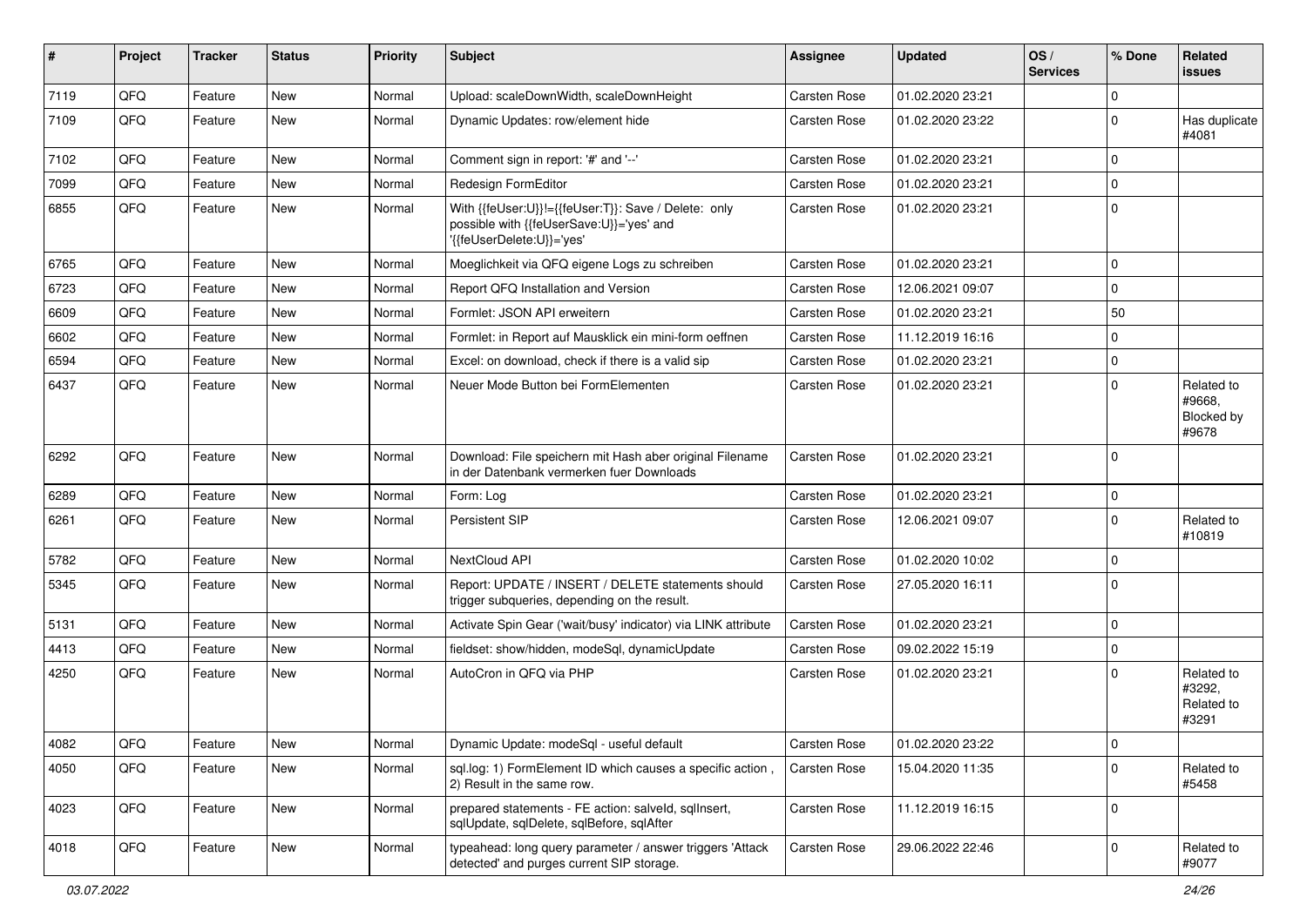| $\sharp$ | Project | <b>Tracker</b> | <b>Status</b> | Priority | Subject                                                                                  | <b>Assignee</b>     | <b>Updated</b>   | OS/<br><b>Services</b> | % Done       | <b>Related</b><br>issues                         |
|----------|---------|----------------|---------------|----------|------------------------------------------------------------------------------------------|---------------------|------------------|------------------------|--------------|--------------------------------------------------|
| 3864     | QFQ     | Feature        | <b>New</b>    | Normal   | Encrypt / decrypt field                                                                  | Enis Nuredini       | 30.06.2022 16:29 |                        | $\Omega$     |                                                  |
| 3504     | QFQ     | Feature        | <b>New</b>    | Normal   | Logging: welche Action FEs werden wann wie ausgefuehrt                                   | Carsten Rose        | 01.02.2020 23:21 |                        | $\mathbf{0}$ | Related to<br>#5458,<br>Related to<br>#4092      |
| 3432     | QFQ     | Feature        | New           | Normal   | subrecord: dynamicUpdate                                                                 | Carsten Rose        | 11.06.2020 21:10 |                        | $\Omega$     | Related to<br>#5691                              |
| 2361     | QFQ     | Feature        | <b>New</b>    | Normal   | Logging wer/wann/wo welches Formular aufgerufen hat                                      | Carsten Rose        | 11.12.2019 16:15 |                        | $\mathbf 0$  | Related to<br>#4432.<br>Related to<br>#7480      |
| 14377    | QFQ     | Bug            | New           | Normal   | Documentation > General Tips: white page after migration                                 | Enis Nuredini       | 19.06.2022 16:37 |                        | $\mathbf 0$  |                                                  |
| 14322    | QFQ     | <b>Bug</b>     | <b>New</b>    | Normal   | Form Load: by default no scroll (save & close should be<br>visible)                      | Enis Nuredini       | 15.06.2022 14:12 |                        | $\Omega$     | Related to<br>#14321,<br>Related to<br>#6232     |
| 14305    | QFQ     | <b>Bug</b>     | <b>New</b>    | Normal   | Inline Report editing does not create history entries                                    | Carsten Rose        | 10.06.2022 11:55 |                        | $\mathbf 0$  |                                                  |
| 14304    | QFQ     | <b>Bug</b>     | New           | Normal   | table sorter view safer does not work                                                    | <b>Carsten Rose</b> | 10.06.2022 11:49 |                        | $\mathbf 0$  |                                                  |
| 14245    | QFQ     | Bug            | <b>New</b>    | Normal   | Form Save Btn bleibt disabled wenn Datumsfeld über<br>Datepicker geändert                | Enis Nuredini       | 27.05.2022 13:45 |                        | $\mathbf 0$  | Related to<br>#13689                             |
| 14233    | QFQ     | Bug            | New           | Normal   | AS link: question - HTML is not rendered                                                 | Carsten Rose        | 28.05.2022 11:02 |                        | $\mathbf 0$  |                                                  |
| 14091    | QFQ     | <b>Bug</b>     | New           | Normal   | inconsistent template path for twig                                                      | Carsten Rose        | 19.04.2022 18:36 |                        | $\mathbf 0$  |                                                  |
| 14077    | QFQ     | <b>Bug</b>     | <b>New</b>    | Normal   | As _link: Attribute 'class' missing by r:1 and r:3 - but should<br>set                   | <b>Carsten Rose</b> | 28.05.2022 11:02 |                        | $\mathbf 0$  | Related to<br>#5342,<br>Related to<br>#4343      |
| 13706    | QFQ     | <b>Bug</b>     | New           | Normal   | Wrong CheckType in FieldElement LastStatus of Form Cron                                  | Carsten Rose        | 21.01.2022 18:20 |                        | $\mathbf 0$  |                                                  |
| 13689    | QFQ     | <b>Bug</b>     | <b>New</b>    | Normal   | Enter auf Eingabefeld mit ungültigem Wert führt zu blurry<br>Seite                       | Enis Nuredini       | 28.05.2022 10:53 |                        | $\Omega$     | Related to<br>#14245, Has<br>duplicate<br>#11891 |
| 13659    | QFQ     | <b>Bug</b>     | New           | Normal   | wrong sanitize class applied to R-store                                                  | Carsten Rose        | 15.01.2022 14:23 |                        | $\mathbf 0$  |                                                  |
| 13647    | QFQ     | <b>Bug</b>     | <b>New</b>    | Normal   | Autofocus funktioniert nicht auf Chrome                                                  | Benjamin Baer       | 19.03.2022 17:44 |                        | $\mathbf 0$  |                                                  |
| 13592    | QFQ     | Bug            | New           | Normal   | QFQ Build Queue: das vergeben von Tags klappt nicht. Es<br>werden keine Releases gebaut. | <b>Carsten Rose</b> | 19.03.2022 17:45 |                        | $\mathbf 0$  |                                                  |
| 13528    | QFQ     | <b>Bug</b>     | New           | Normal   | qfq.io > releases: es wird kein neues Release angelegt                                   | Benjamin Baer       | 19.03.2022 17:46 |                        | $\mathbf 0$  |                                                  |
| 13460    | QFQ     | Bug            | New           | Normal   | Doc: Password set/reset  password should not processed<br>with 'html encode'             | Carsten Rose        | 19.03.2022 17:46 |                        | $\mathbf 0$  |                                                  |
| 13451    | QFQ     | <b>Bug</b>     | New           | Normal   | Character Counter / Max Character: Problem in Safari                                     | Carsten Rose        | 15.04.2022 17:18 |                        | $\mathbf 0$  |                                                  |